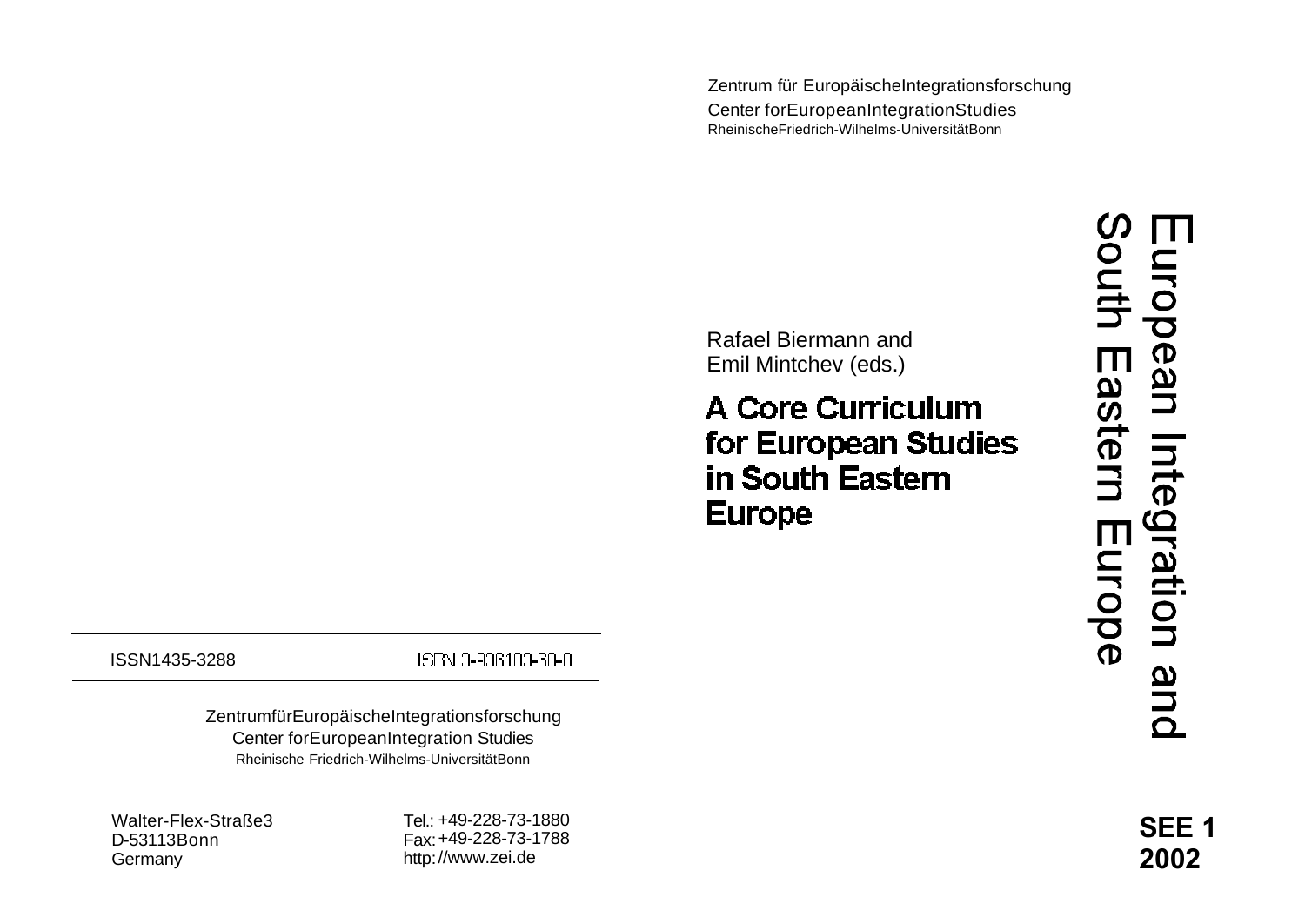*Rafael Biermann/Emil Mintchev (eds.)*

# **A Core Curriculum for European Studies in South Eastern Europe**

page

# *Content*

| I.  |                                         | The Network for European Studies in South |                |
|-----|-----------------------------------------|-------------------------------------------|----------------|
|     |                                         | Eastern Europe                            | 4              |
| П.  | The core curriculum $-$ an introduction |                                           | 5              |
|     | 1.                                      | The raison d'être                         | 5              |
|     | 2.                                      | <b>Basic characteristics</b>              | $\overline{7}$ |
|     | 3.                                      | The genesis of the core curriculum        | 9              |
| Ш.  |                                         | The course programme.                     | 12             |
| IV. | Individual course descriptions          |                                           | 14             |
|     | 1.                                      | First semester                            | 14             |
|     |                                         | 1.1 Fundamental courses                   | 14             |
|     |                                         | 1.2 Specialized courses                   | 21             |
|     | 2.                                      | Second semester                           | 26             |
|     |                                         | 2.1 Fundamental courses                   | 26             |
|     |                                         | 2.2 Specialized courses                   | 33             |
|     | 3.                                      | Third semester                            | 42             |
|     | 4.                                      | Fourth semester                           | 42             |
|     |                                         | 4.1 Fundamental courses                   | 42             |
|     |                                         | Specialized courses<br>4.2                | 52             |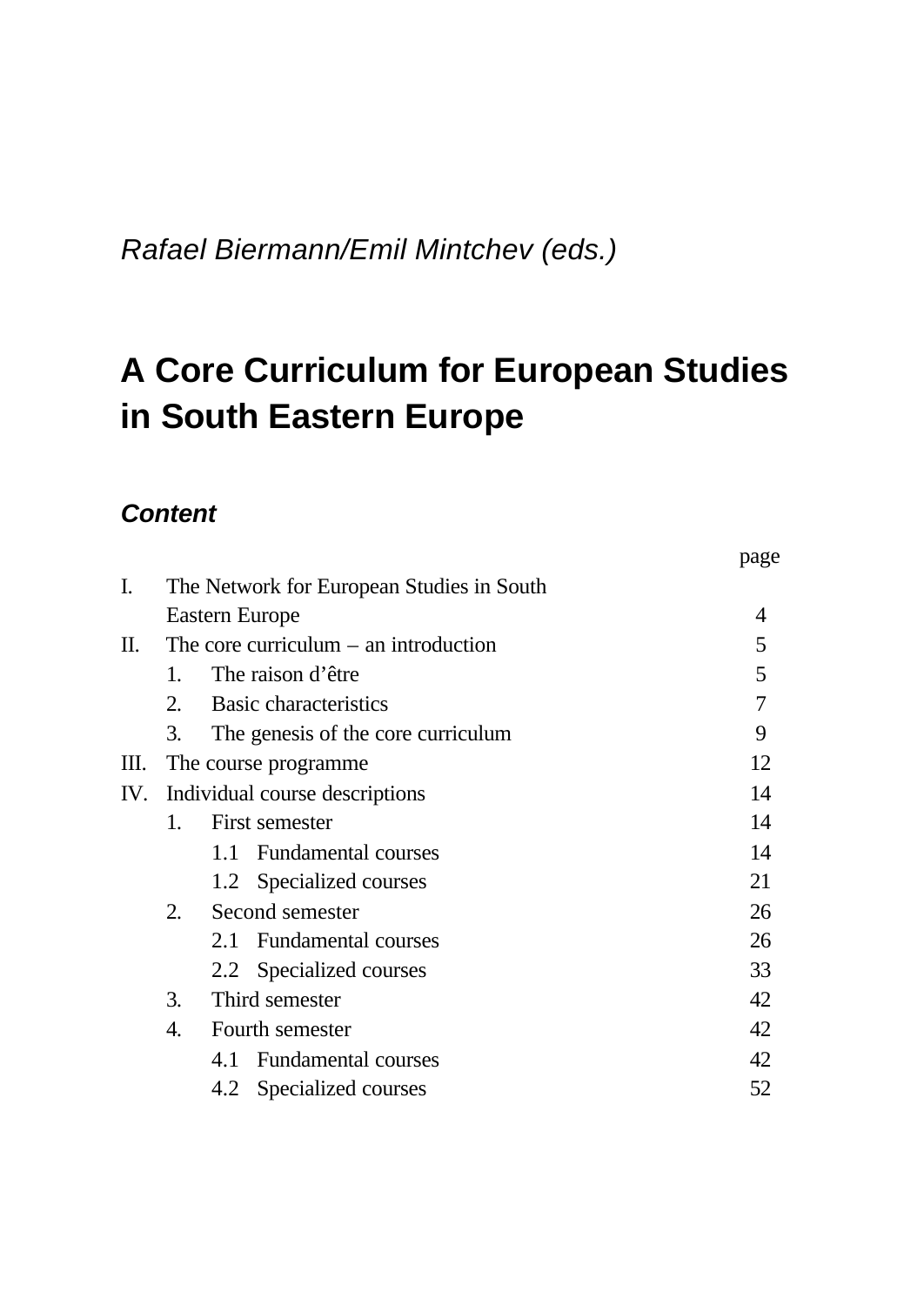# *I. The Network of European Studies in South Eastern Europe*

The Stability Pact for South Eastern Europe, launched in 1999, aims at transforming the region, which was for so long characterized by ethnic nationalism, war, and animosity, into an integral part of a united Europe. This European perspective for the region is to be pursued by different means, including the improvement of the regional infrastructure, promoting investment, building a democratic and civil society as well as securing a peaceful interethnic co-existence. In designing the common European future for the region, one element, namely education, is of crucial importance. Stability through education will certainly prove to be a key factor for achieving lasting peace and prosperity in the region. Bringing the younger generation closer to common European values and institutions helps not only to overcome the centuries old tradition of interethnic rivalry, but also to raise new European minded elites able to successfully pursue the region's integration into the Euro-Atlantic institutions.

For the better understanding of how our continent might become a truly united Europe, how the European institutions function, what the future of European integration and the place of the new democracies, including those from South Eastern Europe, is in this new European landscape, one specific interdisciplinary study programme is gaining more and more importance and popularity throughout the academic world – European Studies. Helping to develop or upgrade European Studies programmes in South Eastern Europe is vital to the success of the stability through education strategies.

The Center for European Integration Studies (ZEI) at the Rheinische Friedrich-Wilhelms-Universität Bonn – together with a number of partners from South Eastern Europe – has created a Network uniting all the major universities from this region, which are offering or intending to offer European Studies programmes. Many of them are assisted by partner universities from Germany and other EU countries already having considerable experience in the field of European Studies and who are willing to share this experience with their partners in the region.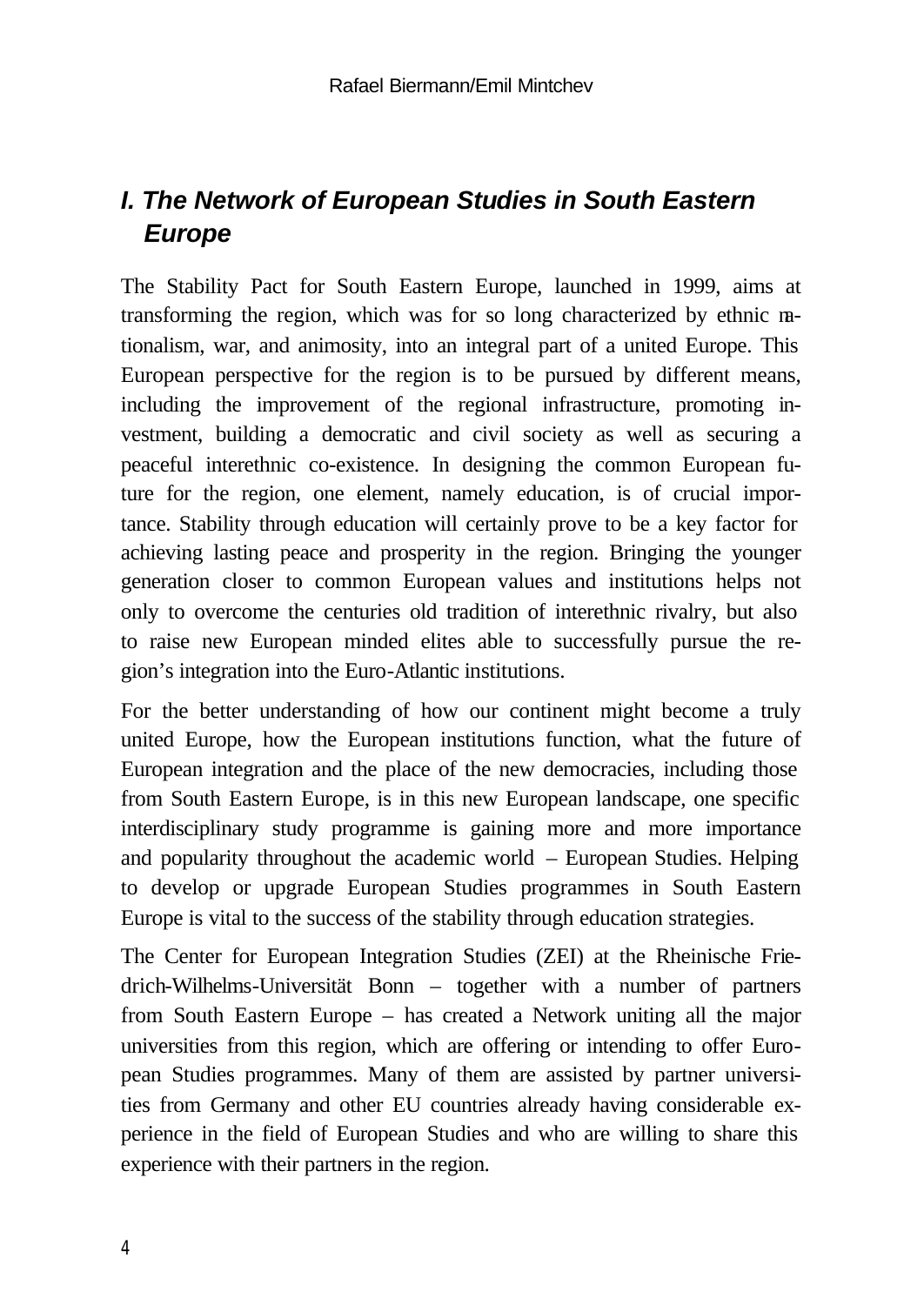The Network of European Studies in South Eastern Europe was inaugurated at a conference in Sofia on 28/29 January 2000. Since then, a number of conferences and workshops were organized, among them the traditional annual conference taking place in different cities of the region (so far Sofia, Cluj, Thessaloniki, and Belgrade), enjoying considerable publicity, resonance, and high attendance by politics, media, and science. Prominent political representatives address the conferences. The annual conferences assemble almost forty universities and institutes from South Eastern and Western Europe. The workshops are meetings where different working groups engage to make progress on specific projects. Thus, the curriculum working group discussed and finalized the curriculum at meetings in Zagreb and Tirana. Additionally, these conferences and workshops include a special policy session dealing with the current state of the European perspective and the stabilization of the region.

# *II. The core curriculum – an introduction*

#### *1. The raison d'être*

One of the main goals of the Network of European Studies in South Eastern Europe was to design a core curriculum that is specifically geared to the needs of the existing or newly emerging European Studies programmes in South Eastern Europe. Naturally, a European Studies curriculum for South Eastern Europe can and should build on experience already augmented at many West European universities, such as the experience gained in the multidisciplinary, international European Master programme at the Center for European Integration Studies, Bonn. We do not start from zero. However, the core curriculum presented here is guided by the idea that it is not sufficient simply to adopt successful programmes already implemented at West European universities. Rather, the region needs specifically tailored programmes taking into account the turbulent past of the region, the lack of democratic traditions and a civil society, the poor state of academic affairs and the emerging clear perspective of integration into the Euro-Atlantic institutions for South Eastern Europe. Courses on the history of the region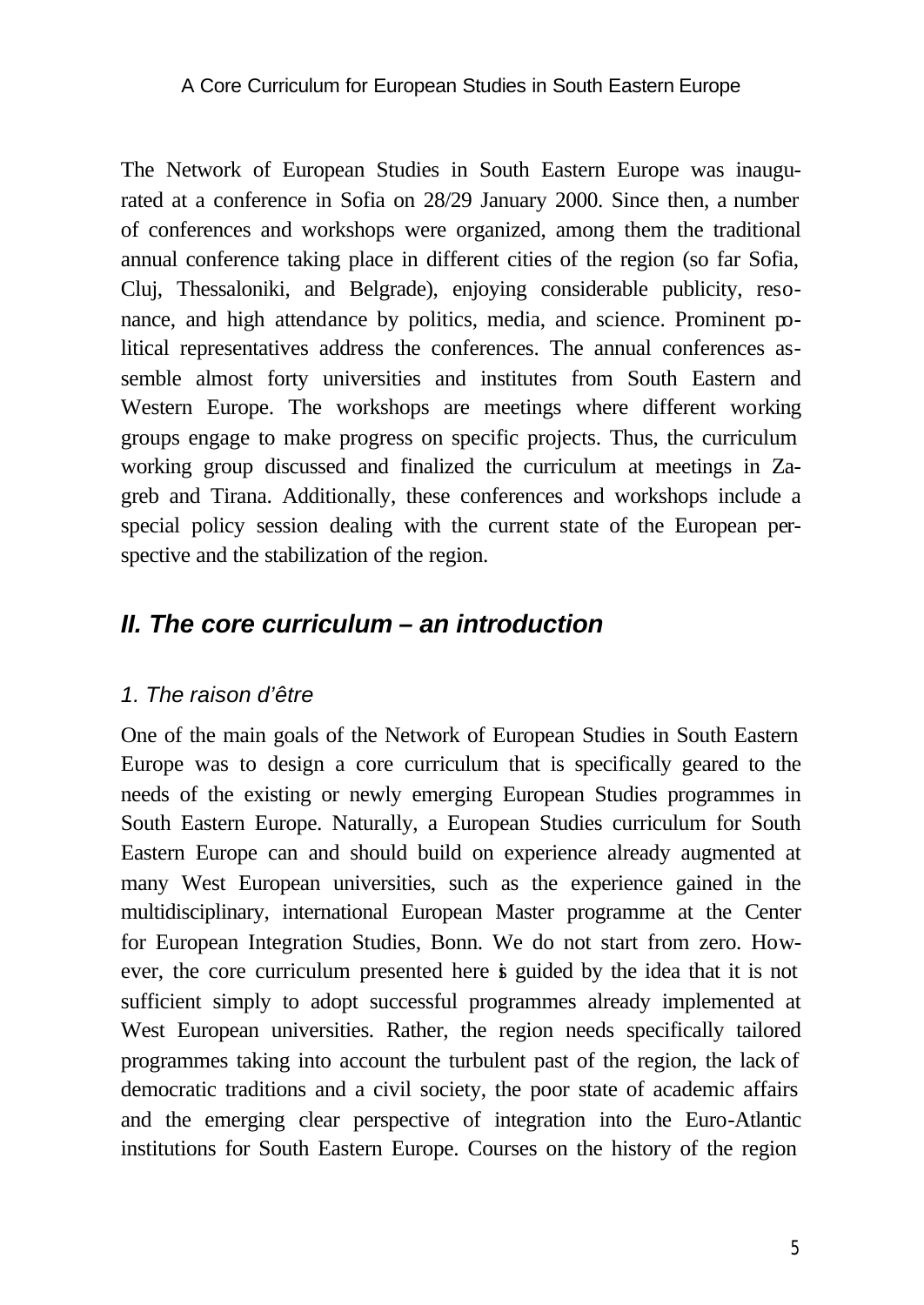(not of individual countries or nations), on the Stabilization and Association Process of the EU for South Eastern Europe, on the Stability Pact and regional cooperation or on EU and NATO crisis management in the region will draw the link between Europe as a whole and the region. In many instances, these courses have proven to be the most interesting to the students in the region.

Thus, the purpose of this curriculum is to assist educating future generations of students in the region in order to help them not only to gain indepth knowledge about the European process but also to internalize European values during their studies. Thus, such European Studies programmes will educate urgently needed European-minded young leaders of tomorrow for the region who are well equipped to contribute effectively to the European future of the region – in diplomacy and administrations, in media, in business, in science and research.

This curriculum can serve as a model either to be fully adopted by individual European Studies programmes in the region or to be partially adopted according to academic needs and prerequisites. Of course, local particularities such as the expertise of the professors in place need to be observed. Also, there might be an interest to give the European Studies programme a distinct profile by concentrating on certain areas of the integration process such as economics, law or politics. In this case, those parts of the curriculum presented here, which are of most interest for the local needs might be found most interesting.

This curriculum is based on the assumption that a European Studies programme, in general, should be an interdisciplinary undertaking, dealing with all aspects of European politics, law, economics, history and culture. Geographically, it should cover the whole of Europe from the Atlantic to the Urals, taking a look at all the Euro-Atlantic institutions in place. However, a specific focus should be on the European Union as well as its relevance to South Eastern Europe.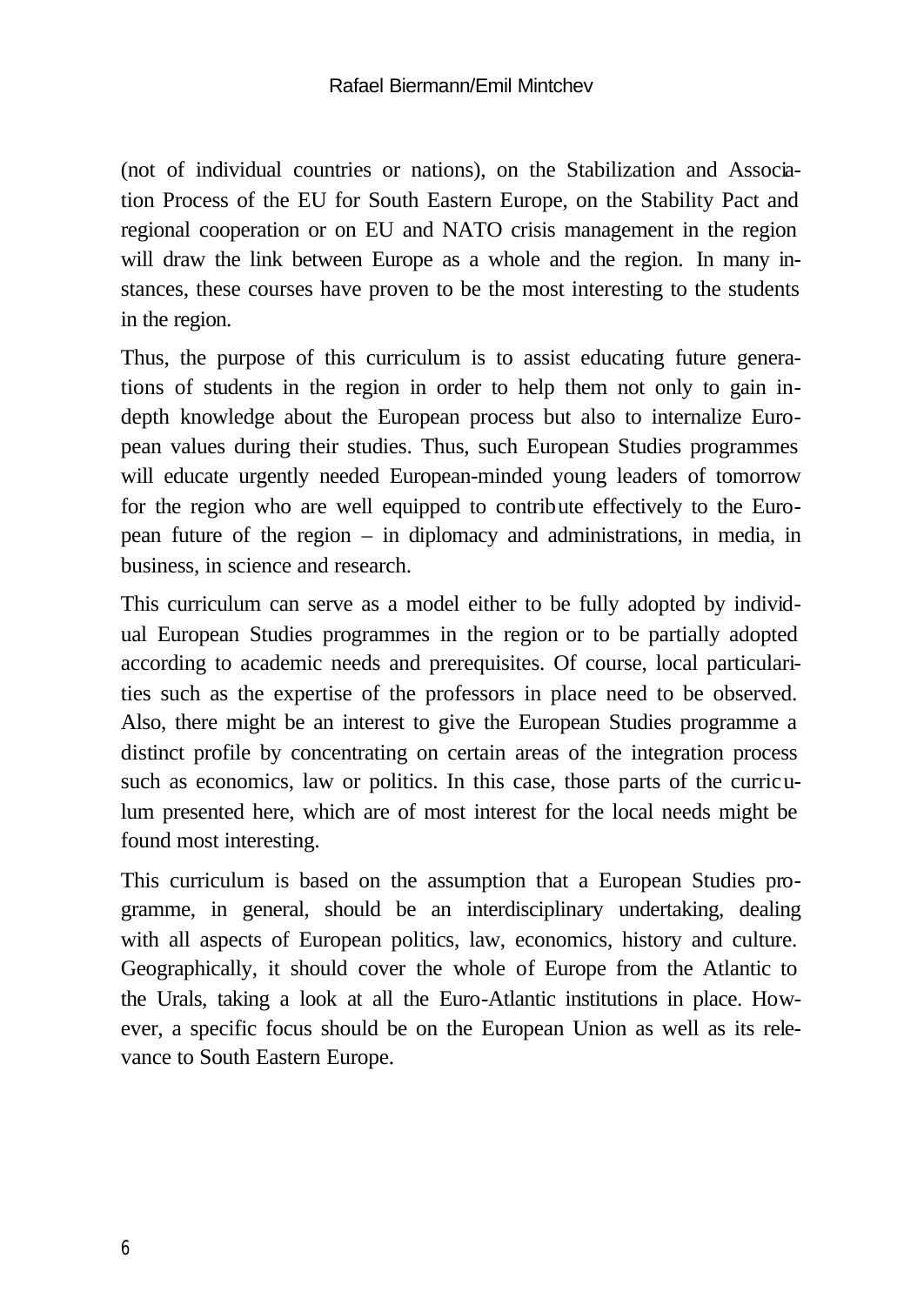### *2. Basic characteristics*

Based on its experience, the Network of European Studies in South Eastern Europe proposes a European Studies programme that consists of a fullfledged, four semester M.A. programme. The students should hold a graduate degree, preferably in subjects such as political science, economics, law, history or sociology in order already to have a basic background. Concerning the option of a post-graduate programme we deem the preconditions not existing at present in the region (although our proposed core curriculum could be easily adopted). An M.A. programme would offer the best opportunities to gain substantial knowledge in this area of immensely growing significance for the region. Such a four semester programme is also compatible with most programmes in Western Europe, thus laying the groundwork for an effective cooperation with partner universities and even an eventual degree recognition at West European universities.

The programme should be policy-oriented as well as sufficiently practical. The number of students should be strictly limited in order to have small, intensive courses. It should, given the necessary funding, oblige the students to spend one semester abroad, especially in European Studies programmes in Western Europe, and it should motivate each student to spend an internship in a West European institution like EU institutions, national parliaments, international corporations etc. Ideally, a European Studies programme in South Eastern Europe would have a partner programme in Western Europe in order to exchange students for one semester (like Cluj-Münster, Plovdiv-Aachen, Rousse/Giurgiu-Chemnitz). Degree recognition would be very much facilitated.

We strongly recommend to make excellent English proficiency a basic prerequisite for every student accepted in a European Studies programme in the region, not only because English is the lingua franca of the modern world but also because students will be confronted with English literature and also with English speaking visiting lecturers throughout their studies. This English proficiency should be sufficiently tested in advance (TOEFL etc.). At many universities in the region it might be advisable to have some additional English courses, maybe concentrating on specific vocabulary on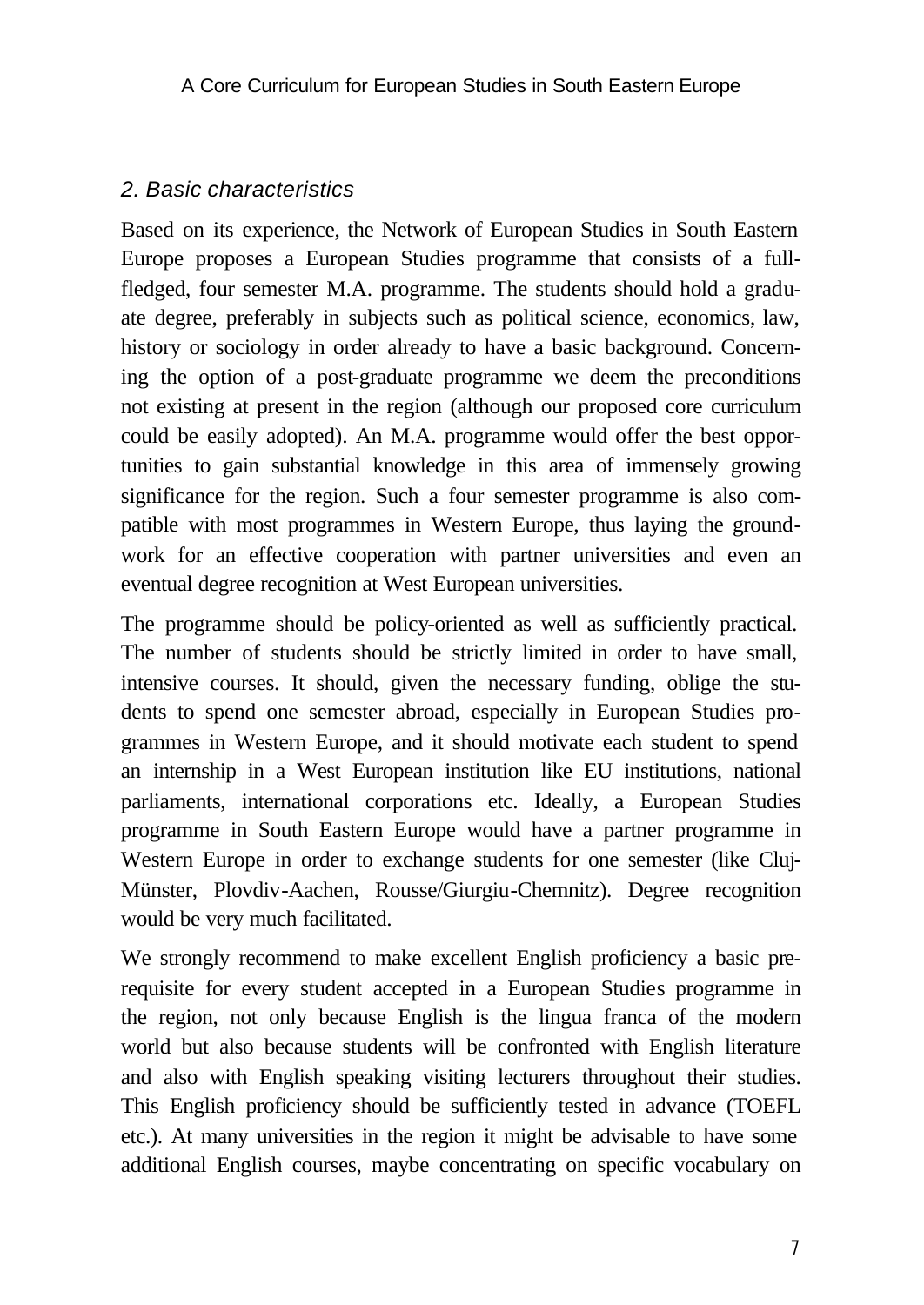European integration. The programme itself might be taught in the native language, but should also contain at least some courses in English. However, if a European Studies programme aspires to become a Regional European Studies Center, thus drawing staff and students from several countries in the region and beyond, the programme will have to be taught in English.

Each European Studies programme should focus on further developing language skills, especially in German and French. Here again, local particularities might be observed, as some countries of the region have young people with very good proficiency e.g. in Italian. Fully equipped language laboratories and well-educated language teachers are strongly advisable. Thus, each student should at the end of his studies be fluent not only in English, but also in another major European language, preferably German or French. This corresponds with the recommendations of the European Commission urging that every EU citizen should be familiar with two major European languages in addition to his mother tongue. Desirable would also be to offer courses teaching the languages of the region in order to increase understanding and knowledge about one another.

The curriculum is divided into fundamental and specialized courses, as many programmes all over Europe do, based on good experience. Fundamental courses should cover those topics most basic to and crucial in the programme; specialized courses should have a more narrow focus, with fewer hours taught. They might be selected according to local prerequisites. They might also change over time as new topics come up and older ones disappear in the course of the European integration process. Thus, this scheme allows for a maximum of flexibility according to changing needs. Not all the courses need to be taught by local staff; f expertise is lacking, a "flying faculty" with external lecturers who regularly visit the programme to teach these courses might be established. Co-teaching might then be a good means to raise local staff who will be able to teach these courses in the long run. Another means is to start a consistent programme of "train the trainers" with a West European partner.

It might be wise to incorporate a Summer School in the course of the studies. This Summer School might cover the more specific, current topics on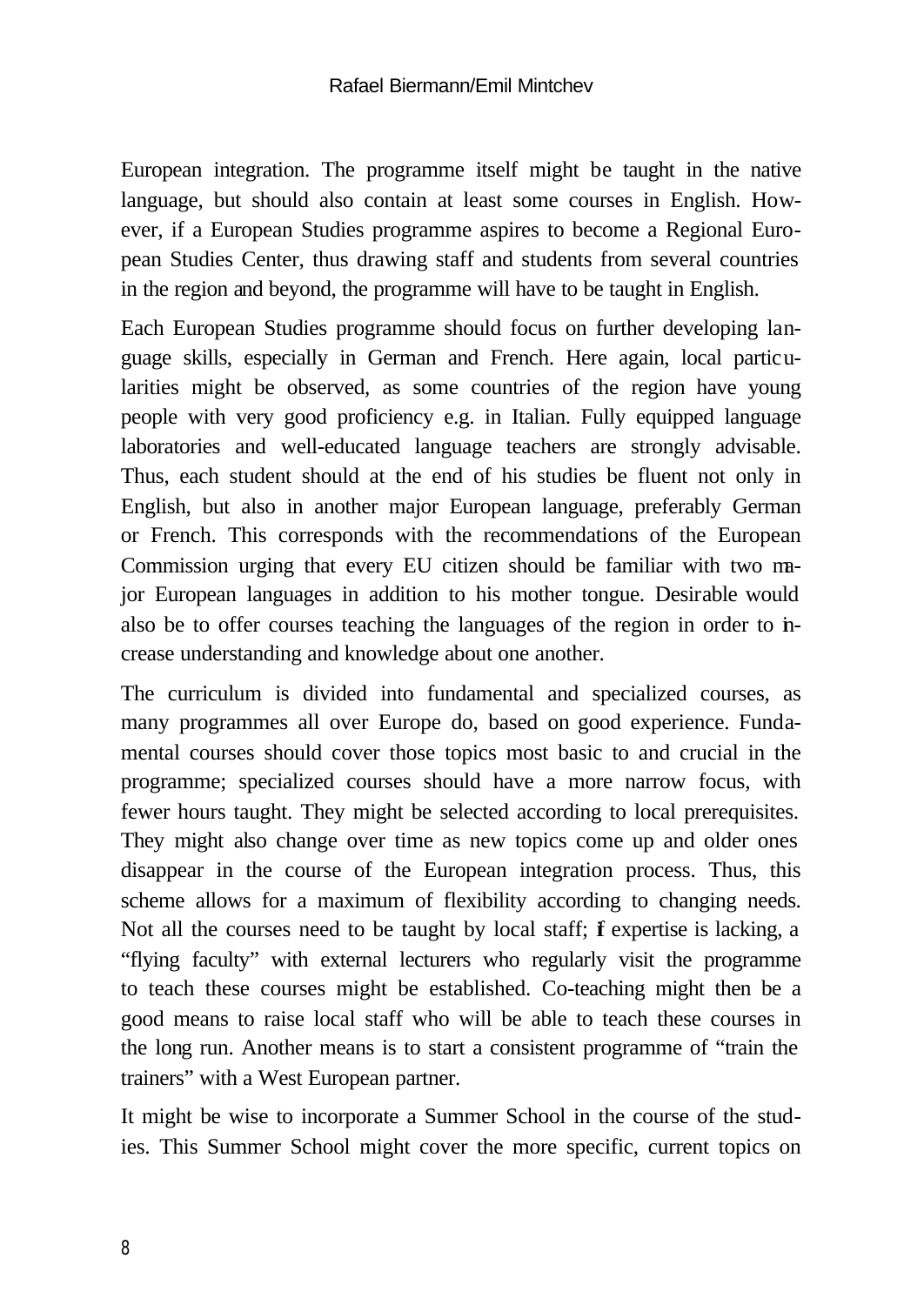European integration. It could also cover those topics where local expertise is lacking, thus making it possible to include in the curricula courses that cannot at present be taught by the local staff. Summer Schools might be organized together with a West European partner who could send some teaching staff for these maybe one or two weeks. It would expose the students to some external views on major topics of European integration and also help to further educate the domestic staff.

It should be possible for the students to acquire credits for each of the courses they pass. This would also facilitate the recognition of courses when studying abroad. At the end of the programme each student will have to write a thesis of substantial academic quality. The topic, which will be chosen by the student in cooperation with the academic advisor, should be policy and practically oriented. The thesis should be handed in at the end of the fourth semester.

Especially for newly designed programmes on European Studies, it might be recommendable to have some kind of evaluation after a founding phase of maybe two years in order to draw a balance, correct some failures and set new priorities. As the European integration process itself is proceeding, it would also offer the possibility to design some parts of the curriculum anew according to newly arisen needs. This evaluation might best be undertaken by a group of advisors from other West European programmes, having some experience in how to organize such Studies and not being part of the local establishment.

Finally, this core curriculum does not prescribe a certain amount of hours per semester or course. It only presents those courses which we presume are most vital. It is up to the users to decide.

#### *3. The genesis of the core curriculum*

The following deliberations are the result of extensive discussions among the participants of the Working Group Curriculum of the Network of European Studies which is headed by Dr. Emil Mintchev and Dr. Rafael Biermann (ZEI). It was discussed with representatives, inter alia, from the European Studies programmes in Bonn/Germany, Chemnitz/Germany,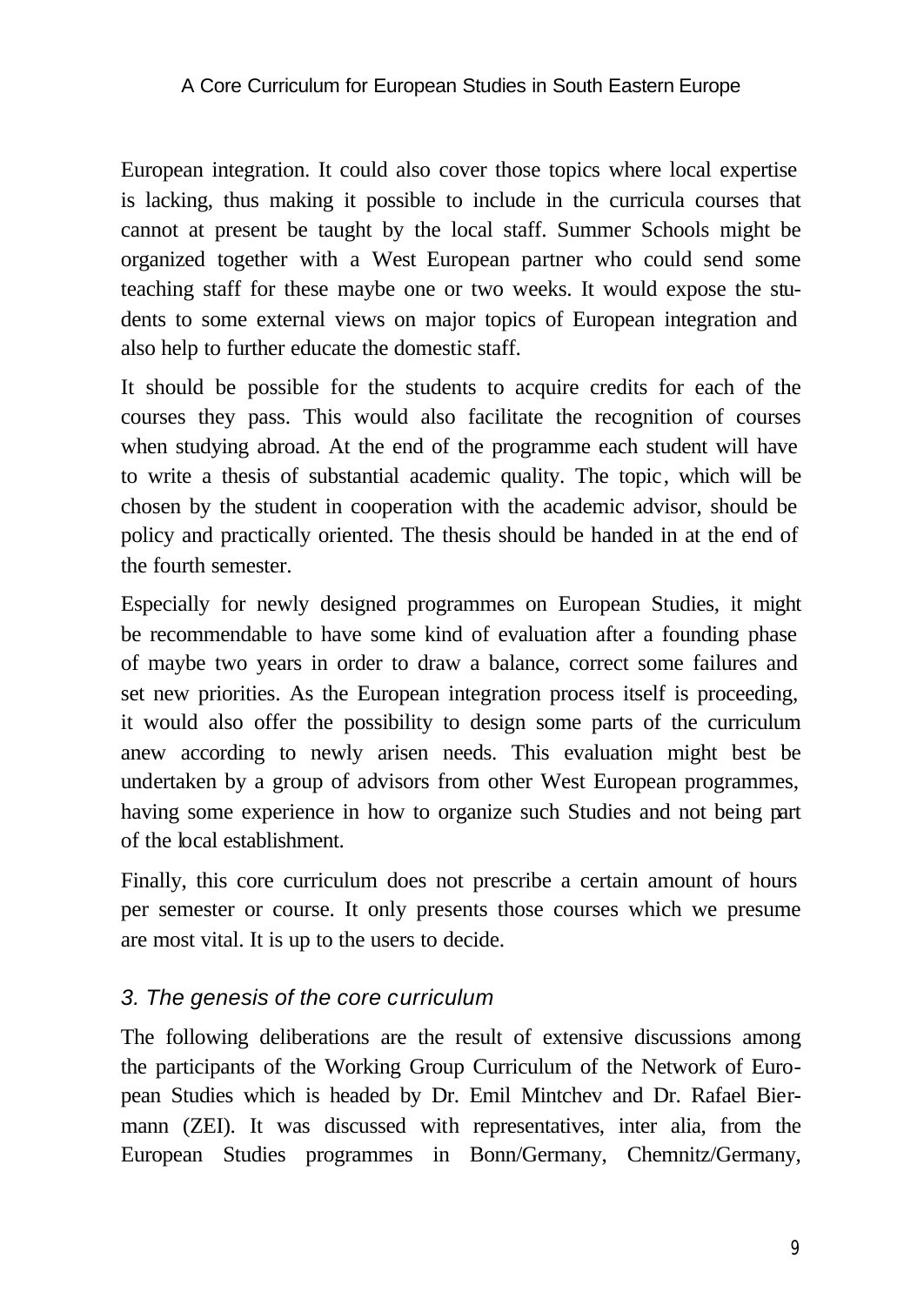Cluj/Romania, Limerick /Ireland, Plovdiv/Bulgaria, Podgorica/Montenegro, Rousse/Bulgaria, Sarajevo/Bosnia and Herzegovina, Tirana/Albania and Zagreb/Croatia.

Already during the drafting phase, the curriculum had a profound impact on some of the European Studies programmes in the region. In fall 2001, ZEI established a "flying faculty", comprising a group of distinguished scholars for European Studies, which has started teaching intensive courses throughout the region. Thus, experience has been gained concerning the validity of the courses for the students of the region. In addition, many of the ideas presented here were imported into a curriculum designed for a new MA programme on European Studies ("Bulgarian-Romanian Interuniversity Center for European Studies", BRIE) which has been established in Rousse between the University of Rousse and the Academy of Economics of Bukarest/Giurgiu, with the assistance of ZEI, the University of Chemnitz and the Viadrina, funded by the German Rector's Conference. It will be the first truly Regional European Studies Center in South Eastern Europe. Furthermore, the evolving MA on European and South East European Studies in Podgorica has adopted most of this curriculum for its own programme in thorough discussions with the authors.

A distinguished group of experts, scholars at the Center for European Integration Studies (ZEI) and Senior Fellows of ZEI, from all the disciplines which are relevant for an interdisciplinary European Studies programme – history, economics, law and political science – has contributed to this edition by writing the syllabuses and the lists of fundamental literature for each course: Dr. Rafael Biermann, Dr. Matthias Brückner, Dr. Jan Fidrmuc, Dr. habil. Stefan Fröhlich, Prof. Dr. Jürgen von Hagen, Prof. Dr. Armin Heinen, Dr. Hubert Iral, Dr. Krzysztof Jaros, Prof. Dr. Ludger Kühnhardt, Dr. Franz-Josef Meiers, Dr. Emil Mintchev and Dr. Peter Zervakis\* . It is a truly interdisciplinary undertaking, also among the departments of ZEI. The list of basic literature for each course might also be helpful for establishing or upgrading libraries in the region.

<sup>\*</sup> Dr. Peter Zervakis wishes to express his gratitude for co-laboring with Jared Sonnicksen in this project.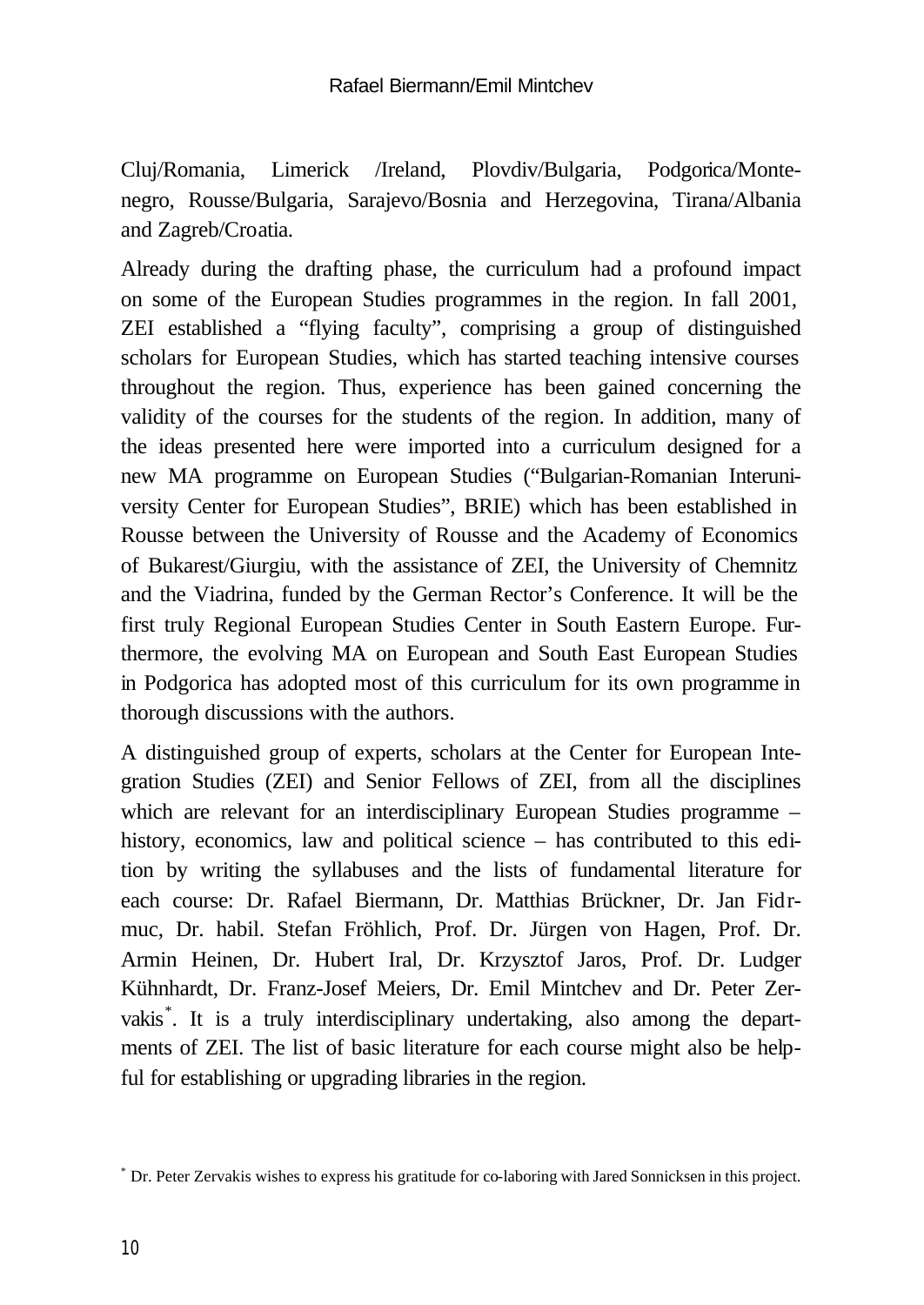Thus, this core curriculum is based on a comprehensive endeavor, pooling some of the best researchers in the field of European Studies to the benefit of the region. The curriculum was first presented to the public at the Fourth Annual Conference of the Network in Belgrade on 24/25 January 2002.

*Rafael Biermann / Emil Mintchev*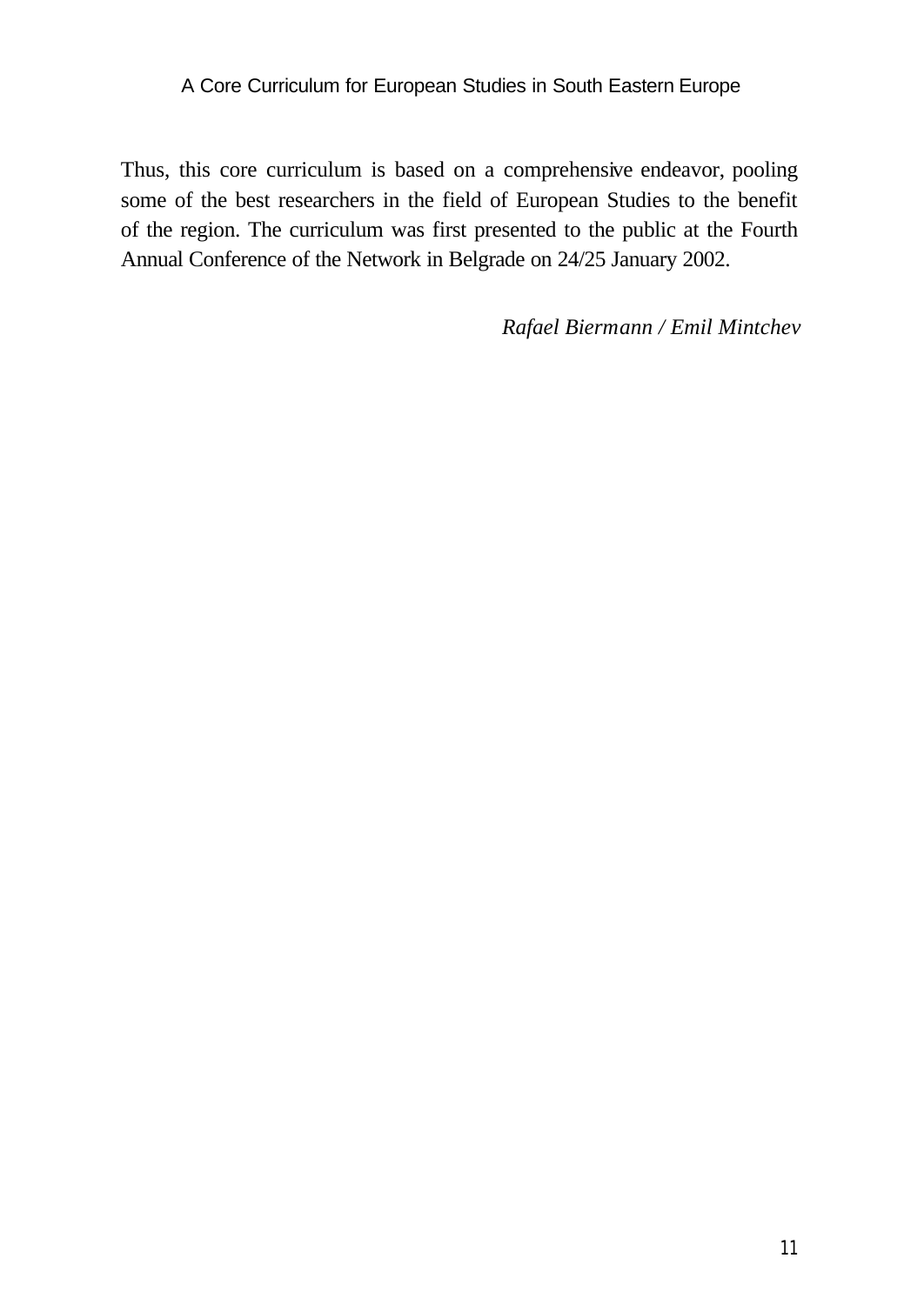# *III. Course programme*

Each semester embraces fundamental and specialized courses. All are obligatory. The fundamental courses are covering the following modules:

- **History**
- **Economics**
- **Politics**
- Law
- Language

# *1. First Semester*

- 1.1 Fundamental Courses
- History of European integration
- Microeconomic Principles of European Integration
- The institutions and the policy-making process of the European Union
- Introduction to International Law
- German/French (I)
- 1.2 Specialized Courses
- The nation state building process in the Balkans up to World War I
- Civil society and European values
- Comparative European politics
- Europe in a globalized, multi-polar world
- English in politics, economics and law

# *2. Second Semester*

- 2.1 Fundamental Courses
- European history  $(1789 1945)$
- Introduction to European Macroeconomics
- European political thought
- The Law of the European Union (I)
- German/French (II)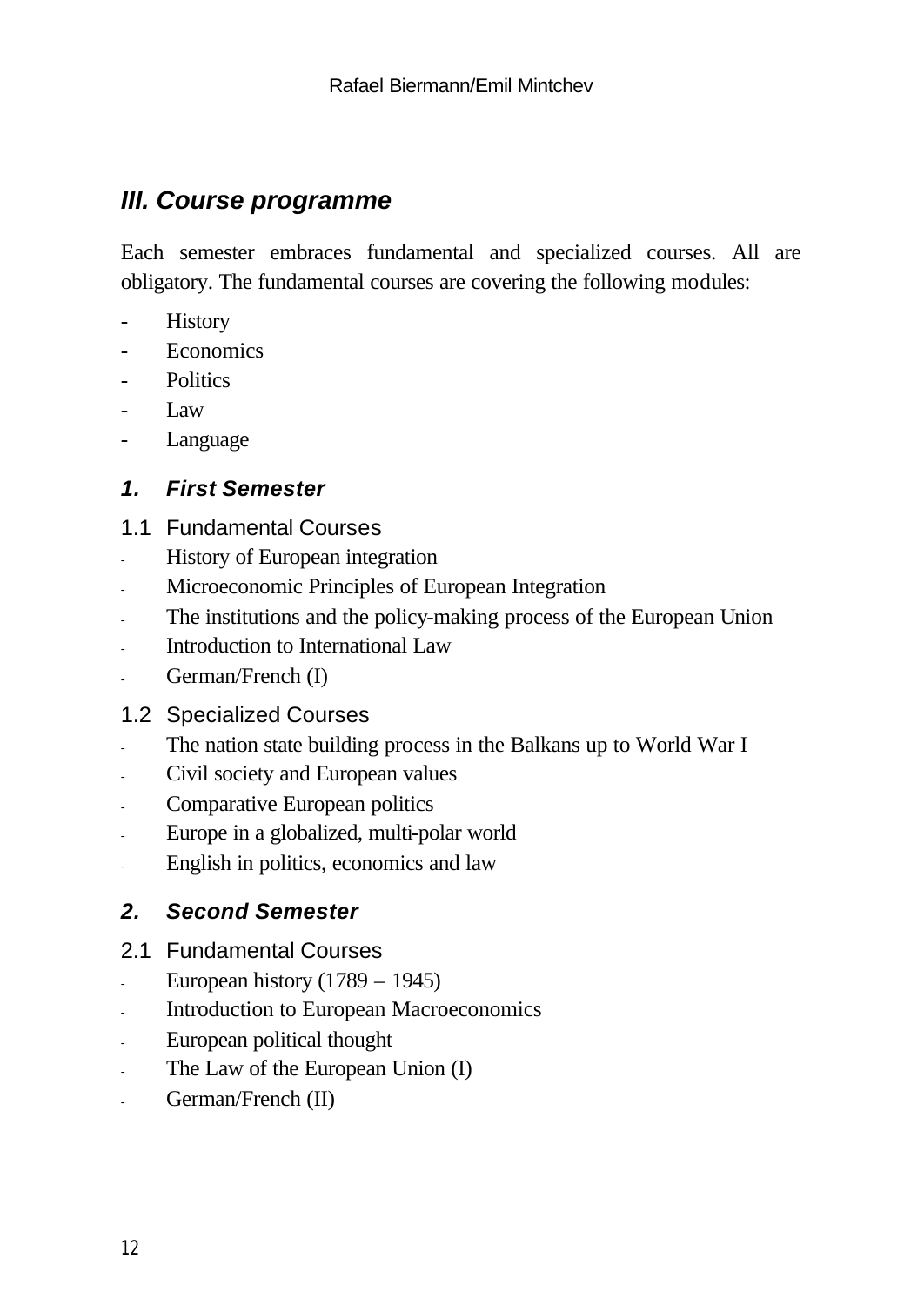- 2.2 Specialized Courses
- Balkan history in the  $20<sup>th</sup>$  century
- Enlargement of the European Union
- International crisis management in the Balkans since the 1990s
- Regional cooperation in South Eastern Europe a comparative approach
- Institutional developments in the EU since the Treaty of Maastricht

# *3. Third Semester*

Semester abroad at West European partner universities, preferably at European Studies programmes (minimum requirement: two courses with exams which are recognized at home)

#### *4. Fourth Semester*

- 4.1 Fundamental Courses
- Cold War history  $(1945 1989)$  and beyond)
- Monetary and fiscal integration in the European Union
- The functioning of the Euro-Atlantic institutions
- The Law of the European Union (II)
- Justice and Home Affairs Policy of the EU

#### 4.2 Specialized Courses

- The dissolution of former Yugoslavia and beyond
- The Stability Pact for South Eastern Europe
- The EU Stabilization and Association Process for the "Western Balkans"
- From CFSP to ESDP
- 'Finalité Européenne': Options for the Future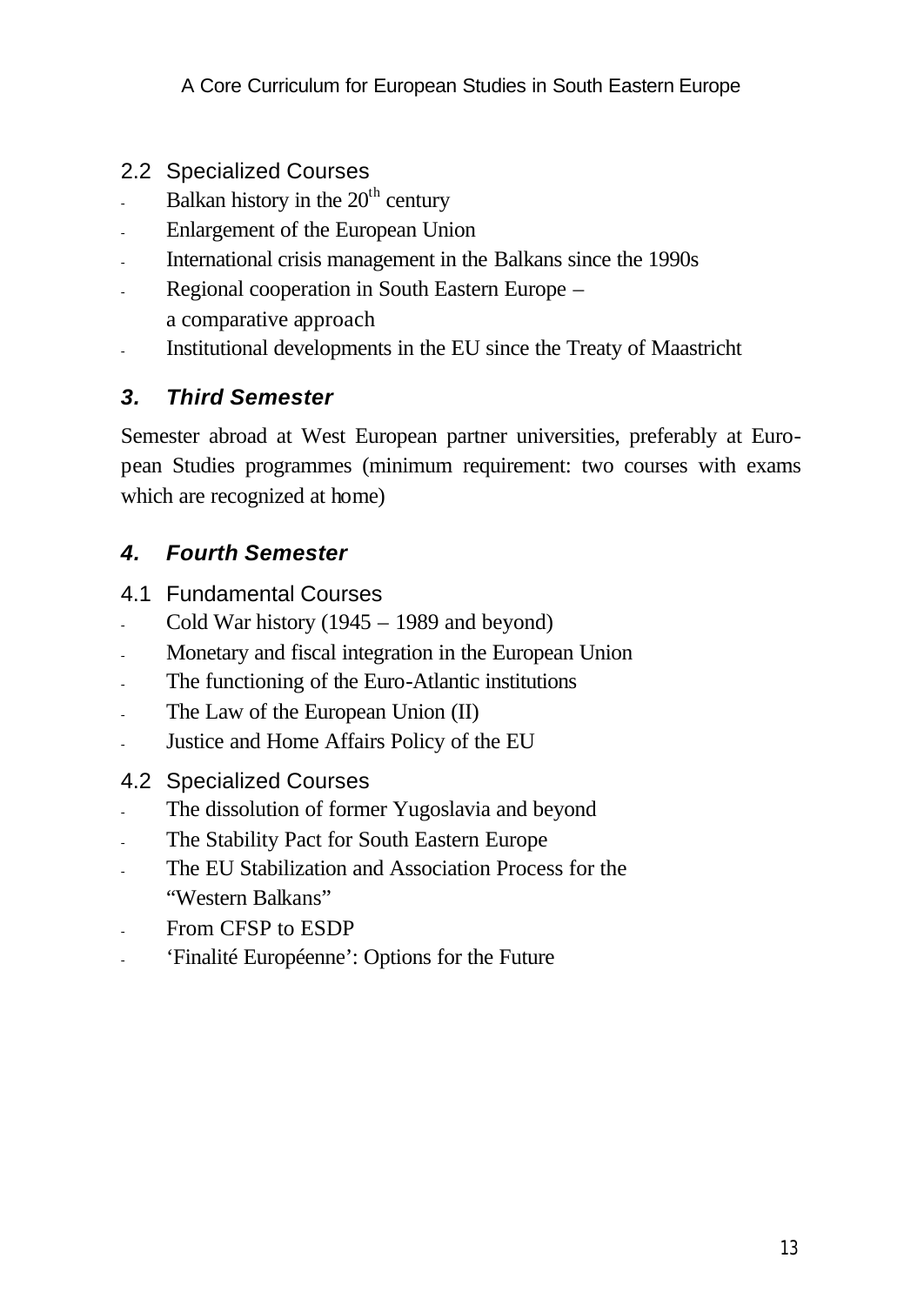# *IV. Individual course descriptions*

#### *1. First semester*

#### 1.1 Fundamental courses

#### **History of European integration**

**Course description:** The course is essential for laying a foundation of basic knowledge of where the European Union comes from and how it evolved. It is advisable to work mainly chronologically, presenting and analyzing the main chapters of the history of the European Union, including the Schuman Plan of 1950, the European Community for Coal and Steel, the Treaties of Rome, and all the major initiatives for an ever closer and ever wider union up to the present. Discussing the "Monnet method", this should also include major initiatives which failed, like the European Defense Community of 1954 and its consequences. The motives of the founding fathers of the Union and the European Movement, rooted in the experience of World War I and II, especially the peace project of German-French reconciliation, and the motives for integration throughout the history of the Union deserve specific attention. A look at the quite different, evolving perceptions of individual EU members – especially of the "motors" Germany and France, but also e.g. of the Southern or the Northern members – of what the Union is and should be is also necessary. However, the process of decision-making, the shape and working mechanisms of the EU institutions, the intergovernmental conferences as well as the Economic and Monetary Union should be left primarily to the other courses. This course should provide the overview which will help students to get a basic orientation for the next semesters of in-depth study.

#### **Selected bibliography**:

Bache, Jan / George, Stephen: Politics in the European Union, Oxford 2001.

Bainbridge, Timothy: The Penguin Companion to European Union,  $2<sup>rd</sup>$  edition, London 1998.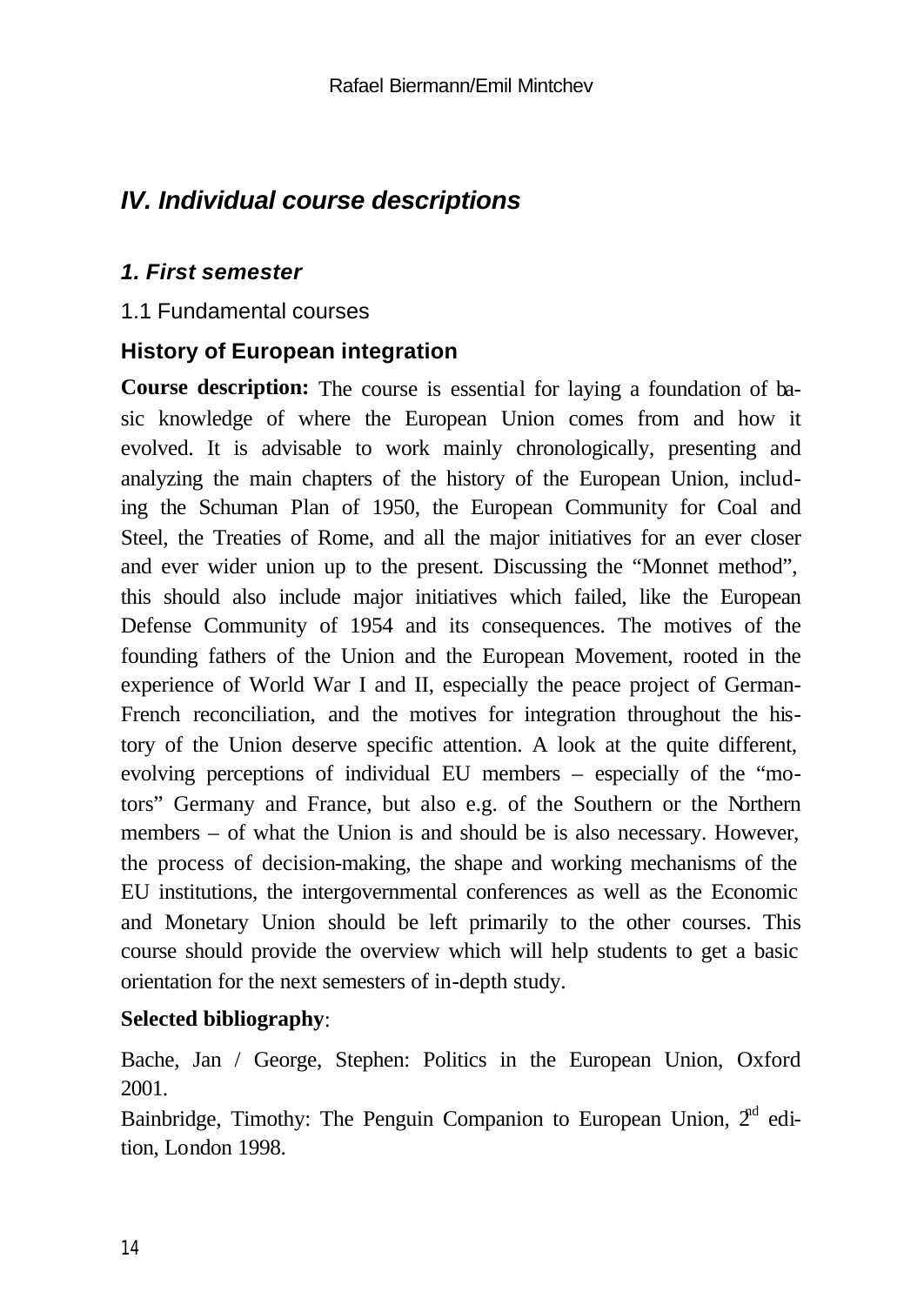Dedman, Martin: The Origins and Development of the European Union, 1945-95: A History of European Integration, London / New York 1996.

George, Stephen / Backe, Jan: Politics in the European Union, Oxford 2001.

Gillingham, John: Coal, Steel, and the Rebirth of Europe 1945-1955. The Germans and French from Ruhr Conflict to Economic Community, Cambridge 1991.

Kirt, Romain: Die Europäische Union und ihre Krisen, Baden-Baden 2001.

Klausen, Jytte / Tilly, Louise (eds.): European Integration in Social and Historical Perspective, Lanham, Maryland 1997.

Lacquer, Walter: Europe in our time, New York 1992.

Loth, Winfried: Der Weg nach Europa. Geschichte der europäischen Integration 1939 – 1997,  $2<sup>nd</sup>$  edition, Göttingen 1997.

Lipgens, Walter: A history of European integration, Oxford / New York 1982.

Lundestad, Geir: "Empire" by Integration. The United States and European Integration, 1945-1997, Oxford 1998.

Middlemas, Keith: Orchestrating Europe. The Informal Politics of the European Union 1973-1995, London 1995.

Seeler, Hans-Joachim: Die Europäische Einigung und das Gleichgewicht der Mächte. Der historische Weg der Europäischen Staaten zur Einheit, 2<sup>nd</sup> edition, Baden-Baden 1995.

Stirk, Peter M. R. / Weigall, David (eds.): The Origins and Development of European Integration: A Reader and Commentary, London / New York 1999.

Thiel, Elke: Die Europäische Union. Von der Integration der Märkte zu gemeinsamen Politiken, Opladen 1998.

Ungerer, Horst: A Concise History of European Monetary Integration: From EPU top EMU, Westport, Conn. 1997.

Urwin, Derek W.: The Community of Europe: A History of European Integration since 1945, London / New York 1995.

Weidenfeld, Werner (ed.): Europa-Handbuch, Bonn 1999.

Zorgbibe, C.: Histoire de la construction europeenne, Paris 1997.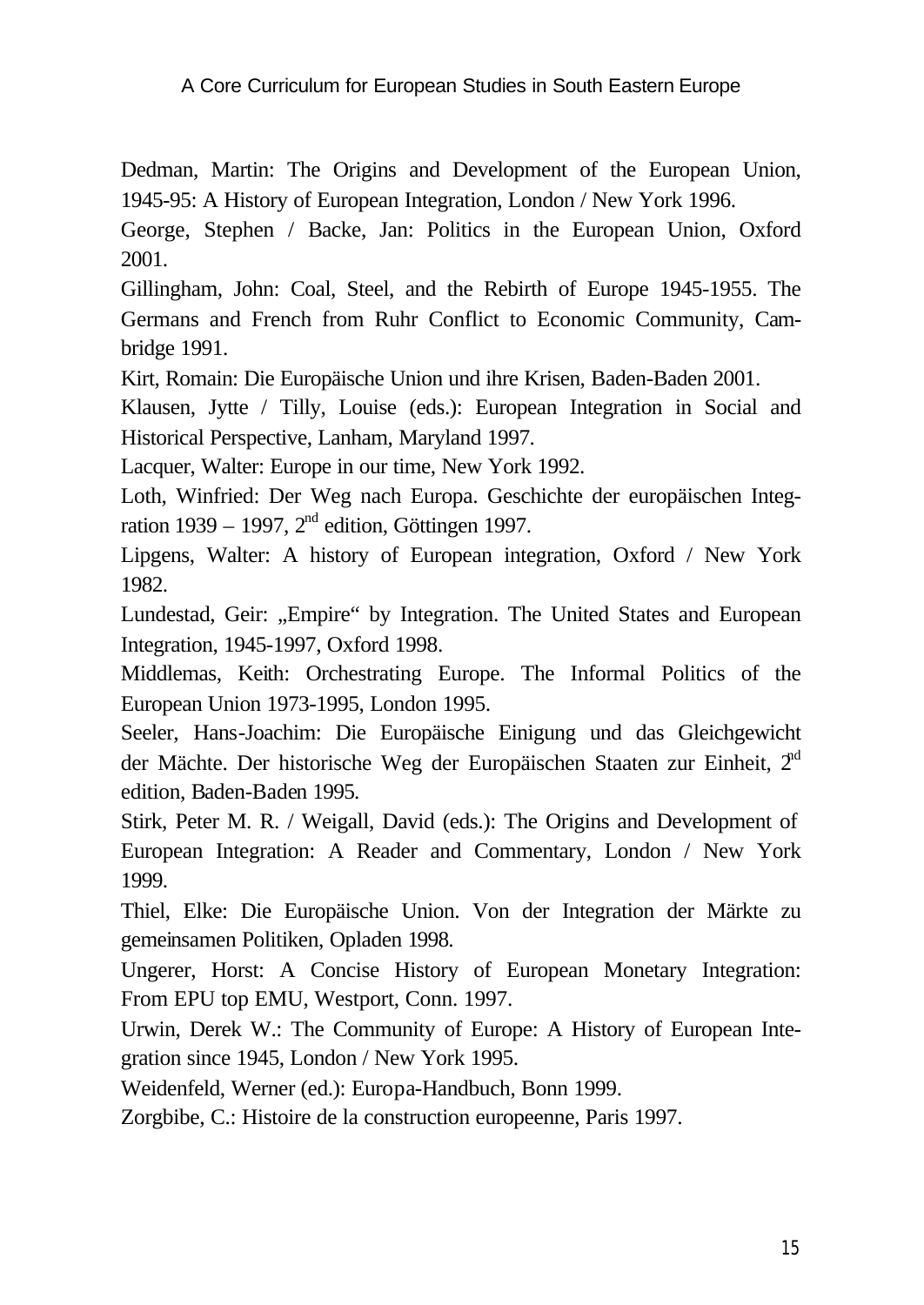# **Microeconomic Principles of European Integration**

**Course description:** The objective of this course is to make students familiar with the microeconomic principles of European integration. The course starts by presenting basic economic data of the European Union countries. Following that, mobility of capital and labor and the principles of the European internal market will be investigated. Then, basic trade theory will be explained in order to understand the main economic principles of integration. Focusing on Europe, we analyze in more detail multilateral and regional trade liberalization, external trade policies and the removal of nontariff trade barriers. Then, the structure of the European internal market will be presented. Afterwards, competition theory and policy as well as regulatory policies as main fields of European economic policy will be analyzed. Common agricultural policies will follow. Finally, the budget of the European Union will be studied to see the financial implications of integration.

#### **Selected bibliography**:

Molle, Willem: The Economics of European Integration,  $3<sup>d</sup>$  edition, Aldershot 1997.

Swann, Dennis: European Economic Integration, Cheltenham 2000.

Swann, Dennis: The Economics of Europe,  $9<sup>th</sup>$  edition, New York 2000.

# **The institutions and the policy making process of the European Union**

**Course description:** The European Union now possesses many of the attributes of modern political systems; therefore, applying general theories and methods of political science may help to better understand how the EU works. Each of the main processes in the EU political system – the executive, legislative and judicial branches, public opinion, interest groups and political parties are introduced and explained as key political science issues. However, this course will emphasize the *sui generis* character of this complex, multi-level governance system. Concerning the three "pillars" of the EU (European Community, Common Foreign and Security Policy, Justice and Home Affairs), the course will also address the question of the supranational vs. intergovernmental nature of the EU and illustrate the Union's distinctive decision-making process among the primary institutions: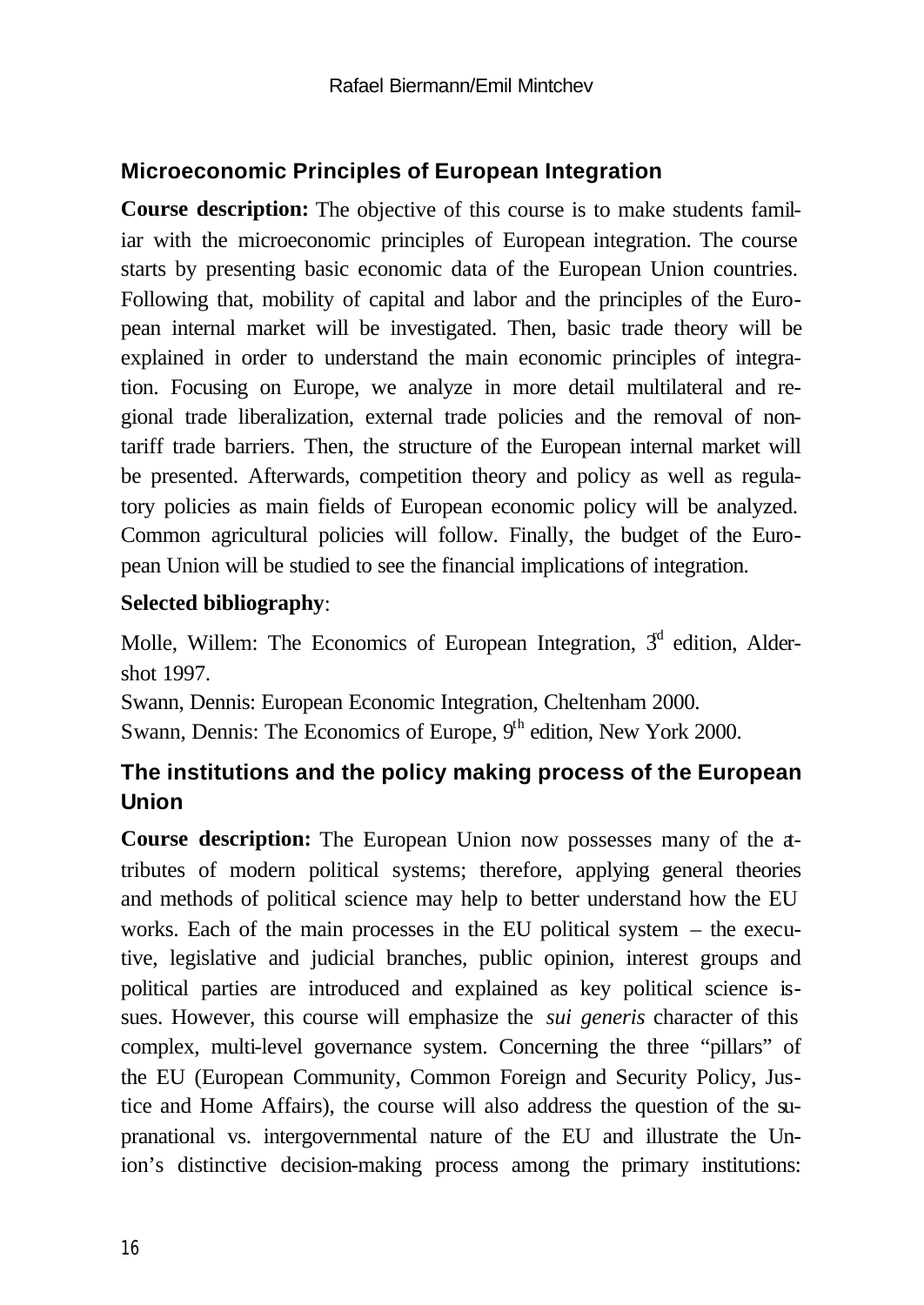especially European Council, European Parliament and the EU Commission.

### **Selected bibliography**:

Archer, C.: The European Union. Structure and Process, London 2000.

Banchoff, Thomas / Smith, Mitchell P. (eds.): Legitimacy and the European Union. The Contested Polity, London / New York 1999.

Bellamy, Richard / Warleigh, Alex (eds.): Citizenship and Governance in the European Union, London 2001.

Chryssochoou, Dimitris: Theorizing European Integration, London 2001.

European Commission: The Institutions and Bodies of the European Unon: Who's Who in the European Union? What difference will the Treaty of Nice make? Luxembourg: Office for Official Publications of the European Community, 2001.

Hartmann, Jürgen: Das politische System der Europäischen Union, Frankfurt / New York 2001.

Hayes-Renshaw, Fiona / Wallace, Helen (eds.): The Council of Ministers, London 1996.

Hix, Simon: The Political System of the European Union, London 1999.

Höreth, Marcus: The European Commission's White Paper on Governance: A 'Tool-Kit' for closing the legitimacy gap of EU policy-making?, Discussion Paper C 94 / 2002, Bonn (Center for European Integration Studies).

Höreth, Marcus: The European Commission's White Paper on Governance: A 'Tool-Kit' for closing the legitimacy gap of EU policy-making?, Discussion Paper C 94 / 2002, Bonn (Center for European Integration Studies).

Jachtenfuchs, Markus / Kohler-Koch, Beate (eds.): Europäische Integration, 2nd edition, Opladen 2002.

Johansson, Karl Magnus / Zervakis, Peter (eds.): European Political Parties: between Cooperation and Integration, Baden-Baden 2002.

Kreppel, Amie: The European Parliament and Supranational Party System: A Study in Institutional Development, Cambridge 2002.

Miller, Vaughn: The Treaty of Nice and the Future of Europe Debate, London: House of Commons (Research Paper 01/49), 2001.

Moussis, Nicolas: Manuel de l'Union europeenne: institutions et politiques, Rixensart 1996.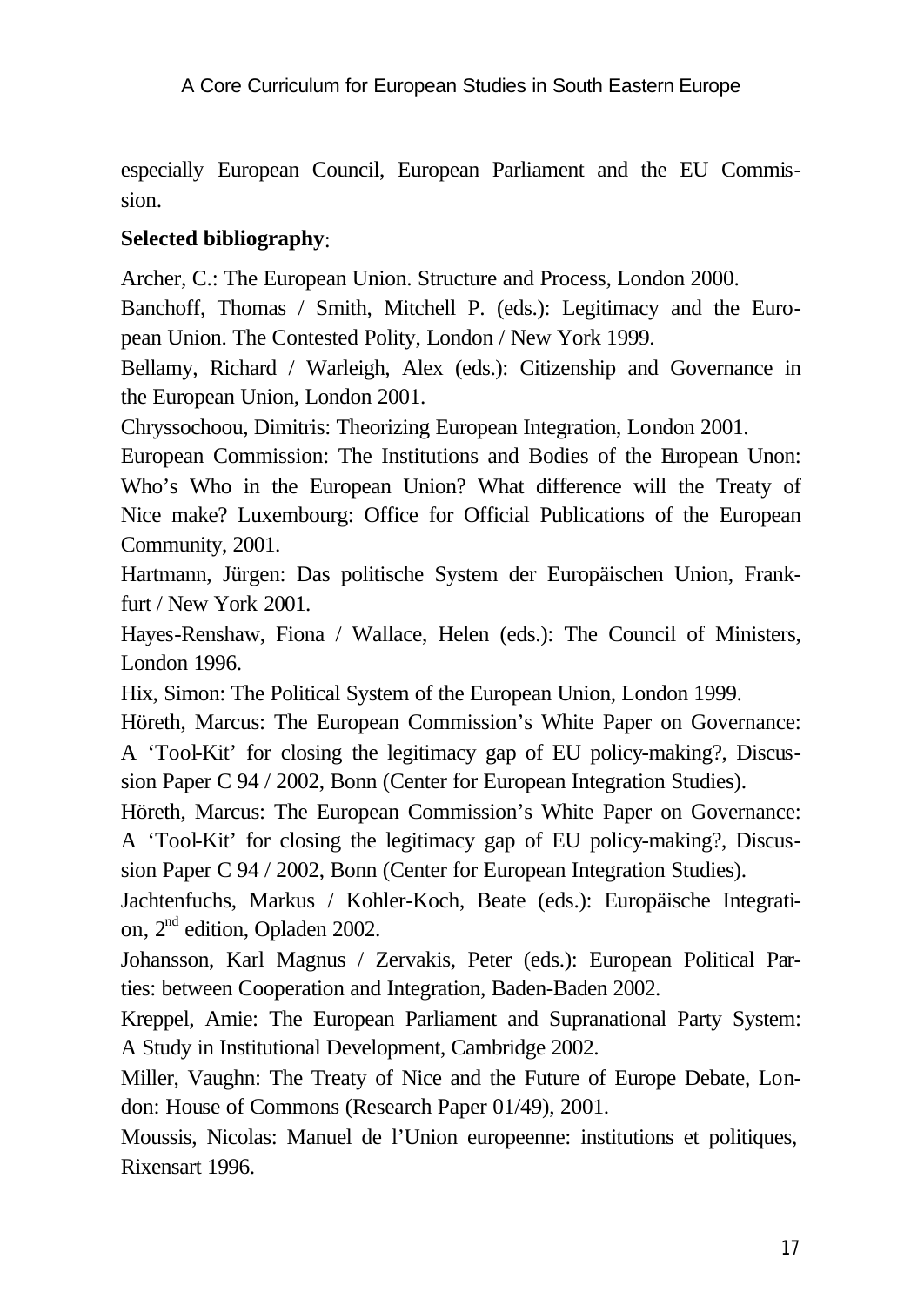Nugent, Neill (ed.): At the Heart of the Union. Studies of the European Commission, 1997.

Richardson, Jeremy J. (ed.): European Union: Power and Policy Making,  $2<sup>nd</sup>$  edition, London 2001.

Scharpf, Fritz W.: Governing in Europe: Effective and Democratic?, Oxford 1999.

Tsibelis, George / Money, Jeannette: Bicameralism, Cambridge 1997.

Wallace, Helen / Wallace, William (eds.): Policy-making in the European Union, 4<sup>th</sup> edition, Oxford 2000.

Weidenfeld, Werner (ed.): Europa-Handbuch. Bonn 1999.

Wessels, Wolfgang / Maurer, Andreas / Mittag, Jürgen (eds.): Fifteen into One? The European Union and its Member States, Manchester 2001.

# **Introduction to International Law**

**Course description:** Law, especially International Law has always played an important role in the relations among peoples and among states. In modern times International Law is more and more structured along the function of a means to settle and/or to prevent conflicts. This is clearly demonstrated in the different corpuses or kinds of International Law, the Treaties, Charters, and Declarations, e.g. the Treaties of the Community, the Charter of the United Nations, the European Declaration of Human Rights and the Charter of Fundamental Rights of the European Union.

Understanding the general reasoning for creating those legal acts, explaining their crucial character and introducing the main corpuses, especially the UN Charter, should be the main focus of the course. The course will examine the basics of International Law by looking at both the law of war and the economic law, and concentrate on well-known test-cases of international law: e.g. the NATO air campaign in Kosovo 1999 and its repercussions for the institute of 'humanitarian intervention' and the role of the UN Security Council, the prosecution of accused war criminals by the International Criminal Court in The Hague since the Dayton Peace Accords, and also the economic rules of trade as exemplified in the UN Sales Convention.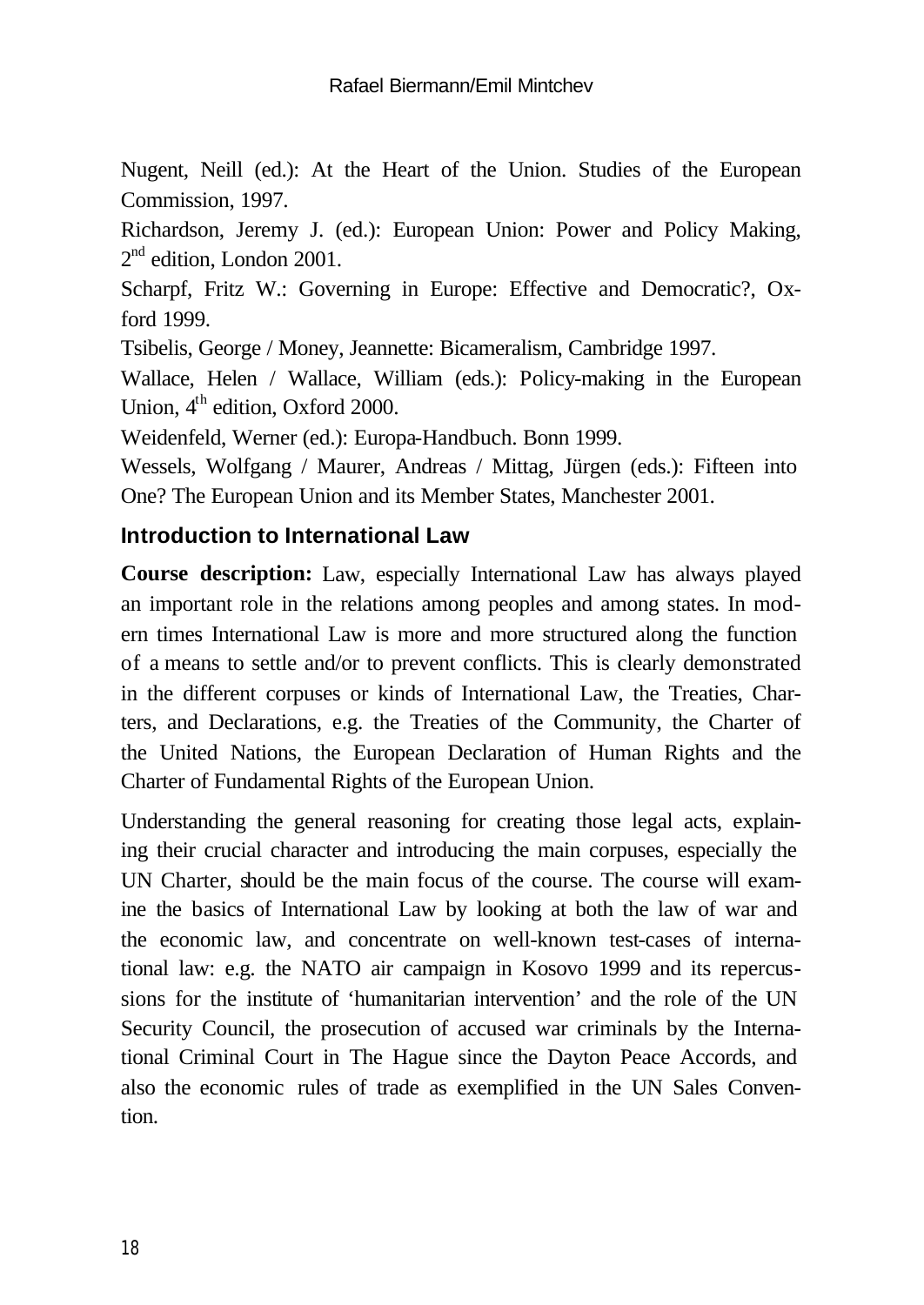# **Selected bibliography**:

Brownlie, Ian: International Law and the Use of Force by the States, Oxford 2001.

Busse, Christian: Die völkerrechtliche Einordnung der EU, Cologne 1999.

Cassesse, Antonio: International Law, Oxford 2001.

Graf Vitzhum, Wolfgang (ed.): Völkerrecht, Berlin 2001.

Ipsen, Knut: Völkerrecht, 4<sup>th</sup> edition, Munich 1999.

Kluwer, Chris: United Nations Sanctions and International Law 2001.

Müller, Jörg-Paul / Wildhaber, Luzius: Praxis des Völkerrechts, Bern 2001.

Müller, Erwin / Schneider, Patricia / Haase, Jana: Humanitäres Völkerrecht: politische, rechtliche und strafgerichtliche Dimension, Baden-Baden 2000.

Potyka, Georg: Rechtsetzung und Entscheidung im Völkerrecht, Wien 2000.

Schweigman, David: The Authority of the Security Council under Chapter VII of the UN-Charter: legal limits and the role of the International Court of Justice, The Hague / Boston 2001.

Seidl-Hoheveldern, Ignaz / Loibl, Georg: Das Recht der Internationalen Organisationen einschließlich der Supranationalen Gemeinschaften, 6<sup>th</sup> edition, Cologne 1996.

# **German/French (I)**

Besides English, German and French are the main working languages of the EU. Many important monographies and texts dealing with European Studies are also published in German and French. Teaching in German and French may enrich the programmes offered. Both languages have a long tradition of being quite common throughout the region. To bring the German and French language skills to an advanced level should, therefore, be one of the tasks of a European Studies programme in South Eastern Europe, also in order to allow for studying in Germany, Austria or France in the third semester, as proposed, in a European Studies programme well established over years in Western Europe. Students might opt for one of these languages if both are offered or learn the one which the university is able to offer and which is most appropriate for the country concerned. Of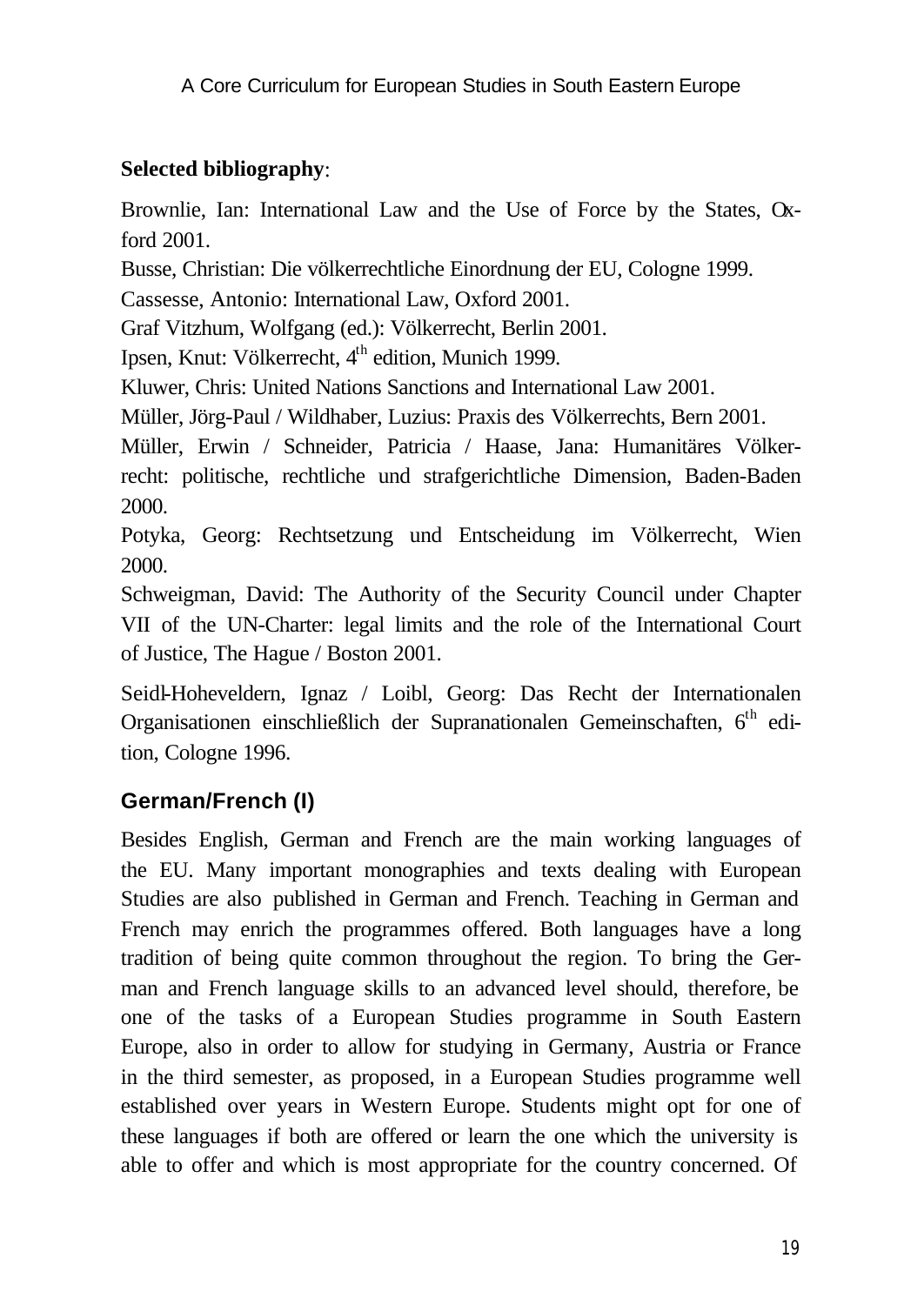course, in some countries of the region also another language might well be offered, like Italian. However, the paramount importance of languages in today's Europe should be adequately reflected in the curriculum. The major, indeed ambitious, goal should be to enable the students to go abroad in the third semester and have sufficient language skills for studying e.g. at a German or French European Studies programme, including listening to lectures, writing papers and communicating with fellow students. Basic language proficiency when starting such a course might be therefore recommendable.

#### **Selected bibliography:**

Alain de Schlichting: Le Francais juridique, Ismanning 2002. Dictionnaire d`economie et de sciences sociales, Berlin 1993. Haensch, Günther / Desportes, Yvon: Wirtschaftsterminologie, Ismanning 2002.

Jung, Lothar: Fachsprache Deutsch – Rechtswissenschaft, Ismanning 2002.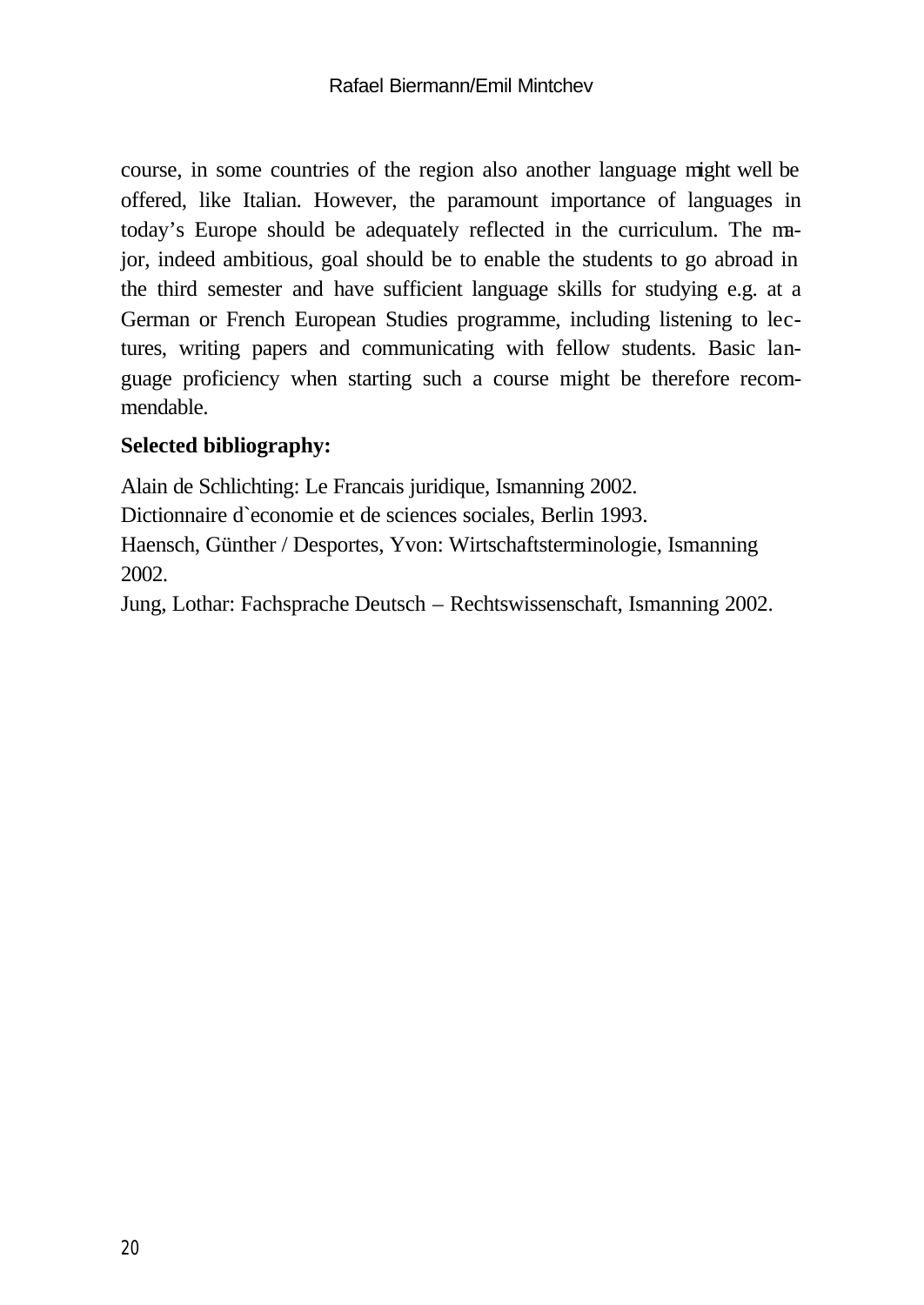# 1.2 Specialized courses

# **The nation state building process in the Balkans up to World War I**

**Course description:** Due to different factors, the nation state building process in the Balkans started later than in Western Europe and took a different course due to the specific features of the region – ethnic and religious heterogeneity, historic rivalries among the different ethnic groups, cultural and economic backwardness etc. The whole process was, to a great extent, influenced by the Great European Power' games in the region. During the  $19<sup>th</sup>$  century several nation states were established on the territory of the Ottoman Empire – Greece, Serbia, Romania and Bulgaria and, only in 1912, Albania. With the First World War and its aftermath the nation state building process in the Balkans was stopped before reaching its completion, with grave implications for the decades to come.

#### **Selected bibliography**:

Glenny, Misha: The Balkans 1804 – 1999. Nationalism, War and the Great Powers, London 1999.

Hatschikjan, Magarditsch / Troebst, Stefan (eds.): Südosteuropa. Ein Handbuch. Gesellschaft, Politik, Wirtschaft, Kultur, München 1999.

Judah, Tim: The Serbs. History, Myth and the Destruction of Yugoslavia, New Heaven/London 1997.

Malcolm, Noel: Kosovo: a short history, London / New York 1998.

Malcolm, Noel: Bosnia: a short history, London / New York 1994.

Stavrianos, L. S.: The Balkans since 1453, London 2000.

Todorova, Maria: Imagining the Balkans, New York, Oxford 1997.

Vickers, Miranda: Between Serb and Albanian: a history of Kosovo. London, 1998.

# **Civil society and European values**

**Course description:** During the age of totalitarian dictatorships, freedom and democracy stood as unchallenged intellectual and moral alternatives. Since the end of totalitarianism, the limits of freedom and the preconditions to maintain their roots have been intensively debated. The necessary dia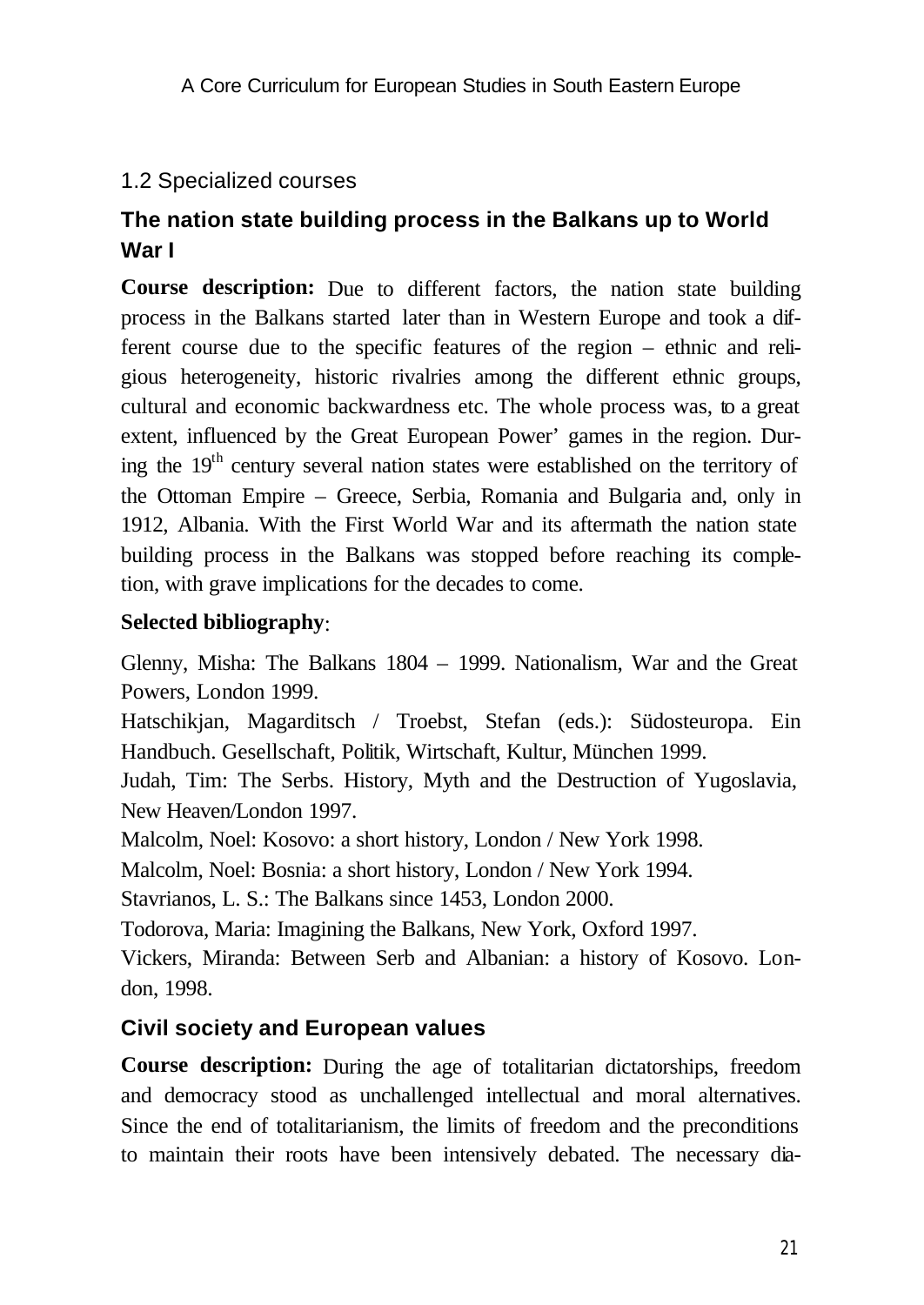logue among civilizations, especially with the Islamic one, has added new dimensions to the rather eternal question of personal responsibility for the public good and well being.

This course will connect the search for new social and political orientations with a reflection about European and universal Western values in the light of the search for a stronger role for civil societies in today's world. It will reflect the conditions of personal and social commitment with the circumstances that define a democratic society and its institutional make-up.

# **Selected bibliography:**

Almond, Gabriel / Verba, Sidney (eds.): The Civic Culture. Political Attitudes and Democracy in Five Nations, London 1995.

Baier-Allen, Susanne / Cucic, Ljubomir (eds.): The Challenges of Pluriculturality in Europe, Baden-Baden 2000.

Bellah, Robert N. et al. (eds.): The Good Society, New York 1992.

Dunn, John: Interpreting Political Responsibility, Cambridge 1990.

El Hassan bin Talal: Continuity, innovation, change, Amman 2001.

Fukuyama, Francis: Trust. The Social Virtues and the Creation of Prosperity, New York / London 1995.

Sandel, Michael: Liberalism and the limits of justice, Cambridge 1982.

# **Comparative European Politics**

**Course description:** What are the central issues in comparative European politics? Why and how do we compare the political systems and institutions in European countries? In order to address these questions this course will explore the strategies and different methods of comparative research in political science, using topical examples. Given the end of the East-West conflict in Europe, this course will take a truly pan-European survey of contemporary European politics, examining the political experiences of nations from all across Europe. The course will include comparative studies of the major institutions, decision and policy making processes, of the policies and interests, social-economic and cultural fabrics, histories and value systems of the different European countries.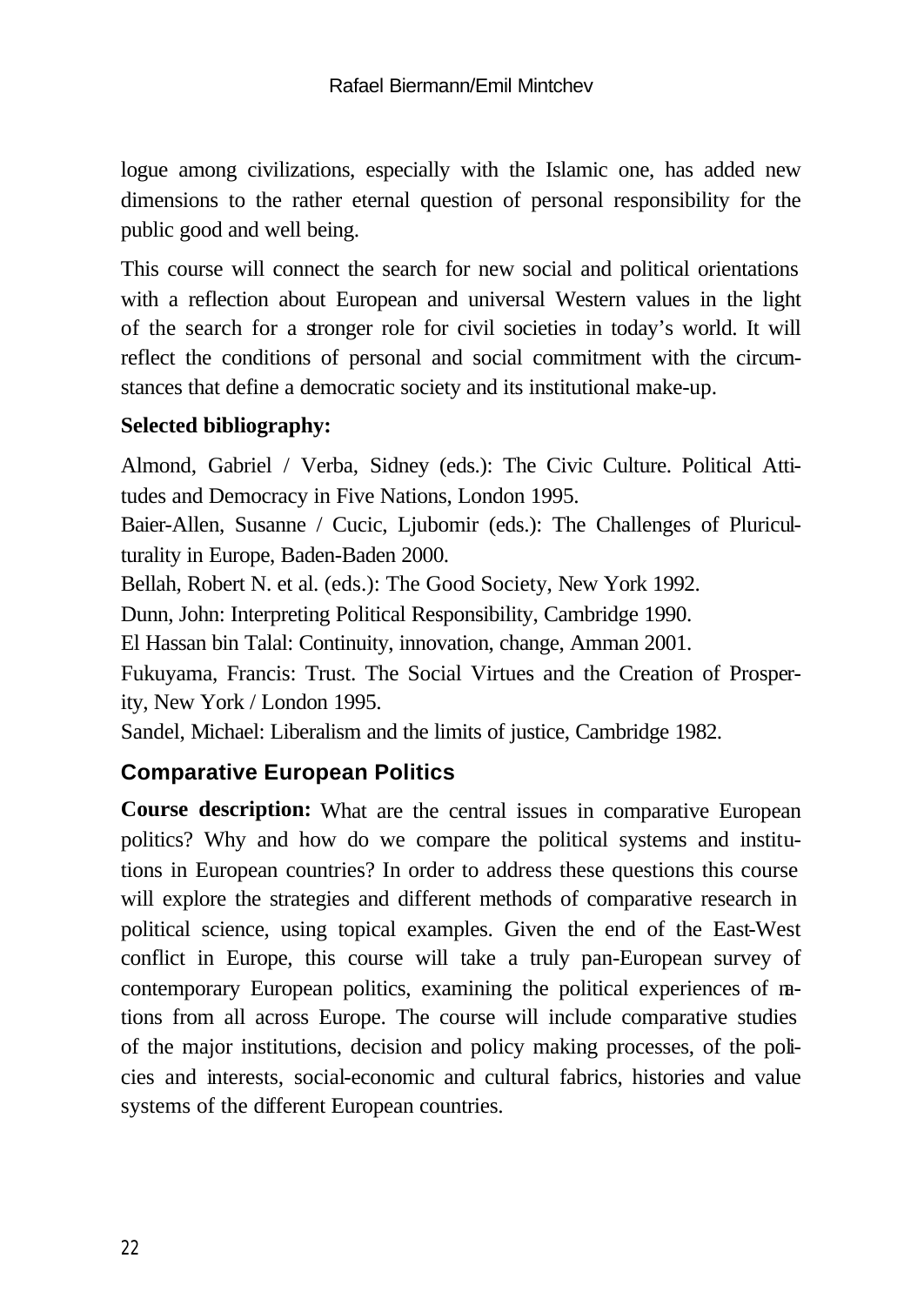#### **Selected bibliography**:

Almond, Gabriel / Dalton, Russel J. / Powell, G. Bingham: European Politics Today, New York 1998.

Beyme, Klaus von: Der Vergleich in der Politikwissenschaft. Munich / Zürich 1988.

Eatwell, Roger (ed.): European Political Cultures: Conflict of Convergence, London 1997.

Ersson, Svante / Lane, Jan: European Politics: An Introduction, Lanham / Walnut Creek, Cal. 1996.

Ismayr, Wolfgang (ed.): Die politischen Systeme Westeuropas,  $2<sup>nd</sup>$  edition, Opladen 1999.

Ismayr, Wolfgang (ed.): Die politischen Systeme Osteuropas, Opladen 2001.

Jones, Charles: An Introduction to the Study of Public Policy, London 1997.

Kirt, Romain / Waschkuhn, Arno (eds.): Die Rolle der Kleinstaaten in Europa, Baden-Baden 2001.

Landman, Todd: Issues and Methods in Comparative Politics. An Introduction, London / New York 2000.

Naßmacher, Hiltrud: Vergleichende Politikforschung. Eine Einführung in Probleme und Methoden, Opladen 1991.

Putnam, Robert D. et al.: Making Democracy Work, Princeton, New Jersey 1994.

Seiler, Daniel-Louis: La vie politique des Europeens. Paris 1998.

Weidenfeld, Werner / Wolfgang Wessels (eds.): Jahrbuch der Europäischen Integration, Bonn 1980-2001.

Widmaier, Andrea Gawrich / Becker, Ute: Regierungssysteme Zentral- und Osteuropas. Ein einführendes Lehrbuch, Opladen 1999.

#### **Europe in a globalized, multi-polar world**

**Course description:** Globalization has generated opportunities for people, groups and countries. Human indicators such as literacy, school enrolment, infant mortality, and life expectancy have enormously improved in the last decades. At the same time, the economic restructuring, liberalization, tech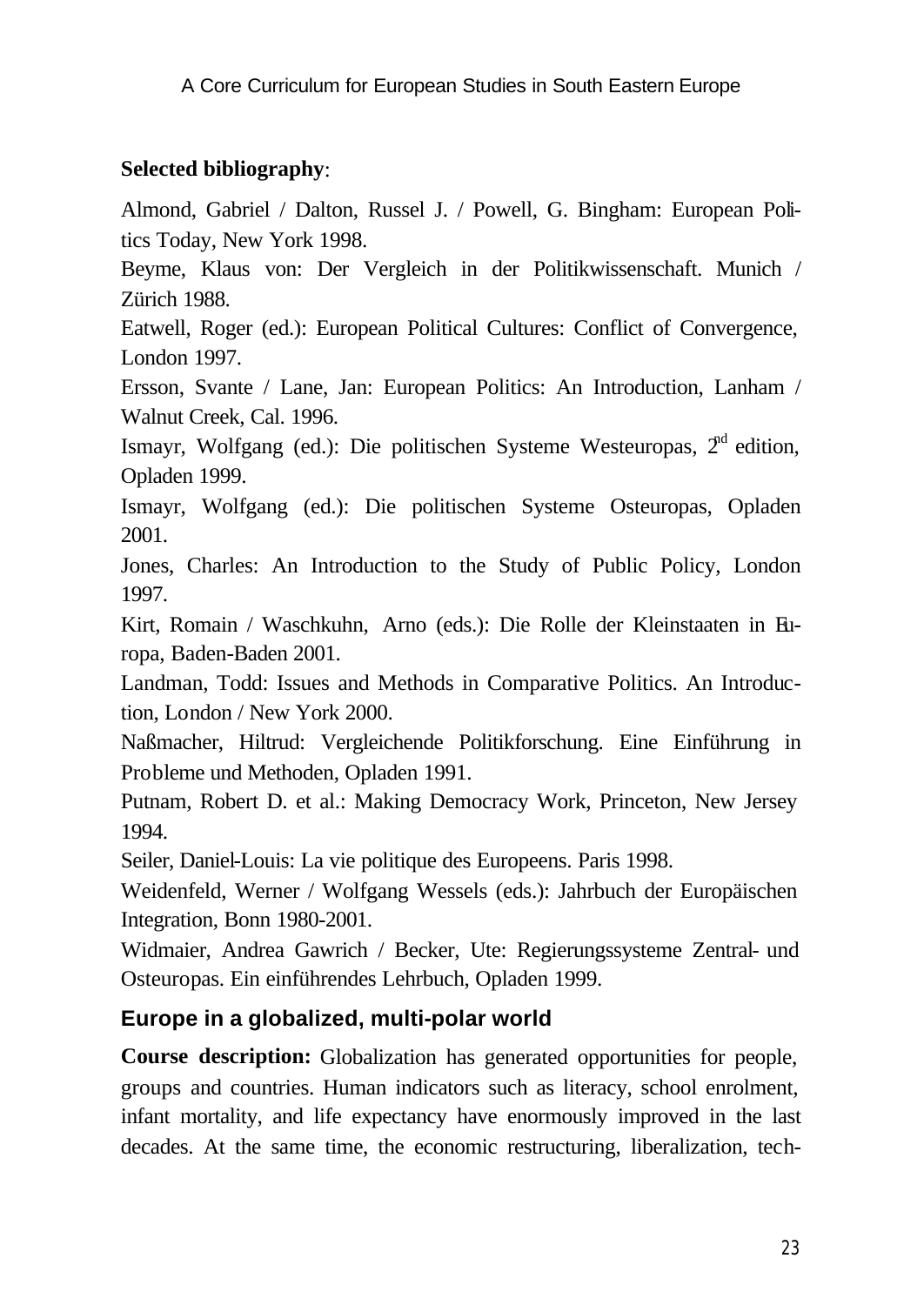nological changes and fierce competition, both in the markets for goods and capital, services and labor, that went with globalization, have contributed to increased impoverishment, inequalities, work insecurity, weakening of institutions and social support systems, and erosion of established identities (some argue even states) and values. Thus, the course will have to discuss and analyze the main features of globalization, its chances and main risks for Europe.

Specifically, it will have to focus on the EU in this globalizing world. Over the years, the EU has, at last, acquired a more distinct international identity and has emerged as a significant worldwide force to be reckoned with, playing a number of roles. The most important one is in the field of economics where it has become a global actor of equal rank with the US, both in terms of trade and monetary policy. Its performance, formal and otherwise, on the world stage is impressively varied for a body that is not a state. The course will have to survey selected areas of EU external activity, revealing the global nature of the Union's external relations. It also allows a glimpse at its global reach and at the way the Union is continuously attempting to prioritize, as well as to define and balance its international partnerships.

#### **Selected bibliography**:

Anderson, Peter / Wiessala, Georg / Williams, Christopher (eds.): New Europe in Transition, London 2000.

Archer, C.: The European Union. Structure and Process, London 2000.

Beck, Ulrich: Was ist Globalisierung?, Frankfurt / Main 1998.

Bertelsmann-Stiftung (ed): Enhancing the EU as an International Security Actor, Gütersloh 2000.

Eade, John (ed): Living the Global City, London 1996.

Fröhlich, Stefan: Die EU als globaler Akteur, in: Ronge, Frank (ed.), In welcher Verfassung ist Europa – Welche Verfassung für Europa, Baden-Baden 2001.

Griswold, Daniel: The Blessings and Challenges of Globalisation, in: The World and I, Vol. 15, 9/2000.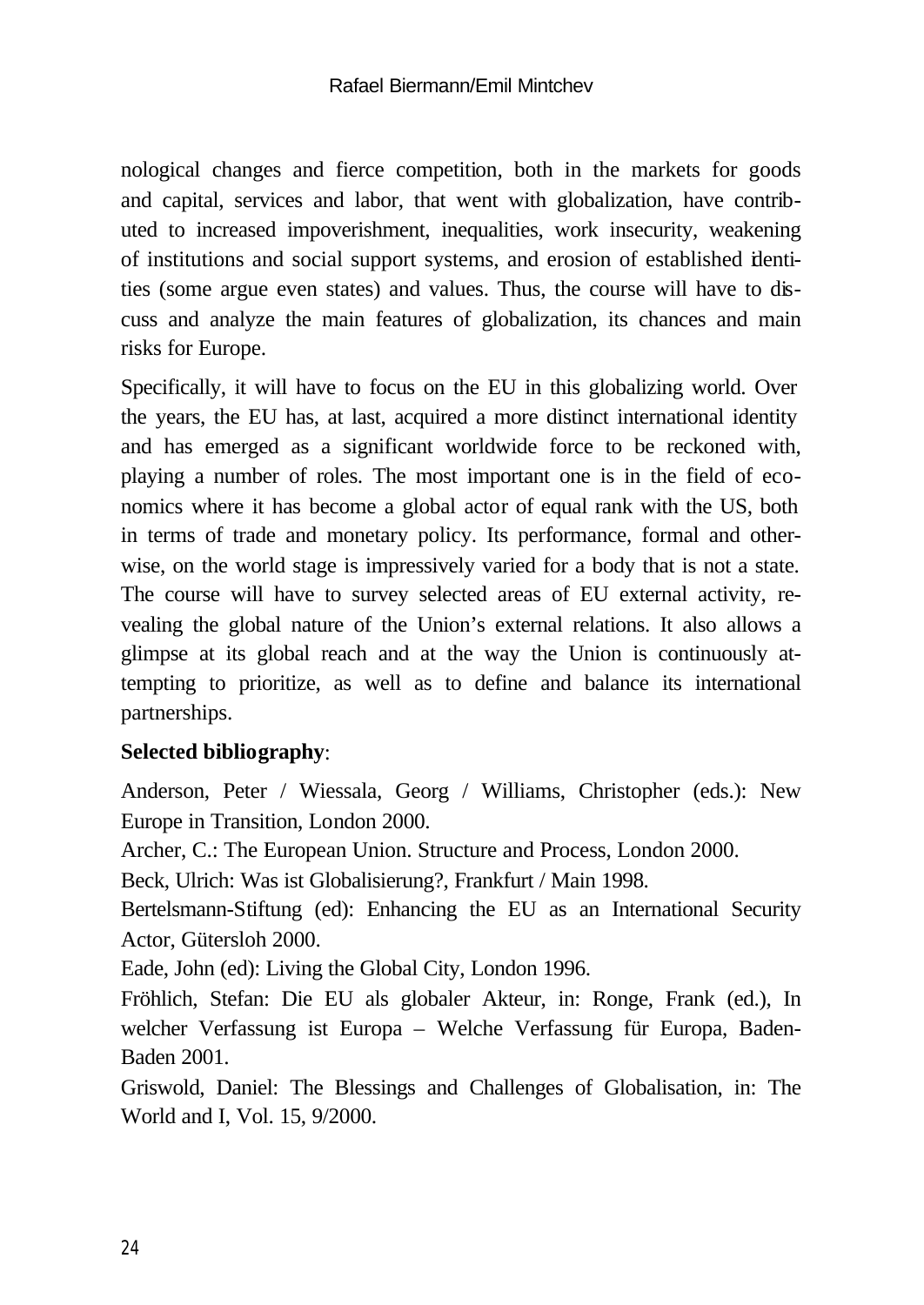Nuscheler, Franz (ed.): Entwicklung und Frieden im 21. Jahrhundert, Bonn 2000.

Peterson, John / Sjursen, Helene (eds.), A Common Foreign and Security Policy for Europe, London / New York 2000.

Piening, Christopher: Global Europe. The EU in World Affairs, London 1997.

Soros, George: The Crisis of Global Capitalism, New York 1998.

Streeten, Paul: Globalisation. Threat or Opportunity? Copenhagen 2001.

Tetzlaff, Rainer (ed.): Weltkulturen unter Globalisierungsdruck, Bonn 2000.

Waters, Malcolm: Globalisation, London 1995.

#### **English in politics, economics and law**

English is going to be the language of European Studies teaching in South Eastern Europe. This means that good English language proficiency is a prerequisite for admission in any European Studies programme. Additional skills like fluency in the specialized terminology and vocabulary in such fields as politics, economics and law are essential for every graduate of these programmes. To achieve this goal during the study period a specialized language course should be offered.

#### **Selected bibliography:**

Basis for Business. New Edition, Berlin 1996. Cullen, William / Lehniger, Doris: B for Business. A complete English course for students of Business Studies, Ismanning 2002. Skills for Business English, Lower Intermediate, Intermediate and Advanced, Ismanning 2002.

The Multimedia Business English Course, Ismanning 2002.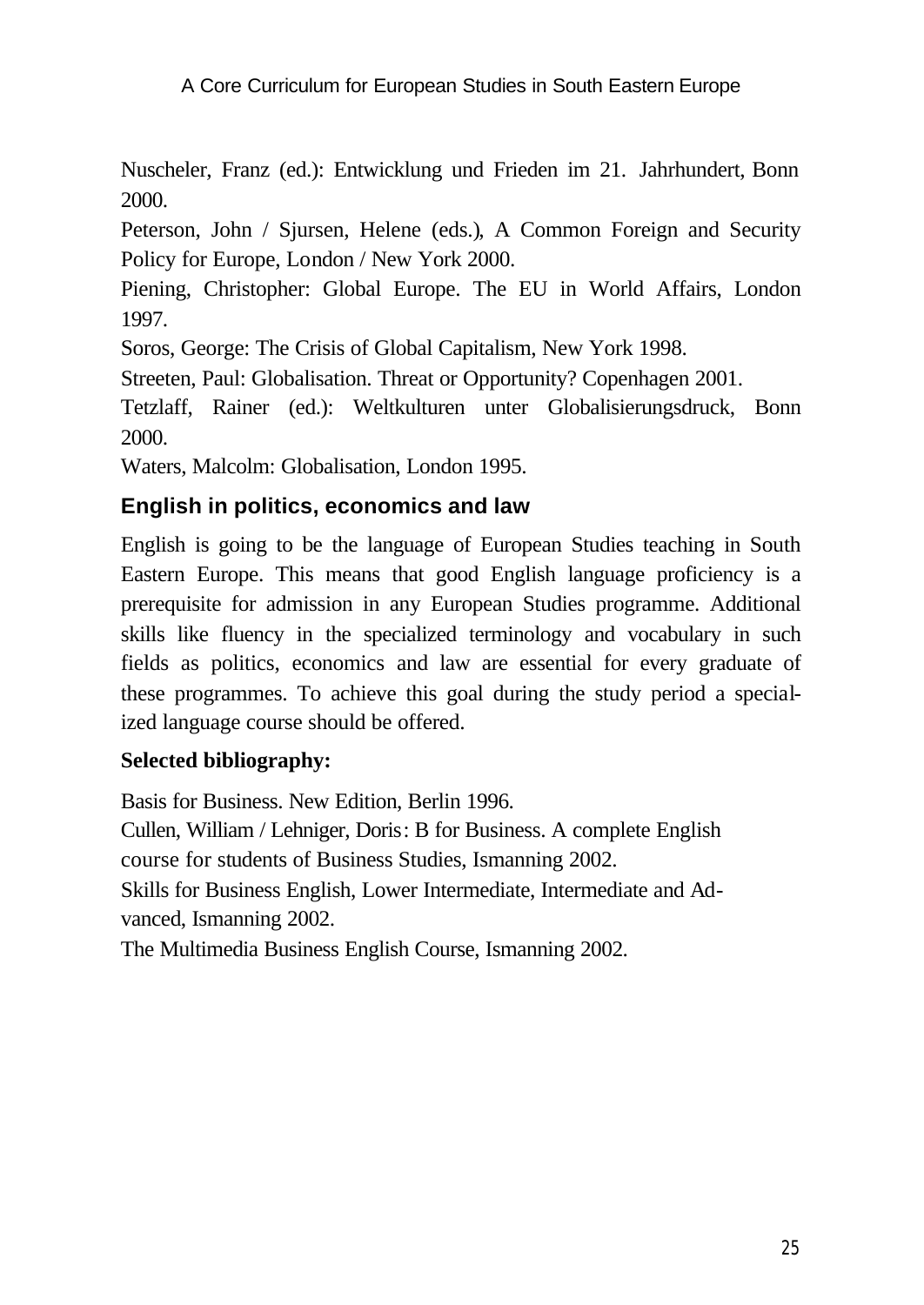# *2. Second semester*

#### 2.1 Fundamental courses

#### **European history 1789 - 1945**

**Course description:** The meaning of Europe as an historical identity has been very much debated in historiography. At least five different interpretations are to be distinguished: Europe as an area of common culture (main focus on ancient history [Greece, Rome] and the high middle ages), Europe as an area of specific dynamic (middle ages, modern times), Europe as an area of inter-state strife (modern history), Europe being molded by its special path to modernity (1750-1970), Europe as space of experience beginning in the 1960s.

The course should at the very beginning offer a survey of the different interpretations of European identity (see above). Following this, the European process of modernization and related crises should be the central point of discussion. Historians have carved out that the opponents to modernity under European circumstances were "endogenous". Out of this resulted a multitude of inner revolutions, wars as well as broad spectra of "isms" (liberalism, conservatism, socialism, communism etc.). Surely, European societies found other solutions to the problem of modernization than the USA and Japan. At the same time the process of modernization effectuated an ever-growing disparity between the European states being reduced only with the perfection of modernization in the 1950s and 1960s.

It is a good idea to combine a systematic and a more chronological approach while conceptualizing the course. The following disposition might be of help:

At first, historiographic theses regarding the problem of European identity could be covered, including Europe as an area of common culture; Europe as an area of specific cultural dynamic; Europe, space of strife; Europe's path to modernity; Europe as an experience space of the 1960s; and conclude with some deliberations on why we have so many difficulties in defining Europe. Afterwards, the development and structure of European modernity could be analyzed, including the peculiarities of European soci-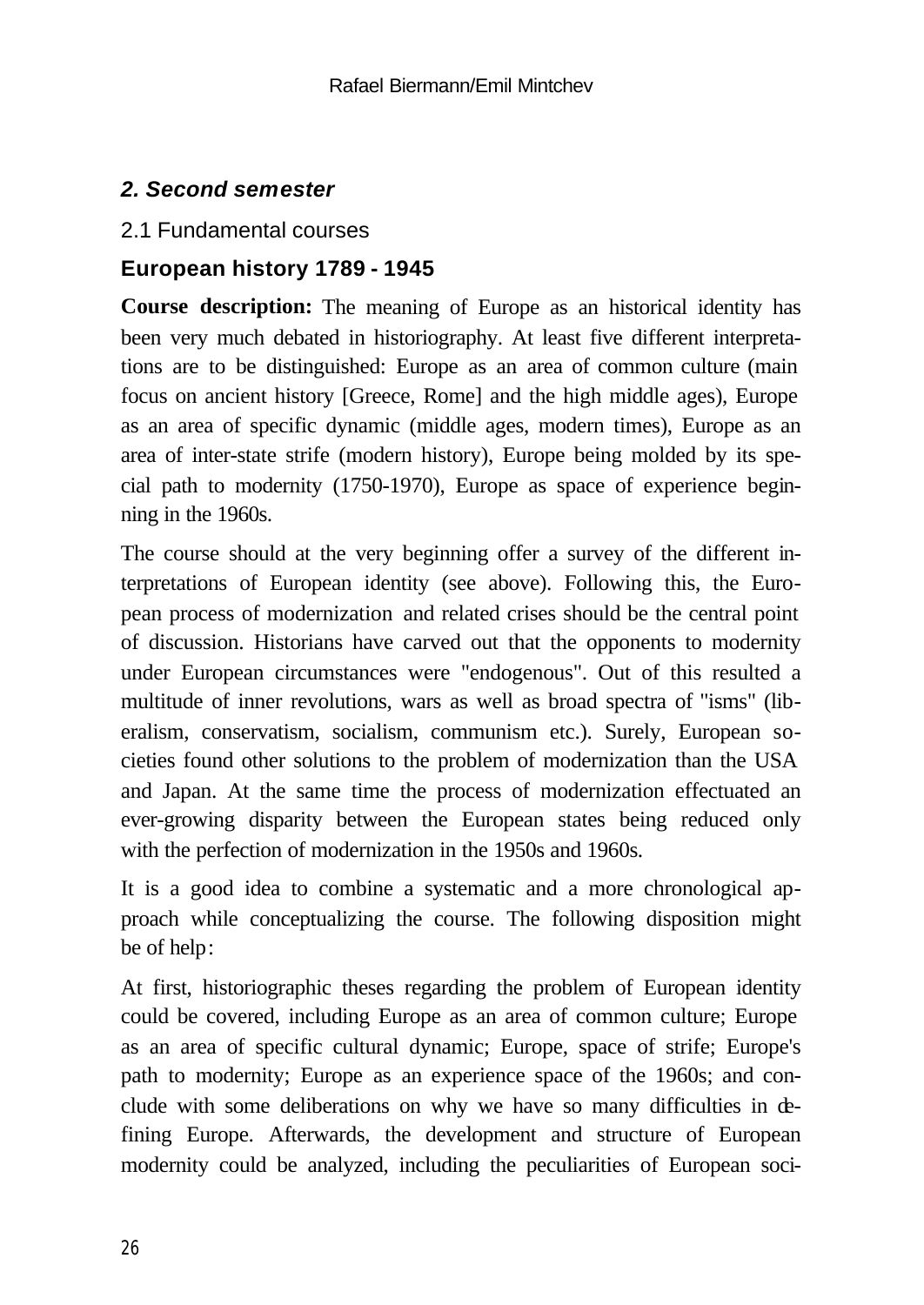ety; processes of modernization; inner-European paths of modernization; and divergence and rapprochement of European societies. Finally, the phases of European history, 1789-1945, should be dealt with: First, the time of revolutions (including the crises of transition, the development of a European space of communication, and the birth of the "Isms"); second, the nation-building process and imperialism (nation-building by delimiting new borders; nation-building as a process of forced integration; and imperialism); and third, the end of the bourgeois era and the beginning of classical modernity (the crises of classical modernity; the causes of the First World War; the rupture of continuity in the 1920s; democracy, fascism and national socialism; and Europe's difficult path through modernity).

#### **Selected bibliography**:

Blanning, Timothy C. W. (ed.): The short Oxford history of Europe, Oxford 2000.

Charle, Christophe: La Crise des sociétés impériales. Allemagne, France. Grande-Davies, Norman: Europe. A history, Oxford 1996.

Dülmen, Richard van (ed.): Fischer Lexikon Geschichte, Frankfurt 1990.

Fehrenbach, Elisabeth: Vom Ancien Regime zum Wiener Kongreß,  $4<sup>h</sup>$  edition (Oldenbourg – Grundriss der Geschichte, Vol. 12), München 2001.

Gabriel, Karl: Christentum zwischen Tradition und Postmoderne, Freiburg 1994.

Gall, Lothar: Europa auf dem Weg in die Moderne, 1850-1890,  $3<sup>d</sup>$  edition (Oldenbourg – Grundriss der Geschichte, Vol. 14), München 1997.

Hildebrand, Klaus: Das Dritte Reich,  $5<sup>th</sup>$  edition (Oldenbourg – Grundriss der Geschichte, Vol. 17), München 1995.

Hobsbawm, Eric: Age of extremes. The short twentieth century, 1914- 1991, London 1995.

Hobsbawm, Eric: Nations and nationalism since 1789. Programme, myth, reality, Cambridge 1995.

Hobsbawm, Eric: The age of capital, 1848-1875, London 1995.

Hobsbawm, Eric: The age of empire, 1875-1914, London 1989.

Hobsbawm, Eric: The age of revolution. Europe 1789-1848, London 1995.

Kaelble, Hartmut: A social history of Western Europe, 1880-1980, Dublin 1989.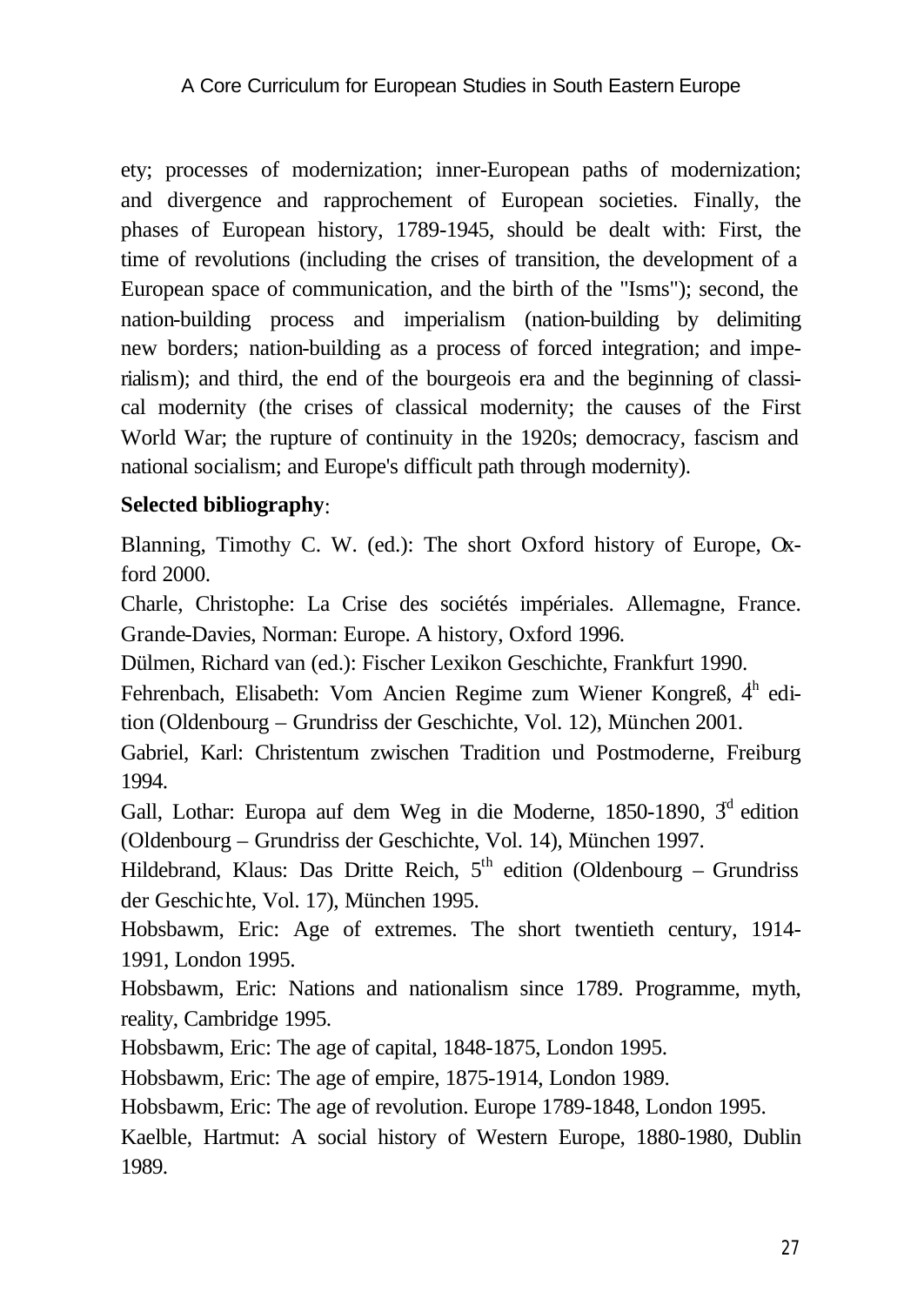Kaelble, Hartmut: Europäer über Europa, Frankfurt 2001.

Kühnhardt, Ludger: Von der ewigen Suche nach Frieden. Immanuel Kants Vision und Europas Wirklichkeit, Bonn 1996.

Langewiesche, Dieter: Europa zwischen Restauration und Revolution, 1815-1849, 3 rd edition (Oldenbourg – Grundriss der Geschichte, Vol. 13), München 1993.

Mazower, Mark: Dark Continent. Europe's Twentieth Century, London 1999.

Möller, Horst: Europa zwischen den Weltkriegen (Oldenbourg – Grundriss der Geschichte, Vol. 21), München 2002.

Romano, Sergio: An outline of European history from 1789 to 1989, Oxford 1998.

Schmidt-Gernig, Alexander: Gibt es eine ,europäische Identität'? Konzeptionelle Überlegungen zum Zusammenhang transnationaler Erfahrungsräume, kollektiver Identitäten und öffentlicher Diskurse in Westeuropa seit dem Zweiten Weltkrieg, in: Schulze, Hagen: Phoenix Europa. Die Moderne. Von 1740 bis heute, Berlin 1998.

Schöllgen, Gregor: Das Zeitalter des Imperialismus; 4<sup>th</sup> edition (Oldenbourg – Grundriss der Geschichte, Vol. 15), München 2000.

Schulze, Winfried: Einführung in die Neuere Geschichte, Stuttgart 1996.

Therborn, Goran: European modernity and beyond. The trajectory of European societies, 1945-2000, London 1995.

#### **Introduction to Macroeconomics**

**Course description:** The objective of the course is to provide the students with a solid foundation in macroeconomic theory and policy from a European perspective. The course will start by presenting the standard neoclassical model of the economy. Optimal consumer choices of consumption, work effort, investment, and savings will be examined and discussed in the context of this model. The concepts of unemployment and inflation, and the roles of monetary and fiscal policies will be analyzed. Particular attention will be given to the process of economic growth and its implications for economic development. The course will conclude by contrasting the neoclassical model with the Keynesian model.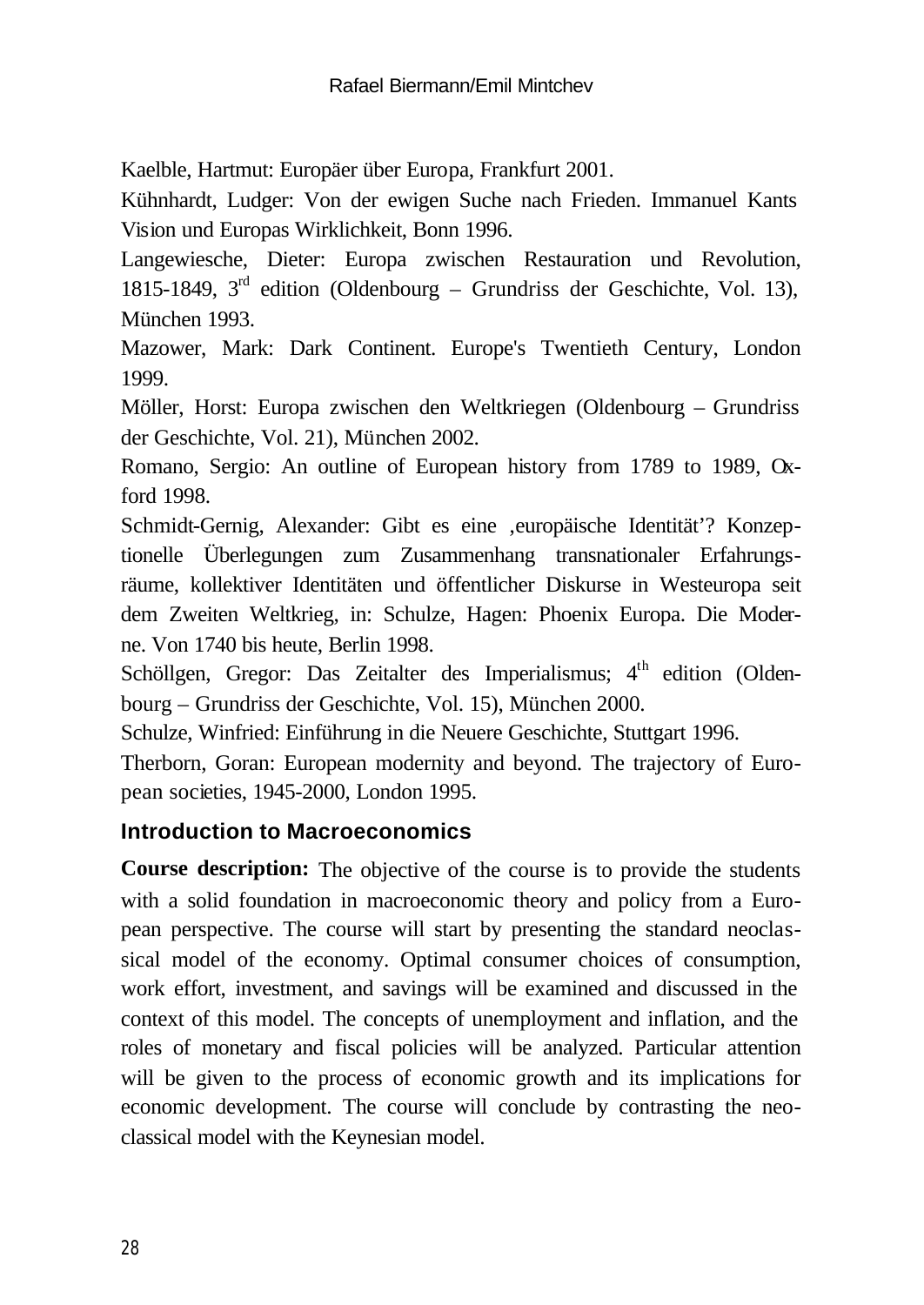# **Selected bibliography**:

Barro, Robert J.: Macroeconomics, 5<sup>th</sup> edition, Cambridge, MA 1995.

Barro, Robert J. / Grilli, Vittorio: European Macroeconomics, Houndsmills 1994.

Barro, Robert J. / Sala-i-Martin, Xavier: Economic Growth, New York 1995.

Burda, Michael / Wyplosz, Charles: Macroeconomics: a European Text, 2<sup>nd</sup> edition, Oxford 1997.

Romer, David: Advanced Macroeconomics, New York 1996.

# **European political thought**

**Course description:** Since the days of ancient European history, fundamental questions concerning the notion of man, the relationship between freedom and authority, the meaning of values and norms for the conduct of public life and the relationship between conflicting goals of politics have challenged thinkers. Their answers to specific questions of how to organize a public realm have been influenced either by theoretical presuppositions or were contingent on historical circumstances. Questions of power and on the role of institutions have been continuous aspects in the history of political thought in Europe. Though most political philosophers are connected to certain historical epochs – such as Aristotle and Plato to ancient history, Aquinas to medieval, Machiavelli to early modern, Hobbes, Locke, Montesquieu and Rousseau to the history of enlightenment, Karl Marx and Max Weber to modern social developments – their reasoning has often been of a rather universal nature.

Thus, this course will have to give an overview over the main lines of political thought in the history of the European continent. It will exemplify the most fundamental concepts in the light of the leading thinkers. It will systematize epochs and patterns of thought in the light of their relevance for the search for political and theoretical orientation in today's world of post communism and postmodernism.

The following disposition might be helpful: ancient Greece (Plato, Aristotle) and universal theories in Roman history (Stoa, Cicero, Roman state theory and law); Christian state theory (the church fathers, St. Augustine);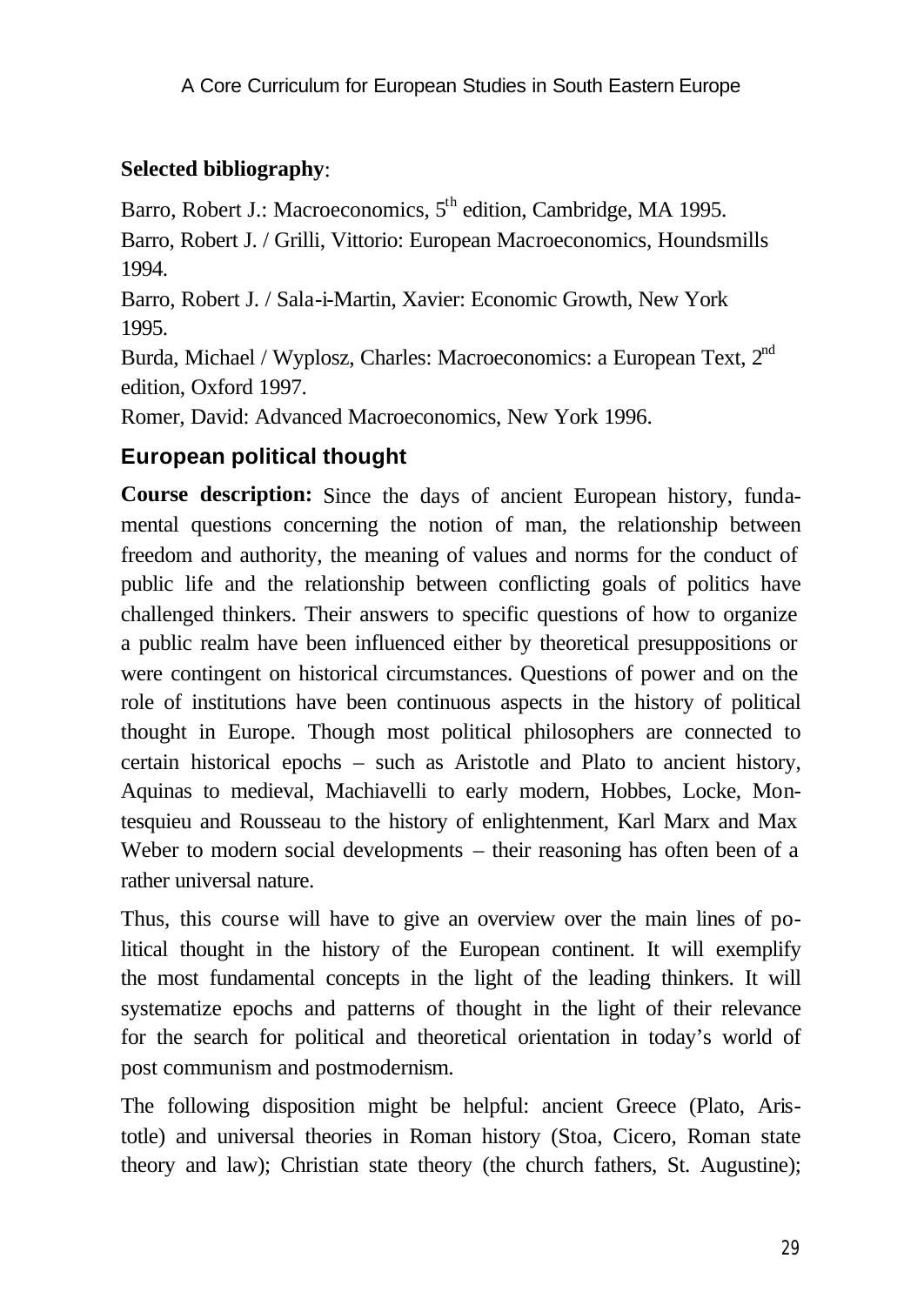from Scholastics to Renaissance (Aquinas, Dante, Ockham and nominalism); theories of sovereignty (Marsilius of Padua, Conciliar theories, Cusanus); early modern absolutism and republicanism (Machiavelli); protestant state theory and the right to resistance (Luther, Calvin); antiroyalist tendencies (Jean Bodin); sovereignty and international law (Pufendorf, Althusius, Grotius, de Vitorio); the utopians (Moore, Bacon, Campanella); the rational state of power (Hobbes); natural law and enlightenment (Locke); theories of separation of power (Montesquieu) and volonté générale (Rousseau); the political anthropology of Immanuel Kant; American thought on revolution and democracy; philosophy of world spirit (Hegel); liberalism and utilitarianism (Mill and Bentham); Marx and Marxism; theories of crisis (Nietzsche, Darwin, Spengler); explicative sociology and critical rationalism (Weber, Aron, Popper); fascism and national socialism; existential radicalism, personalism, new beginnings in democratic theory; beyond the totalitarian age: on the conditions to maintain freedom.

# **Selected bibliography:**

Bracher, Karl Dietrich: The Age of Ideologies. A history of political thought in the twentieth century, London 1985.

Dunn, John (ed.): Democracy. The Unifinished Journey, Oxford 1993.

Dunn, John: Western political thought in the face of its future, Cambridge 1993.

Kühnhardt, Ludger: Zukunftsdenker. Bewährte Ideen politischer Ordnung für das dritte Jahrtausend, Baden-Baden 1999.

Sabine, George H. / Thorson, Thomas L.: A History of Political Theory, Hinsdale, Illinois 1973.

Stromberg, Roland N.: European intellectual history since 1789, London 1986.

# **The Law of the European Union (I)**

**Course description:** Before the Community could come into being, its foundations had to be created: the 'European Treaties'. From the Community's beginning until today, the Treaties grew up to be one of the central pillars on which the Community is based. But they are also the cornerstones of orientation if the integration process is – as experienced again and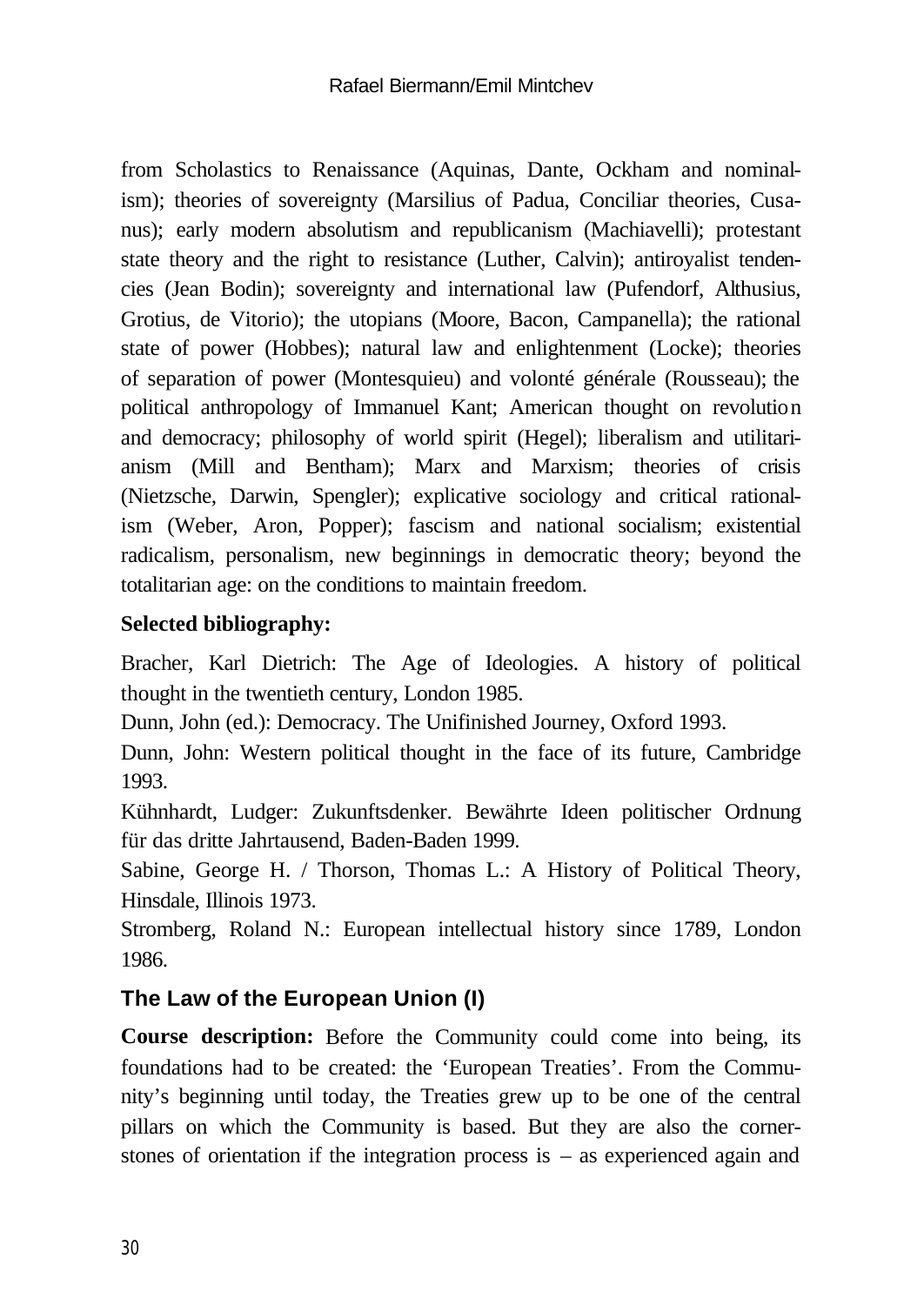again – vacillating between stagnation and progress. Thus, the aim of part I of this course will be to introduce and explain the system of the 'Treaties', starting at the time of the European Community for Coal and Steel and the Treaties of Rome and proceeding up to the present state of affairs of a growing EU – from Rome to Nice and beyond.

This part of the course will mainly deal with the legal foundation for the main actors of the Union: the Council, the Parliament and the Commission. A delineation of their competencies, their 'legal power' and their 'behavior' in the different legislative processes should be the focus of this course.

#### **Selected bibliography**:

Bernitz, Ulf / Nergelius, Joakim (eds.): The general principles of Community Law, The Hague 2000.

Borchardt, Klaus-Dieter: The ABC of Community Law, Luxembourg 2000.

Brylant: Traite de Maastricht: Genese, analyse, commentaires, 1993.

Dutheil De la Rochere, Jaqueline: Droit Communautaire Matériel, Paris 2001.

Frederico, G.: Democracy and constitutionalism in the European Union, Oxford 2000.

Hartley, Thomas: The Foundations of European Community Law, 4<sup>th</sup> edition, Oxford 1998.

Koenig, Christian / Pechstein, Matthias: Die Europäische Union, 2<sup>nd</sup> edition, Tübingen 1998.

Lynch, Philip: Reforming the European Union – from Maastricht to Amsterdam, Harlow 2000.

Oppermann, Thomas: Europarecht, 2<sup>nd</sup> edition, Munich 1999.

Sidjanski, Dusan: The federal future of Europe: from the European Community to the European Union, Michigan 2000.

Snyder, Francis: The Europeanisation of Law: The Legal Effects of European Integration (European University Institute), Oxford / Portland, Or. 2000.

Steiner, Josephine / Woods, Lorna: Textbook on EC Law,  $7<sup>h</sup>$  edition, London 2000.

Streinz, Rudolf: Europarecht,  $6<sup>th</sup>$  edition, 2001.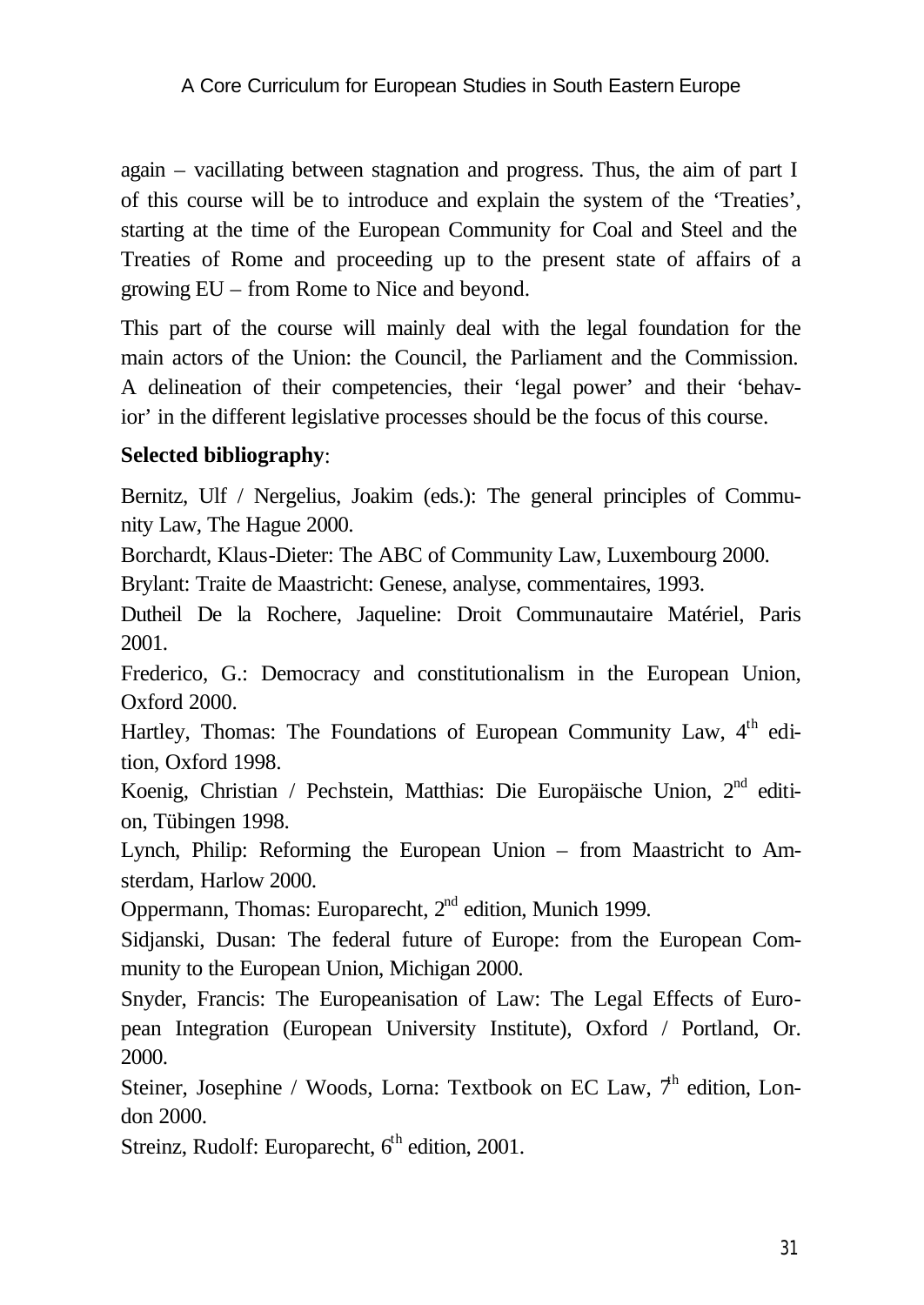Weiler, Joseph: Creation of the European Union and its relation to the ECC treaties, Fiesole 1989.

# **German/French (II)**

This course should be regarded as a continuation and extension of the first course German or French. It should deepen the knowledge especially in advanced vocabulary needed to study European Studies abroad in the next semester. It should also enable students to be able to listen to lecturers from abroad at their home university and to read scientific literature in these languages relevant for the Studies.

#### **Selected bibliography:**

Alain de Schlichting: Le Francais juridique, Ismanning 2002.

Dictionnaire d'economie et de sciences sociales, Berlin 1993.

Haensch, Günther / Desportes, Yvon: Wirtschaftsterminologie, Ismanning 2002.

Jung, Lothar: Fachsprache Deutsch - Rechtswissenschaft, Ismanning 2002.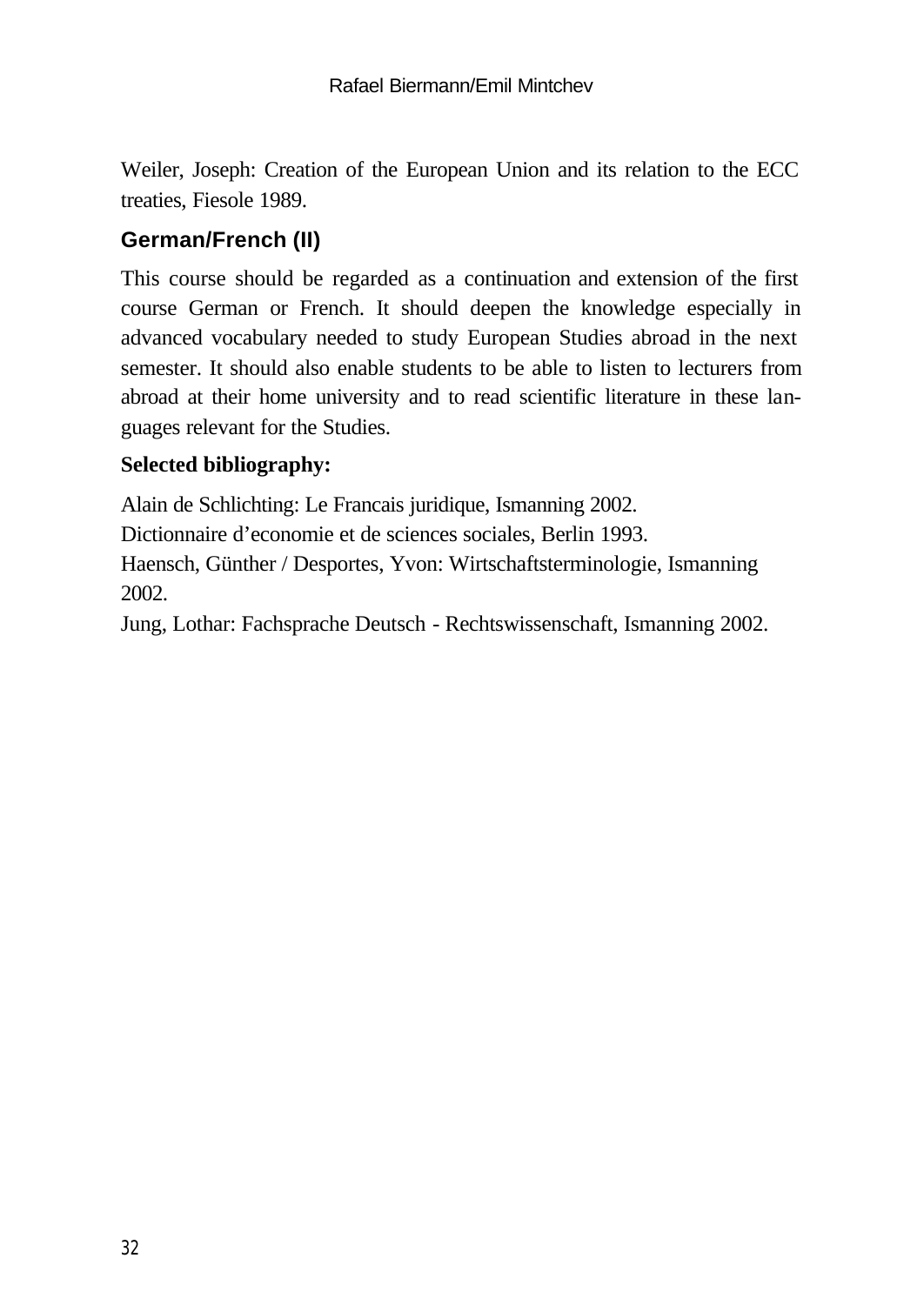# 2.2 Specialized courses

# **Balkan history in the 20th century**

**Course description:** The course will provide the picture of a century full of conflict and suffering for the whole region: from the Balkan wars 1912/13 through the First World War 1914 – 1918 and the unresolved questions of nation building up to the establishment of the Kingdom of Serbs, Croats and Slovenes, then the new alliances and the Second World War which divided the region into spheres of influence of the two superpowers and finally imposed communism all over the region, with the exception of Greece and Turkey. The Balkan type of communism was much more brutal and almost led to a total isolation of the region from the mainstream of European development. The collapse of communism in the region coincided with the collapse of former Yugoslavia and led to the reinstitution of the nation state building process with the creation of new independent states like Croatia, Slovenia, Macedonia, Bosnia and Herzegovina, but also to four bloody wars on the territory of former Yugoslavia.

#### **Selected bibliography**:

Banac, Ivo: The National Question in Yugoslavia: Origins, History, Politics, Ithaca, N. Y. 1984.

Glenny, Misha: The Balkans 1804 – 1999. Nationalism, War and the Great Powers, London 1999.

Hatschikjan, Magarditsch / Troebst, Stefan (eds.): Südosteuropa. Ein Handbuch. Gesellschaft, Politik, Wirtschaft, Kultur. München 1999.

Judah, Tim: The Serbs. History, Myth and the Destruction of Yugoslavia, New Haven and London1997.

Malcolm, Noel: Bosnia. A short history, London 1994.

Malcolm, Noel: Kosovo. A short history, London 1998.

Melcic, Dunja (ed.): Der Jugoslawien-Krieg. Handbuch zu Vorgeschichte, Verlauf und Konsequenzen, Opladen / Wiesbaden 1999.

Ramet, Sabrina P.: Nationalism and Federalism in Yugoslavia, 1962 – 1991, Bloomington, Indianapolis 1992.

Rusinow, Dennison: The Yugoslav Experiment, London 1977.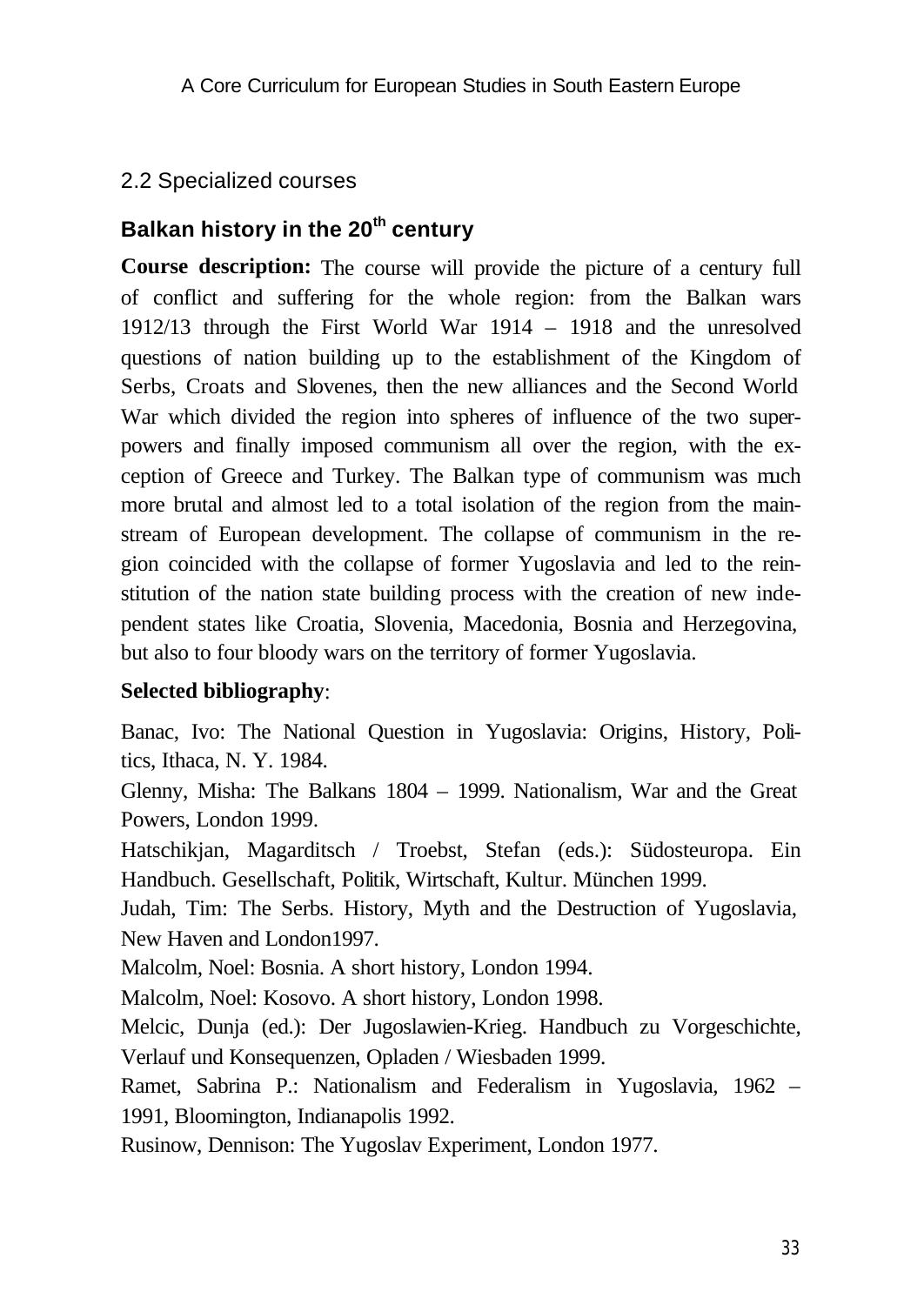Sundhaussen, Holm: Geschichte Jugoslawiens 1918 bis 1980, Stuttgart 1982.

Todorova, Maria: Imagining the Balkans, New York, Oxford 1997.

Woodward, Susan: Balkan Tragedy: Chaos and dissolution after the Cold War, Washington 1995.

# **Enlargement of the European Union**

**Course description:** The course might be divided into four parts. In the first part the arguments in favor of EU enlargement to Central and South Eastern Europe – introducing democracy and prosperity, transferring stability to a troubled region and creating a pan-European economic, social and security space – are presented. The second part deals with the candidates, their transformation and reform progress: the Baltic states, the Czech republic, Hungary, Poland, Slovenia, Slovakia, the SEE countries, Cyprus and Malta, and the latest candidate – Turkey. The third part might be dedicated to the history of the process of EU Enlargement. It should start with some remarks about the previous enlargement rounds and then cover the Europe agreements, the Copenhagen criteria and the "White paper" from 1995, the invitations of the Luxembourg and the Helsinki summit, and the negotiation process with the European Commission itself. The costs and benefits of EU enlargement will be discussed in the last part of the course. Who is going to pay, how much and what might the accession countries receive in return, what are the specific interests of individual countries? This part should cover the economic, the political and the security dimension of enlargement, but also the transformation of Europe into a global player.

#### **Selected bibliography**:

Algiers, Frank / Jamming, Josef / Rum berg, Dirk (eds.): Managing Security in Europe. The EU and the Challenge of Enlargement, Gütersloh 1996. Bertelsmann Foundation (ed.): Central Eastern Europe and the European Union. Problems and Prospects of Integration, Gütersloh 1995. Bertelsmann Foundation (ed.): Costs, Benefits and Chances of the Eastern Enlargement for the EU, Gütersloh 1998.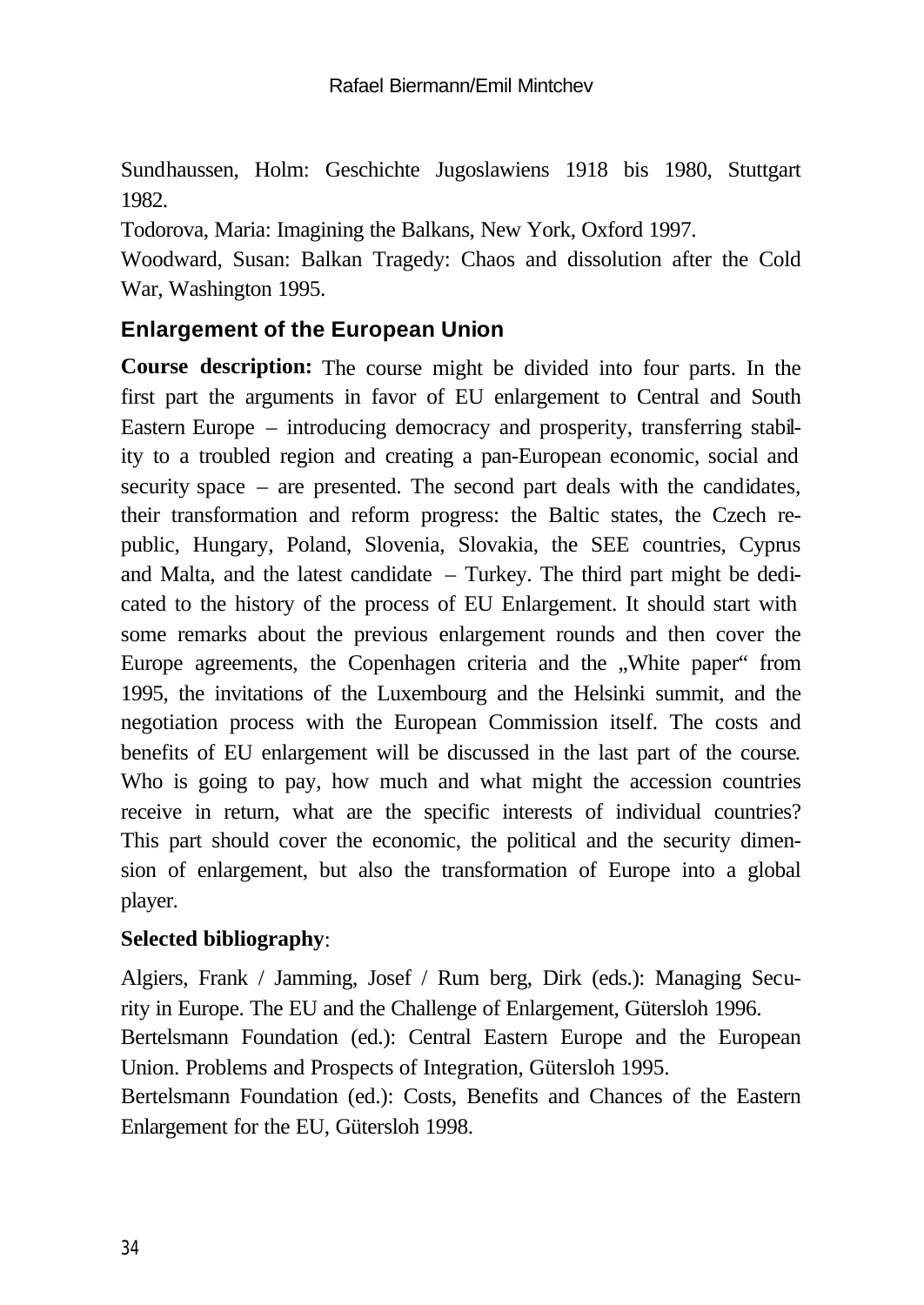Dabrowski, Marek / Rostowski, Jacek (ed.): The Eastern Enlargement of the EU, Boston 2001.

Funck, Bernard / Pizzati, Lodovico (ed.): Labor Employment and Social Policies in the EU Enlargement Process: Changing Perspectives and Policy Options, Washington 2001.

Gabrisch, Hubert / Pohl, Rüdiger (eds.): EU Enlargement and Its Macroeconomic Effect in Eastern Europe: Currencies, Prices, Investment, and Competitiveness, New York 1999.

Gros, Daniel / Steinherr, Alfred: Winds of Change. Economic Transition in Central East Europe, New York 1995.

Kaiser, Karl / Brüning, Martin (eds.): East Central Europe and the EU. Problems of Integration, Bonn 1996.

Lippert, Barbara / Schneider, Heinrich (eds.): Monitoring Association and Beyond: The EU and the Visegrad States, Bonn 1995.

Lippert, Barbara / Becker, Peter (ed.): Towards EU Membership. Transformation and Integration in Poland and the Czech Republic, Bonn 1998.

Ludlow, Peter et al. (eds.): Preparing for Membership. The Eastward and Southern Enlargement of the EU (Centre for European Policy Studies), Brussels 1996.

Mair, Peter / Zielonka, Jan (ed.): The Enlarged European Union: Unity and Diversity, Portland 2002.

Monar, Jörg: EU Justice and Home Affairs and the Eastward Enlargement, ZEI Discussion Paper C 91/2001, Bonn (Center for European Integration Studies).

Neuhold, Hanspeter / Havlik, Peter / Suppan, Arnold (eds.): Political and Economic Transformation in East Central Europe. Boulder 1994.

Organization for Economic Cooperation and Development: Migration Policies and EU Enlargement: The Case of Central and Eastern Europe, Paris 2001.

Weidenfeld, Werner (ed.): A New Ostpolitik – Strategies for a United Europe, Gütersloh 1997.

Weidenfeld, Werner (ed.): Central Eastern Europe on the Way into the EU, Gütersloh 1996.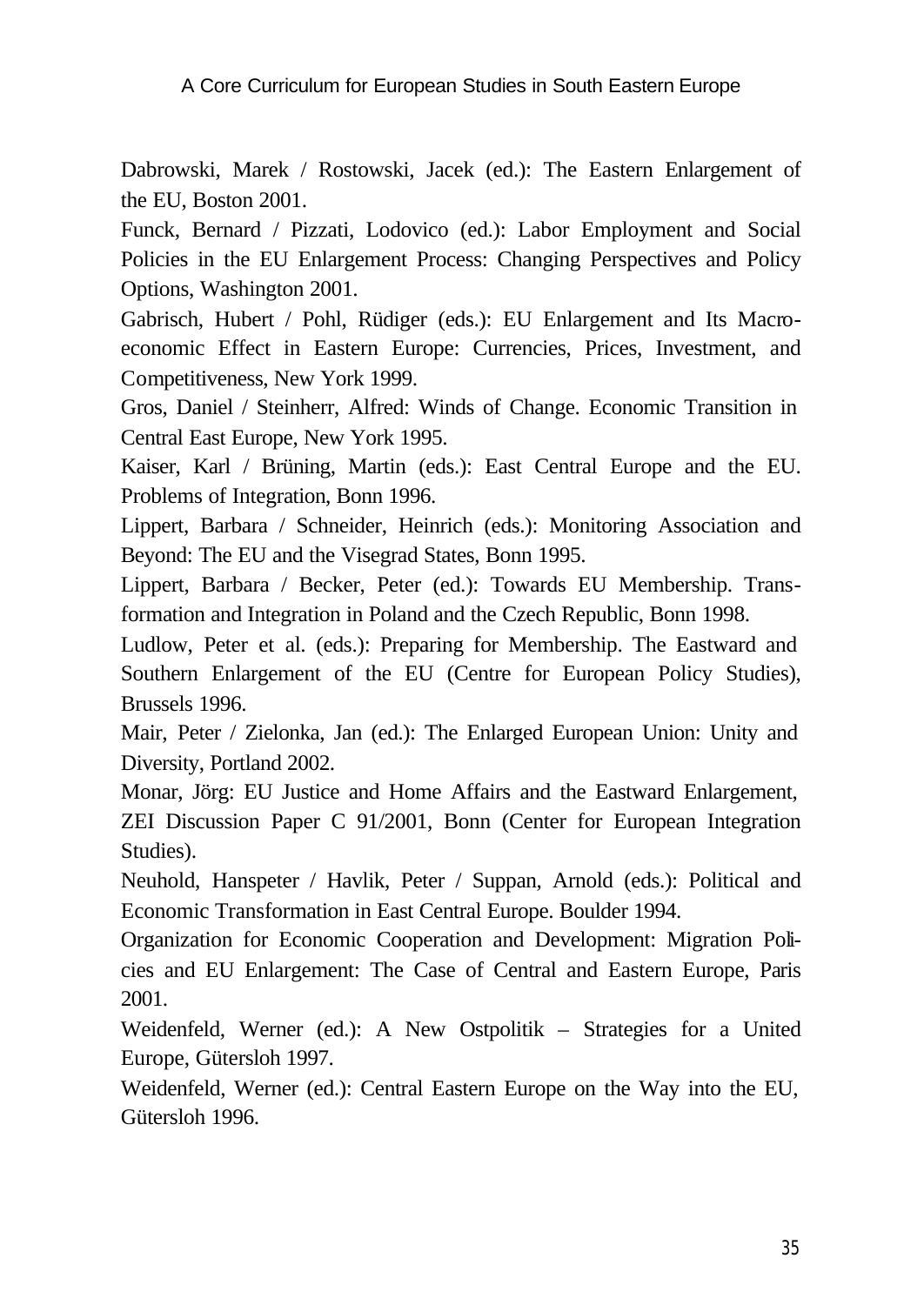See also the Commission of the European Communities, DG Enlargement: Annual Reports, Summary Reports, Progress Reports concerning the economic reform and the economic situation in Central and Eastern Europe and the progress in the enlargement (www.europa.eu.int/comm/ enlargement).

#### **International crisis management in the Balkans since the 1990s**

**Course description:** International actors already had a profound impact on the fate of the Balkans since the Berlin Congress of 1878, throughout the Balkan Wars, and up to 1945. It might be wise to take first a look at the interests and policies of the major European nations at that time. In comparison, the international crisis management in the Balkans, which started anew in 1991 with the attempt of the European Community to "save" Yugoslavia and to prevent Slovenia and Croatia from declaring their independence should then be the focal point of the seminar. Of course, this international engagement has to be analyzed in close connection both with the disintegration of former Yugoslavia and its repercussions as well as the evolving crisis management capacities of the United Nations, NATO, EC/EU and the CSCE/OSCE throughout the 1990s, which evolved primarily in response to serious deficiencies uncovered during the diverse crisis management efforts in the region. Thus, the successive crises in the region (Slovenia 1991, Croatia 1991/2, Bosnia and Herzegovina 1992 - 1995, Kosovo 1998/9, Macedonia 2001) should be dealt with consecutively, thereby looking at the policies of the relevant international actors, at converging and diverging interests and motives, at reasons for acting and for not acting, at evolving attitudes and capacities, at the instruments being employed (from observer missions and peace conferences to embargoes and air strikes), at the interaction with the local actors, and at the effects, successes as well as failures, of international crisis management in the Balkans up to the present.

#### **Selected bibliography**:

Biermann, Rafael (ed.): Deutsche Konfliktbewältigung auf dem Balkan. Erfahrungen und Lehren aus dem Einsatz, Baden-Baden 2002.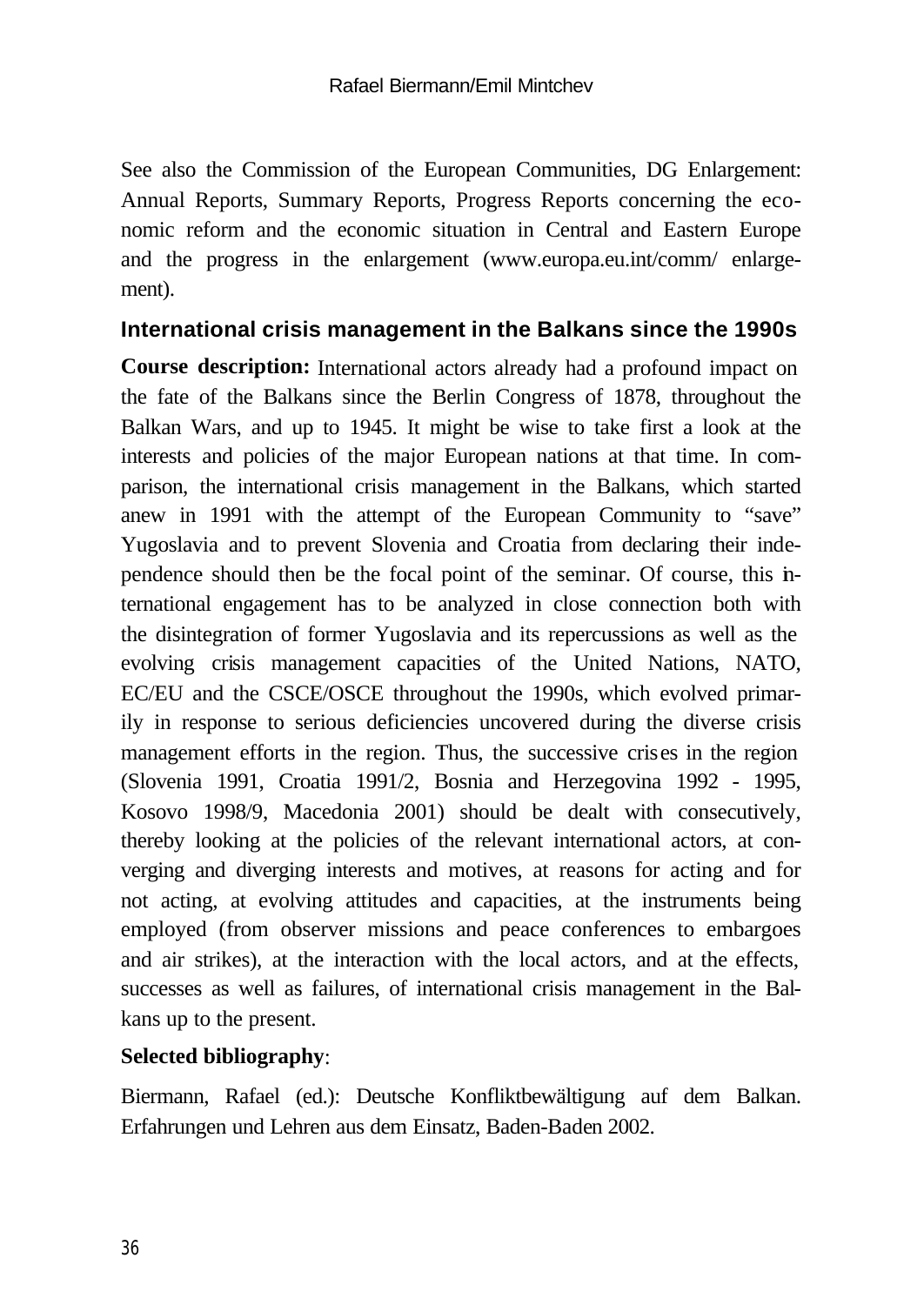Clewing, Konrad / Reuter, Jens: Der Kosovo-Konflikt. Ursachen – Akteure – Verlauf, München 2000.

Daalder, Ivo H. / O'Hanlon, Michael E.: Winning Ugly. NATO's War to Save Kosovo, Washington D.C. 2000.

Eisermann, Daniel: Der lange Weg nach Dayton. Die westliche Politik und der Krieg im ehemaligen Jugoslawien 1991 bis 1995, Baden-Baden 2000.

Giersch, Carsten: Konfliktregulierung in Jugoslawien 1991-1995. Die Rolle von OSZE, EU, UNO und NATO, Baden-Baden 1998.

Gow, James: Triumph of the Lack of Will. International Diplomacy and the Yugoslav War, London 1997.

Libal, Michael: Limits of Persuasion. Germany and the Yugoslav Crisis, 1991-1992, Westport 1997.

Mahncke, Dieter (ed.): Old Frontiers – New Frontiers. The Challenge of Kosovo and its Implications for the European Union, Vienna 2001.

Meier, Viktor: Wie Jugoslawien verspielt wurde, München 1995.

Mockaitis, Thomas R.: The Former Yugoslavia, in Mockaitis, Thomas R.: Peace Operations and intrastate conflict: the sword or the olive branch? Westport, Conn. 1999, chapter 4.

Paulsen, Thomas: Die Jugoslawienpolitik der USA 1989-1994, Baden-Baden 1995.

Scherff, Dyrk: Die Fähigkeit der Europäischen Union zum aktiven Krisenmanagement: Lehren aus den Vermittlungsbemühungen 1991/92, in: Südosteuropa, 7-8 / 1998, pp. 298-333.

Troebst, Stefan: Conflict in Kosovo: Failure of Prevention? An Analytic Documentation, 1992-1998, Flensburg 1998.

Woodward, Susan: Balkan Tragedy: Chaos and Dissolution after the Cold War, Washington 1995.

# **Regional cooperation in South Eastern Europe – a comparative approach**

**Course description:** The course will try to portray the history, the present state of affairs and the perspectives of regional cooperation in South Eastern Europe. This includes the political, economic, security and cultural dimension of the process. It will cover the main multilateral forums, the South East European Cooperation Process (SEECP), including the South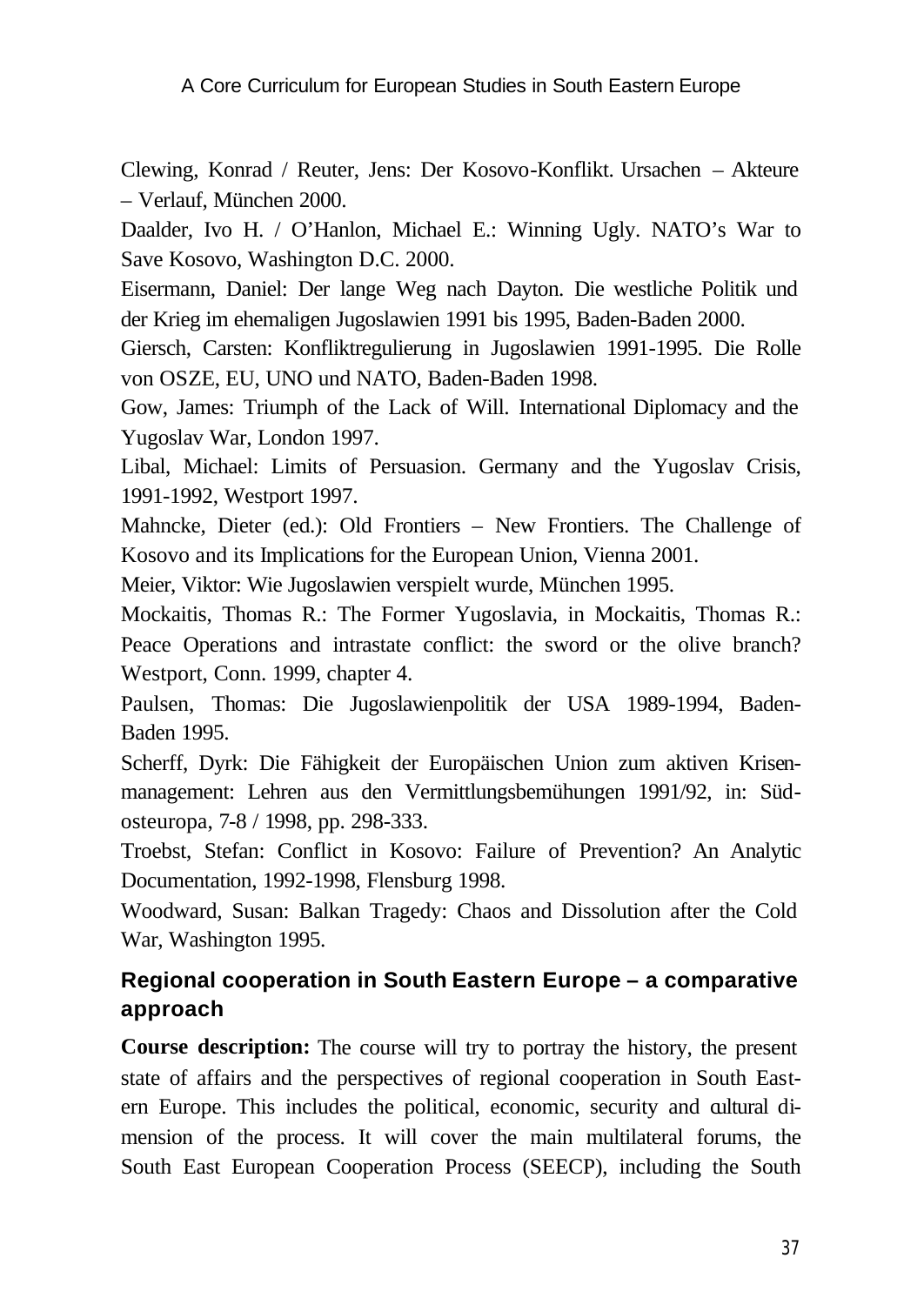East European Defense Ministerials (SEDM) and also the Black Sea Economic Cooperation (BSEC) and the multilateral initiatives within the framework of the Stability Pact. A comparison with other regional cooperation forums such as the Baltic Sea cooperation, the cooperation among the three Baltic states, the Visegrad group, the Central European Initiative and others is advisable in order to demonstrate the modest stage at which the regional cooperation in SEE still is. Such a course will point out the utmost significance of regional cooperation in today's Europe for more prosperity and more stability in the region, and it will help to disperse some anxieties still existing about resurrecting some former Yugoslavian structures.

#### **Selected bibliography**:

There are still almost no monographies published on the topic. However, especially the Stability Pact has produced some very interesting, comprehensive papers, including:

*European Commission, DG External Relations, Directorate Western Balkans: Regional Strategy Paper 2002-2006. CARDS Assistance programme for the Western Balkans (*http://europa.eu.int/comm/ external\_relations/see/docs/cards/sp02\_06.pdf*)*

European Investment Bank: Basic Infrastructure Investments in South-Eastern Europe. Regional Project Review, March 2000.

OECD and United Kingdom: Country Fact Sheets. A Summary of the Current State of the Investment and Business Environment and Key Policy Reform Priorities in South East Europe, prepared under the Investment Compact of the Stability Pact, 15 June 2000.

The World Bank: The Road to Stability and Prosperity in South Eastern Europe: A Regional Strategy paper, March 1, 2000 (www.seerecon.org/ RegionalInitiatives/wbrs.pdf)

Please consult in addition the following internet addresses for further reading material:

www.europa.eu.int/comm/external\_relations/see (European Commission, DG External Relations, Directorate Western Balkans)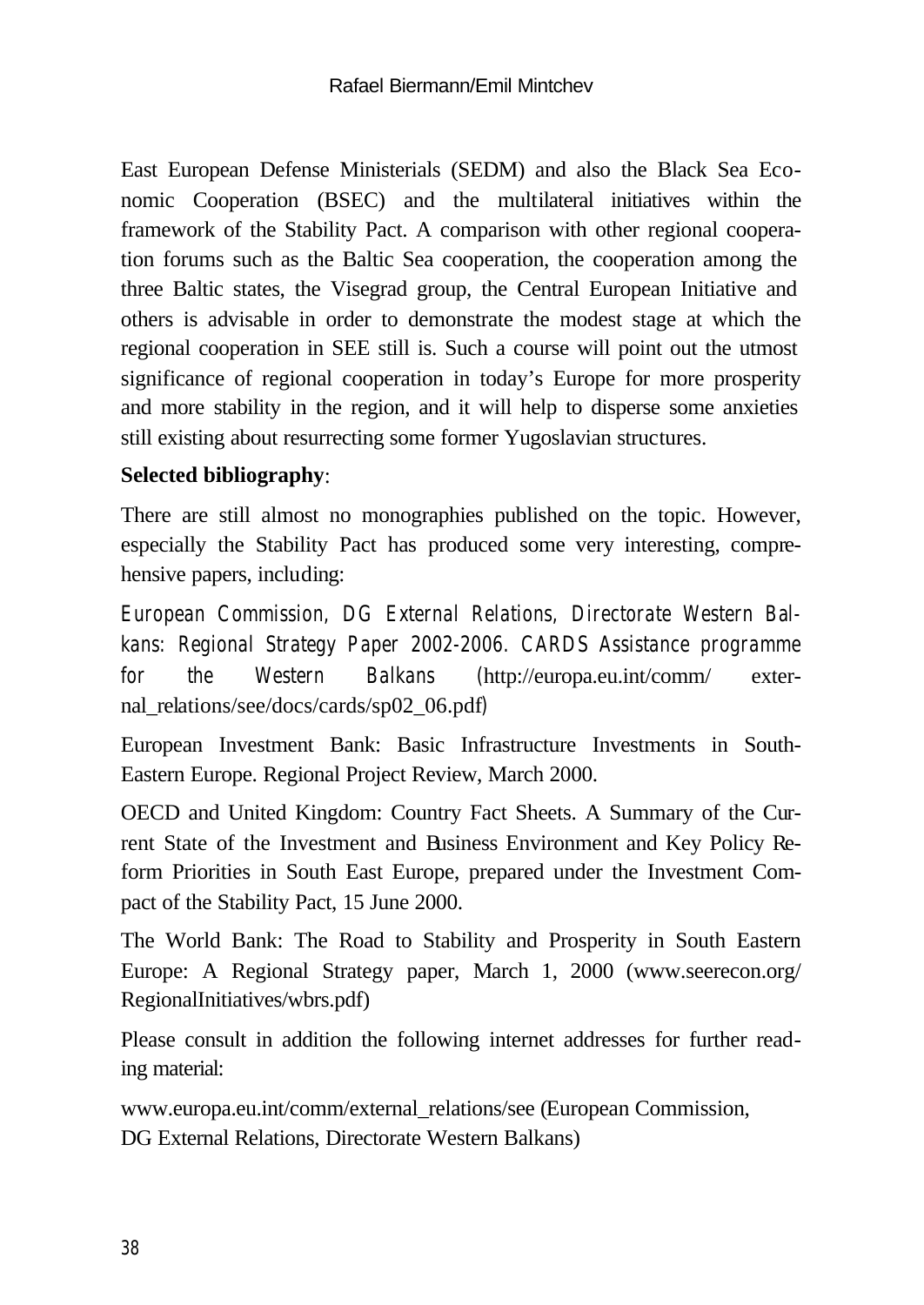www.stabilitypact.org (Office of the Special Coordinator of the Stability Pact)

www.unece.org/seci/sec\_ind.htm (U.S. South East European Cooperation Initiative)

www.seerecon.org (Economic Reconstruction and Development in South East Europe, joint Homepage of World Bank and European Commission)

www.eib.org/pub/news/btf/info.htm (Balkan Task Force, European Investment Bank)

www.tirsproject.org (Transport Infrastructure Regional Study, European Commission et al.)

www.mvp.hr/mvprh-www-eng/5-multilateral/seecp/index.html (South East European Cooperation Process, Homepage of the Croatian Ministry of Foreign Affairs with links to others)

www.bsec.gov.tr/index\_tablef.htm (Organization of the Black Sea Economic Cooperation)

# **Institutional developments in the EU since the Treaty of Maastricht**

**Course description:** The aim of the course is to analyse the intergovernmental conferences (IGCs) of the 1990s, a central but also most ambiguous instrument of European diplomacy towards reforming, deepening, and enlarging the Community, now the Union. The course will take a special look at the process of institutional reform following the Treaty of Maastricht, taking into account the parallel process of Eastern enlargement and the pressures mounting. The course will have a three-fold approach: firstly, by focusing on the process and mechanisms of constitutional change in the past and present that brought a more advanced pre-federal system than most people realize; secondly, by evaluating the reforms decided upon in Maastricht, Amsterdam, Nice and beyond. And thirdly, by looking at the Post-Nice-Process and the ongoing debate on constitutional reform, federalization, and democratization.

# **Selected bibliography**:

Bourgeois, Jacques H. J. et al. (eds.): La communauté européenne et les accords mixtes : quelles perspectives?, Brussels 1997.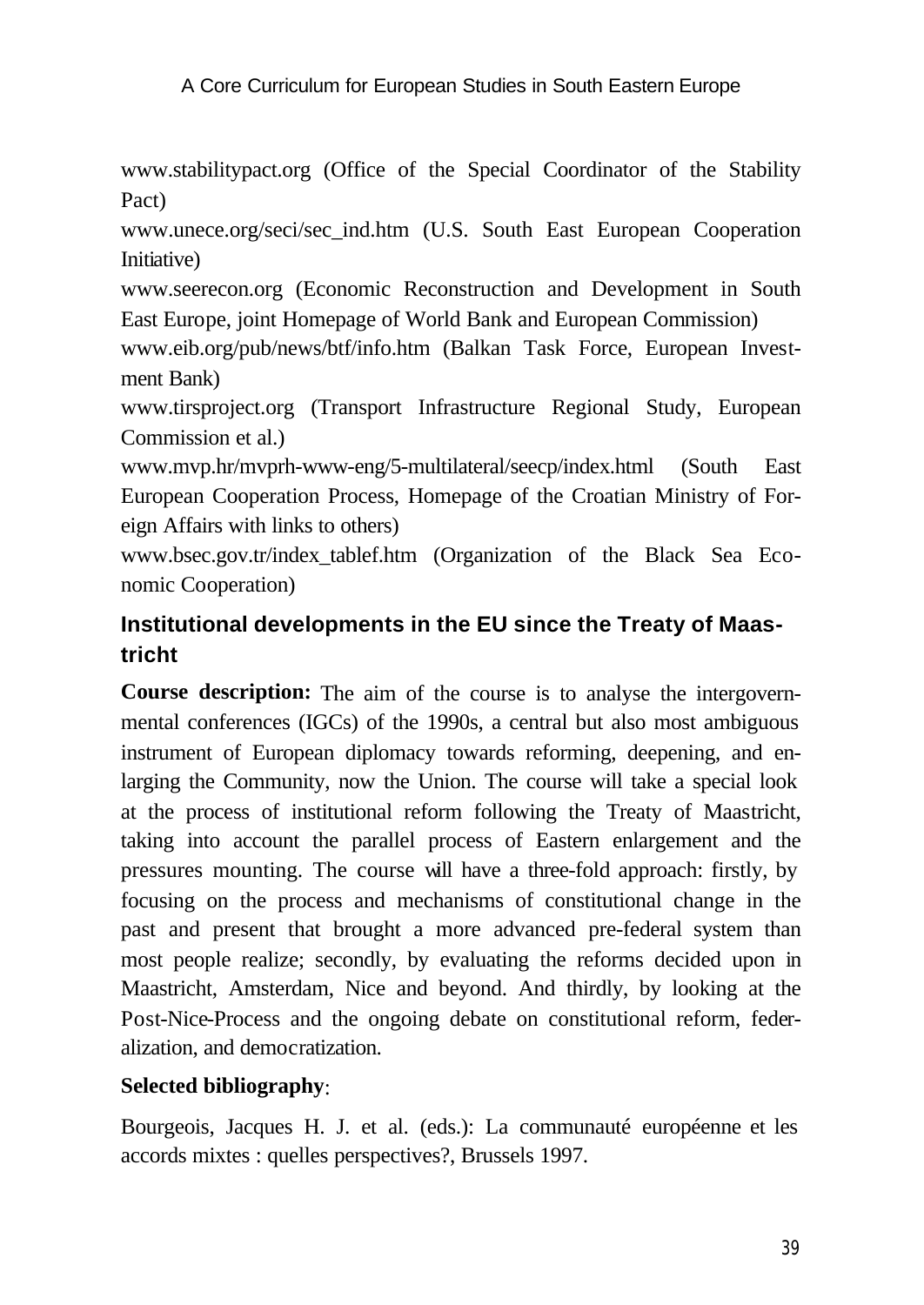Banchoff, Thomas / Smith, Mitchell P. (eds.): Legitimacy and the European Union. The Contested Polity, London / New York 1999.

Bond, Martyn / Feus, Kim (eds.): The Treaty of Nice Explained, London 2001.

Chryssochoou, Dimitris N.: Democracy in the European Union, London / New York 2000.

Chryssochoou, Dimitris N.: Theorizing European Integration, London 2001.

Cullen, Peter / Zervakis, Peter (eds.): The Post-Nice Constitutional Debate, Baden-Baden 2002.

Das Vertragswerk von Nizza und die Verfassungsdiskussion in der Europäischen Union, in: Integration, 2/2001 (special edition).

Duff, Andrew / Pinder, John / Pryce, Roy (eds.): Maastricht and Beyond. Building the European Union, London / New York 1994.

Dyson, Kenneth H. F. / Featherstone, Kevin: The Road to Maastricht: Negotiating Economic and Monetary Union, Oxford 1999.

European Commission (ed.): European Governance. A White Paper, Luxembourg: Office for Official Publications of the European Community, 2001.

Föllesdal, Andreas / Koslowski, Peter (eds.): Democracy and the European Union, Berlin / New York 1997.

Fischer, Klemens H.: Der Vertrag von Nizza. Text und Kommentar, Baden-Baden / Zürich 2001.

Hayward, Jack (ed.): Elitism, Populism, and European Politics, Oxford 1996.

Höreth, Marcus: Die Europäische Union im Legitimationstrilemma. Zur Rechtfertigung des Regierens jenseits der Staatlichkeit, Baden-Baden 1999.

Höreth, Marcus: The European Commission's White Paper on Governance: A 'Tool-Kit' for closing the legitimacy gap of EU policy-making?, Discussion Paper C 94 / 2002, Bonn (Center for European Integration Studies).

Jopp, Mathias / Maurer, Andreas / Schmuck, Otto (eds.): Die Europäische Union nach Amsterdam. Analysen und Stellungnahmen zum neuen EU-Vertrag, Analysen zur Europapolitik No. 13, Bonn 1998 (Institut für Europäische Politik).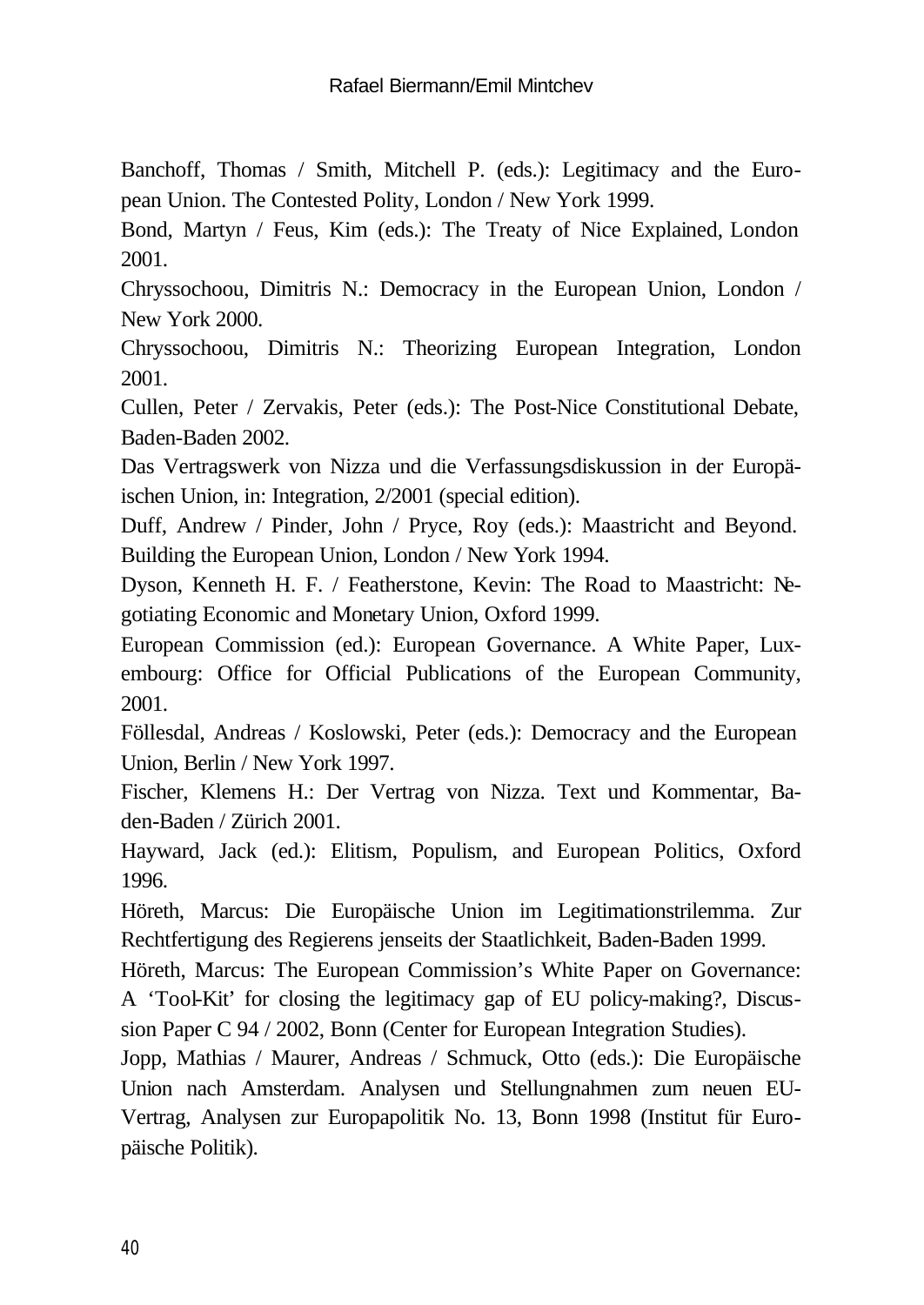Jopp, Mathias / Schmuck, Otto (eds.): Die Reform der Europäischen Union. Analysen – Positionen – Dokumente zur Regierungskonferenz 1996/97, Analysen zur Europapolitik No. 11, Bonn 1996 (Institut für Europäische Politik).

Maurer, Andreas / Wessels, Wolfgang (eds.): National Parliaments on their Ways to Europe: Losers or Latecomers? Baden-Baden 2001.

Miller, Vaughn: The Treaty of Nice and the Future of Europe Debate, London: House of Commons (Research Paper 01/49), 2001.

Monar, Jörg et al. (eds.): The Maastricht Treaty on European Union: Legal Complexity and Political Dynamic, Brussels 1993.

Monar, Jörg / Wessels, Wolfgang (eds.): The European Union after the Treaty of Amsterdam, New York 2001.

Mouton, Jean-Denis / Stein, Torsten (eds.): Ver une novelle Constitution pour l'Union europeenne? La Conference intergouvernementale de 1996, Cologne 1997.

Tonra, Ben (ed.): Amsterdam: What the Treaty Means, Dublin 1997.

Weidenfeld, Werner (ed.): Amsterdam in der Analyse. Strategien für Europa, Gütersloh 1998.

Weidenfeld, Werner (ed.): Nizza in der Analyse: Strategien für Europa, Gütersloh 2001.

Wessels, Wolfgang / Engel, Christian (ed.): The European Union in the 1990s – Ever closer and larger?, Bonn 1993.

Westlake, Martin (ed.): The European Union beyond Amsterdam. New concepts of European integration, London / New York 1998.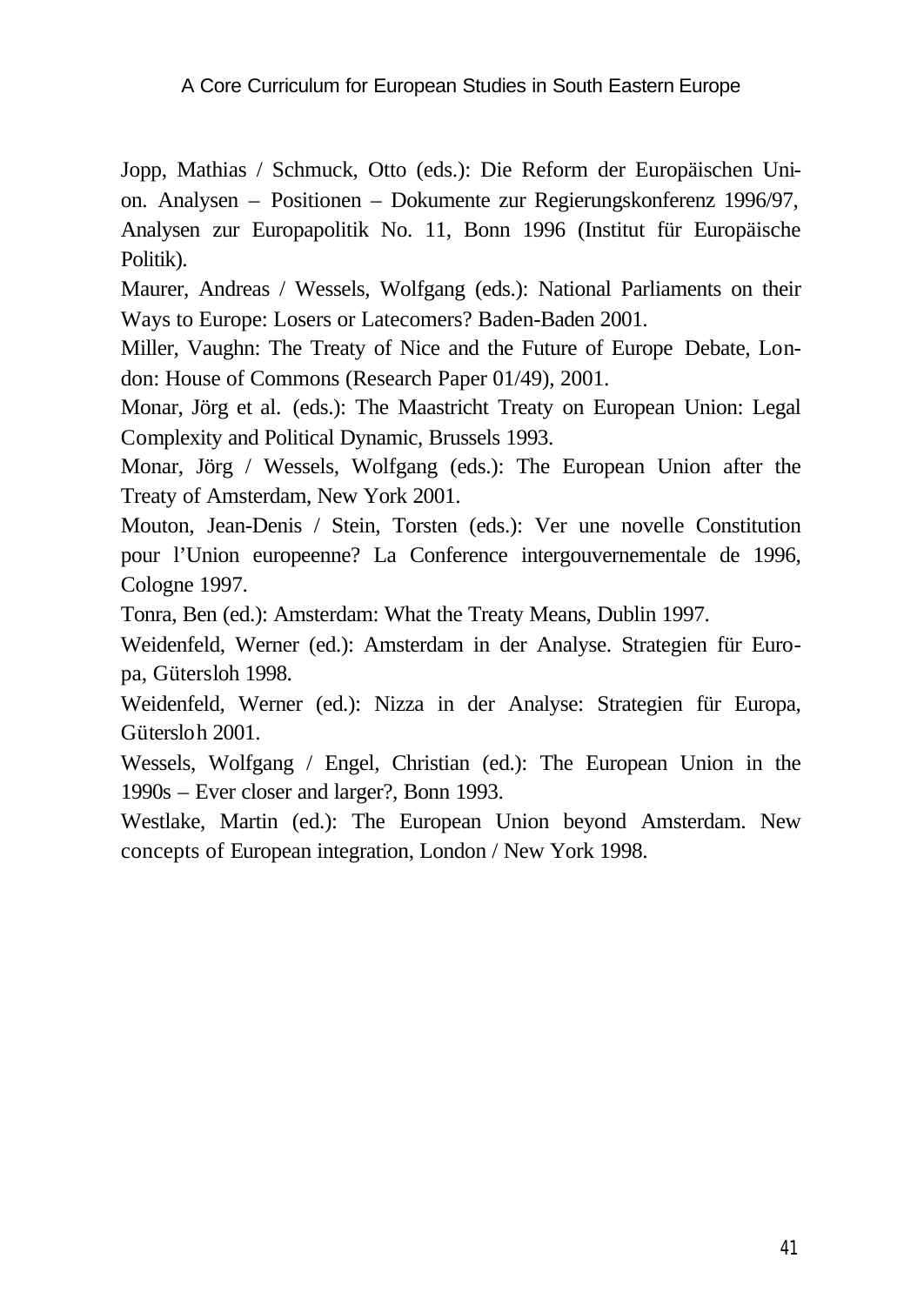# *3. Third semester*

(Studies abroad)

#### *4. Fourth semester*

#### 4.1 Fundamental courses

#### **Cold War history (1945 – 1989 and beyond)**

**Course description:** This course will have to analyze three different phases of European history since 1945: the period of bloc confrontation in Europe, starting from the post war conferences in Yalta and Potsdam; the peaceful revolutions in Central and Eastern Europe during 1989/90 and the dissolution both of the Soviet Union and the Warsaw Pact in 1991; and the evolution of the new European landscape up to the present. The first phase will have to look at the origins of the Cold War (developments in the four German occupation zones, Marshall Plan, Truman doctrine, Berlin blockade, communist takeovers in Prague etc.), the founding phase of NATO, the Warsaw Pact and the European Communities until 1955, the hot phase of the Cold War with its crises especially in Cuba and Berlin, including the nuclear doctrines and the arms race on both sides, the years of détente and arms control from the early 1960s up to 1979, the new phase of tension following the Soviet invasion of Afghanistan and NATO's double track decision, and the Gorbachev years since 1985. The second phase will start with the first semi-democratic elections in Poland in early 1989, cover German unification and end with the dissolution of the Soviet Union and Yugoslavia in 1991. Finally, the course would try to focus on the main developments to the present: the transformation process in Central and Eastern Europe, the opening of the Euro-Atlantic institutions and their internal adaptations, and the developments in the Balkans, in the Caucasus, in Russia and Ukraine.

The course should give an overview, look at the different motives and interests of the state actors, including the domestic settings, discuss the Euro-Atlantic organizations involved and their evolving structures and tasks, and should point out the major motivating factors for the watershed events in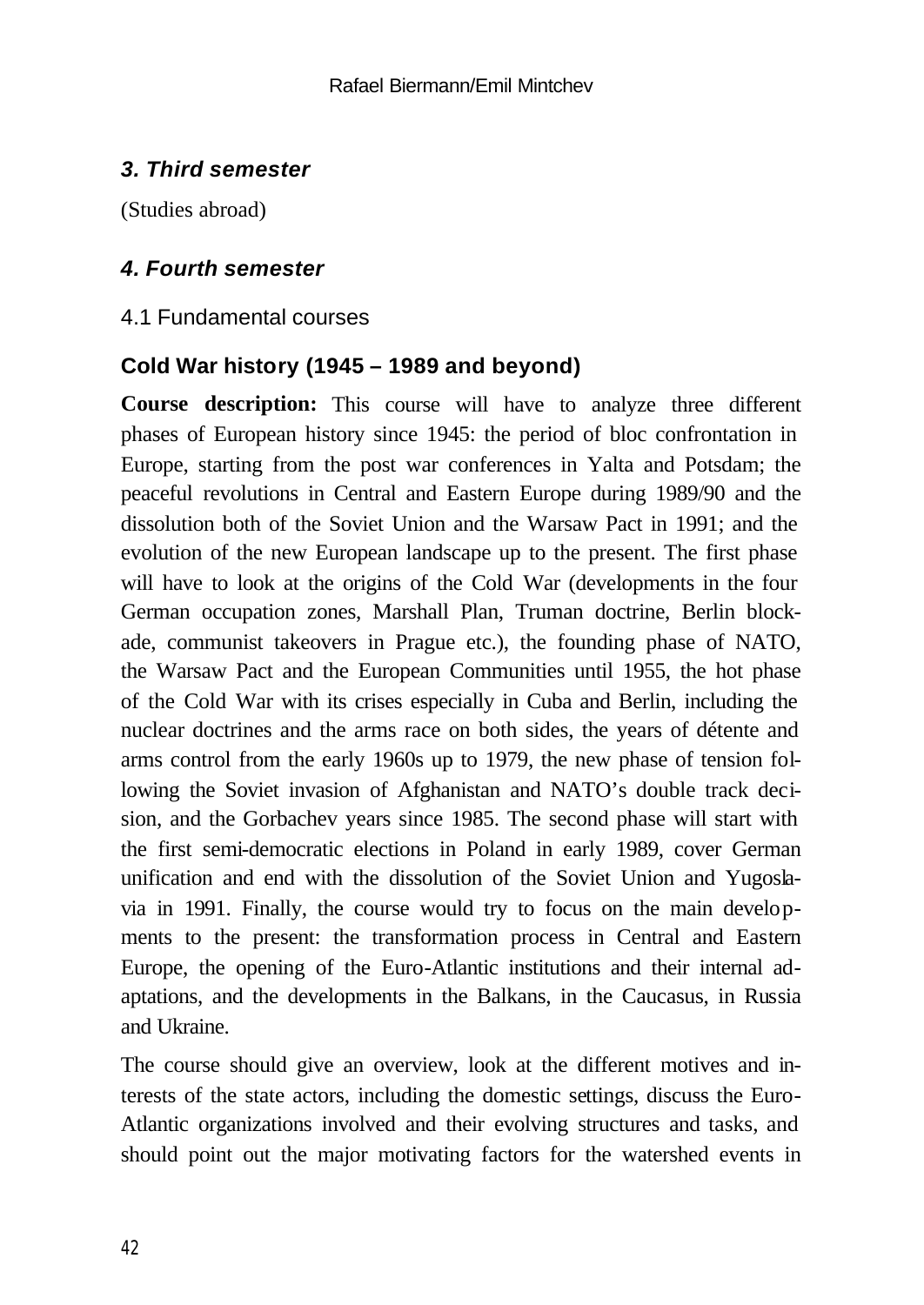1989/90. Documents published in the last years about this period might offer fresh insights into policy formulation especially in Washington and Moscow.

#### **Selected bibliography**:

Ash, Timothy Garton: We the People. The Revolution of '89, Cambridge 1990.

Biermann, Rafael: Zwischen Kreml und Kanzleramt. Wie Moskau mit der deutschen Einheit rang, Paderborn 1997.

Bracher, Karl Dietrich: Die Krise Europas, Frankfurt 1993.

Brzezinski, Zbigniew: The Grand Chessboard. American Primacy and Its Geostrategic Imperatives, Wash. D.C. 1997.

Gaddis, John Lewis: Strategies of Containment. A Critical Appraisal of Postwar American National Security Policy, Oxford 1982.

Gasteyger, Curt: Europa zwischen Einigung und Spaltung, Bonn 1991.

Gompert, David C. / Larrabee, Stephen L.: America and Europe: A Partnership for a New Era, Cambridge 1997.

Hopf, Ted: Understandings of Russian Foreign Policy, Penn State Univ. Press, 1999. Jones, Robert A.: The Soviet Concept of 'Limited Sovereignty' from Lenin to Gorbachev, London 1990.

Kaplan, Lawrence S.: The United States and NATO. The Formative Years, Lexington, Kentucky, 1984.

Kühnhardt, Ludger: Revolutionszeiten. Das Umbruchsjahr 1989 im geschichtlichen Zusammenhang, München 1994.

Lukic, Reneo / Lynch, Allen: Europe from the Balkans to the Urals. The Disintegration of Yugoslavia and the Soviet Union, Oxford 1996.

Mandelbaum, Michael: The dawn of peace in Europe, New York 1996.

Nation, R. Craig: Black Earth, Red Star: A History of Soviet Security Policy, 1917-1991, Ithaca, N.A. 1992.

Prins, Gwyn (ed.): Spring in Winter: The 1989 Revolutions, Manchester 1990.

Shevtsova, Lilia: Yeltsin's Russia: Myths and Reality, Washington 1999.

Yost, David S.: NATO Transformed. The Alliance's New Roles in International Security, Wash., D.C. 1998.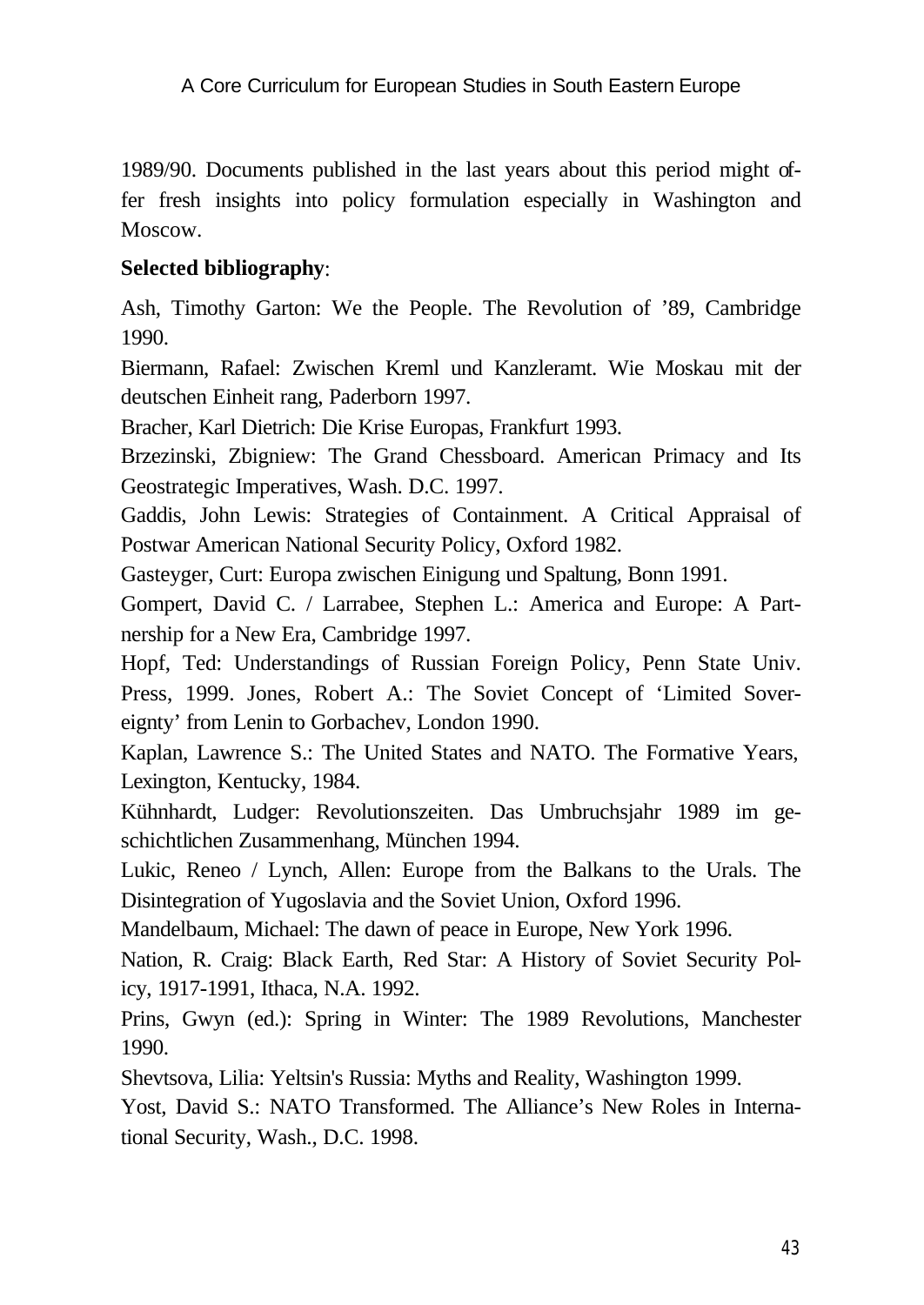Zelikow, Philip / Rice, Condoleezza: Germany Unified and Europe Transformed, Harvard 1999.

# **Monetary and Fiscal Integration in the EU**

**Course description:** The process of economic and monetary integration has dominated economic and political developments in Europe over the past decade, culminating in the introduction of the Single Market in 1992 and the Economic and Monetary Union (EMU) in 1999. The objective of this course is to familiarize the students with the main issues pertaining to the process of economic and monetary integration. The course will cover the following topics: theory of optimum currency areas; exchange rates and European Monetary System; monetary union; fiscal policy in a monetary union; costs and benefits of EU and EMU enlargement; alternative monetary arrangements for accession candidate countries; and overview of historical phases of integration and regression.

#### **Selected Bibliography:**

Baldwin, Richard E.: Towards an Integrated Europe (Centre for Economic Policy Research, CEPR), London 1994.

Baldwin, Richard E. / Francois, J. / Portes, R.: The Costs and Benefits of Eastern Enlargement: The Impact on the EU and Central Europe, in: Economic Policy, April 1997, pp. 125-170.

Buti, Marco / Sapir, Andre (eds.): Economic Policy in EMU, Oxford 1998.

De Grauwe, Paul: The Economics of Monetary Integration,  $4<sup>h</sup>$  edition, Oxford 2000.

Eijffinger, Sylvester C. / de Haan, Jakob: European Monetary and Fiscal Policy, Oxford 2000.

Fidrmuc, Jan / Horvath, Julius / Fidrmuc, Jarko: Stability of Monetary Unions: Lessons from the Break-up of Czechoslovakia, in: Journal of Comparative Economics 4 / 1999, pp. 753-781.

Fidrmuc, Jan / Mundschenk, Susanne / Traistaru, Iulia / von Hagen, Jürgen (forthcoming): European Union Enlargement: Economic Consequences and Perspectives for the European Union, in: European Transition Report, World Economic Forum, Davos 2002.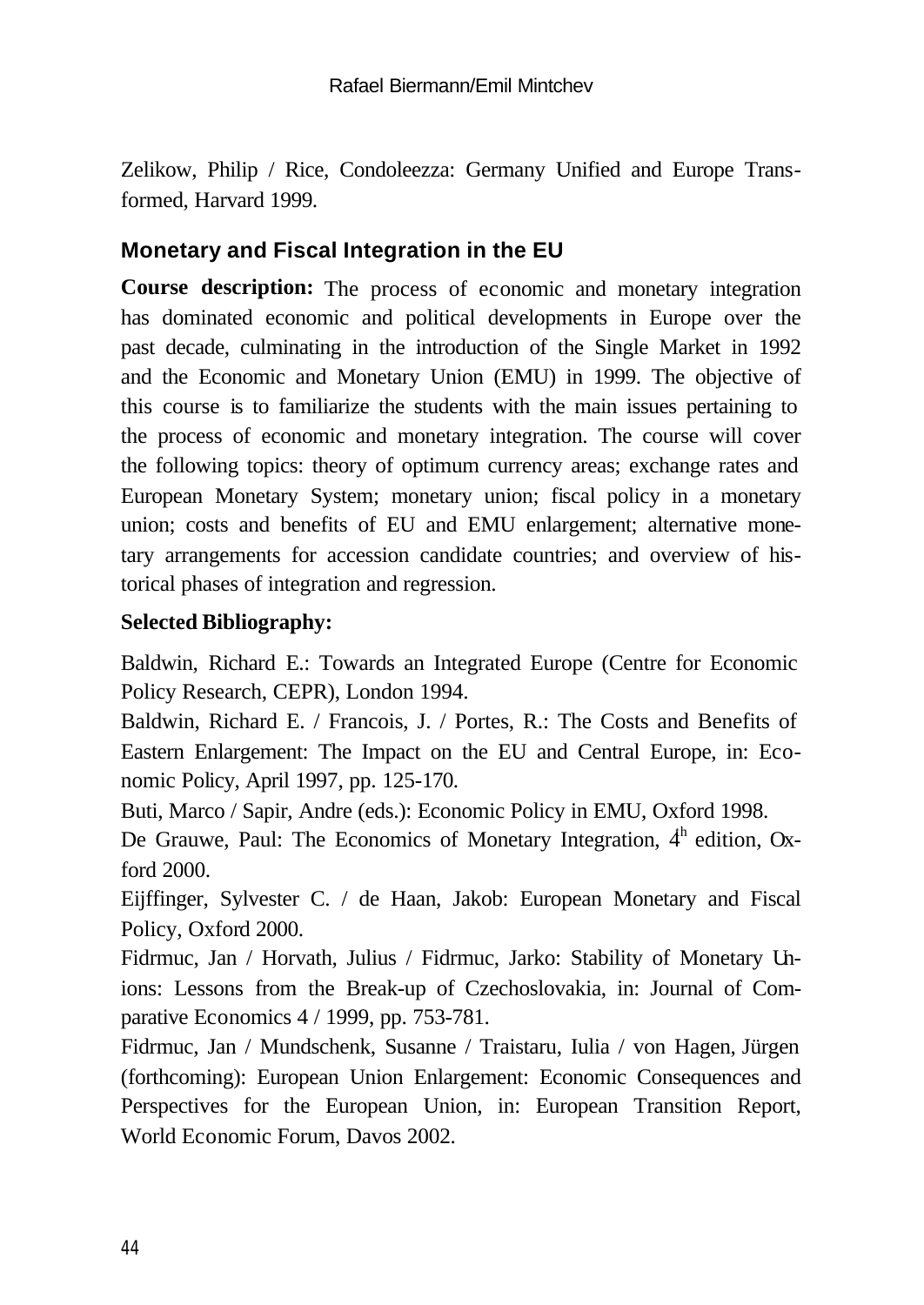Pelkmans, Jacques: European Economic Integration: Methods and Economic Analysis, Longman Group 2001.

Pentecost, Eric J. / Poeck, Andre Van: European Monetary Integration: Past, Present, and Future, Northampton, MA 2001.

Rose, Andrew K.: One Money, One Market: Estimating the Effect of Common Currencies on Trade, in: Economic Policy: A European Forum, April 2000, pp. 7-45.

Torres, Francisco / Giavazzi, Francsco (eds.): Adjustment and Growth in the European Monetary Union, Cambridge, UK, 1993.

Ungerer, Horst: A Concise History of European Monetary Integration: From EPU to EMU, Westport, Conn. 1997.

#### **The functioning of the Euro-Atlantic institutions**

*Course description:* The course will provide an overview of the role and function of the four main Euro-Atlantic institutions: NATO, the WEU, the OSCE/CSCE, and the Council of Europe (the EU is dealt with in the other courses). Particular attention is being paid to how these institutions adapted to the fundamentally changed political and security environment in Europe after the end of the East-West conflict – concerning tasks and structures. In addition, it should be analyzed how successfully they contributed to the establishment of an interlocking web of institutions to create an undivided, secure and democratic Europe based on the principles of the rule of law and the protection of human rights.

The course will look at the policies and strategies NATO employed to achieve its principal goal during the Cold War, the containment of the Soviet military threat. With the end of the Cold War, the Alliance came under growing pressure to justify its continued existence as its main raison d'être – containing the Soviet Union and the Warsaw Treaty Organization – disappeared. The course will pay particular attention to NATO's efforts to adapt to the new security tasks in post Cold War Europe, namely stability transfer to Central and Eastern Europe and peace-keeping and peaceenforcement missions on behalf of the United Nations and the OSCE. It also discusses the debate within the Alliance about a new "transatlantic bargain", meaning the strengthening of the European pillar within the Alli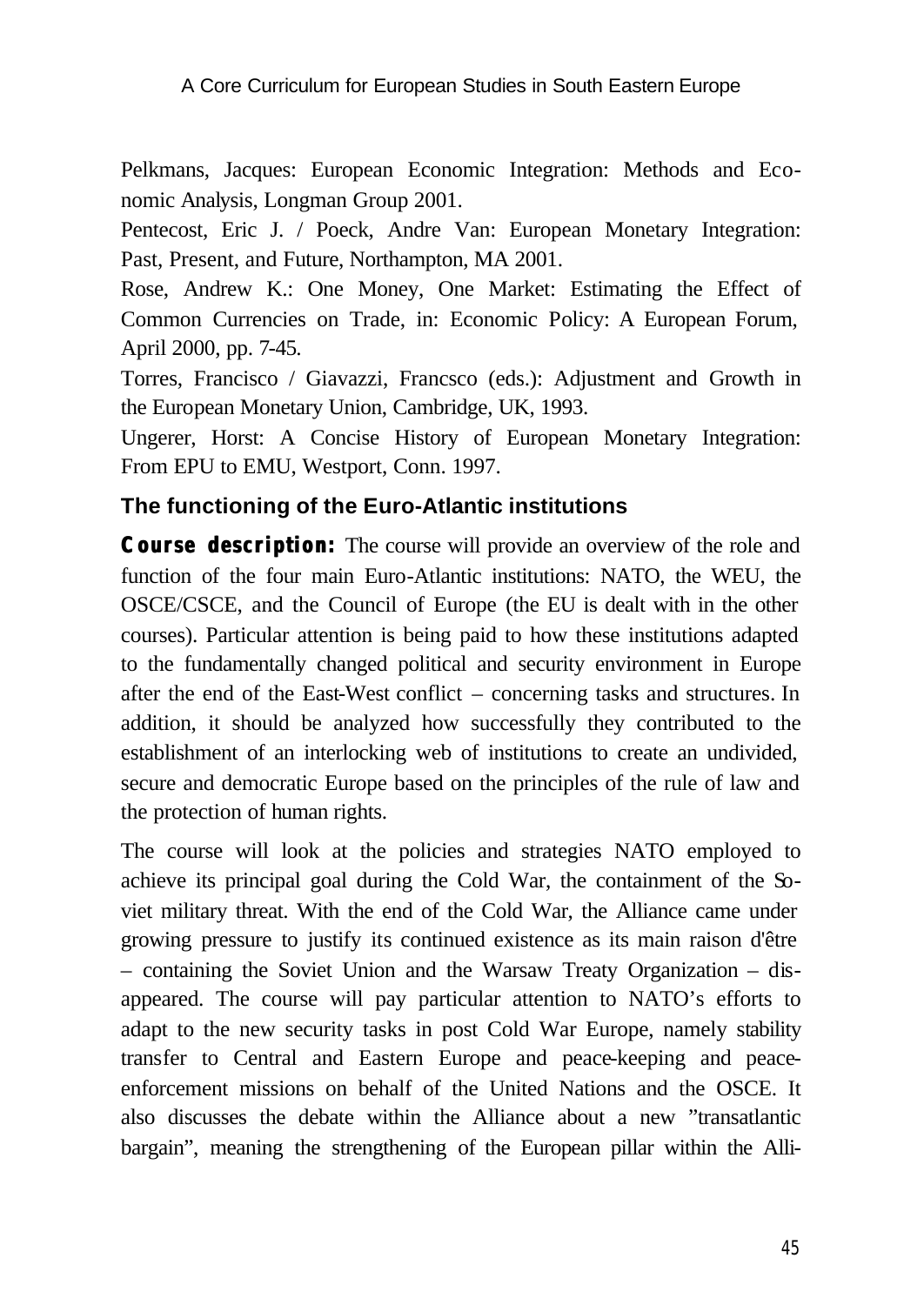ance, with the declared aim to assume greater responsibilities and burdens in crisis prevention and conflict management in and for Europe.

The Western European Union (WEU), the only purely European security organization, lived entirely in NATO's shadow until the end of the Cold War. Since the 1980s, it has been reinvigorated, with the members quarreling about whether the WEU should become the military arm of the EU or the European pillar of NATO. With the decision of the European Union to develop the Common European Security and Defense Policy this quarrel has been decided; most of the functions of the WEU have been transfered to the EU. The course will look at the history of the Brussels Treaty (1948-) and the WEU (1954-), analyze the differing aspirations of key EC/EU members as concerns the future of the WEU since the 1980s, look at its peace-keeping missions under the 'Petersberg tasks' in the wars of former Yugoslavia and analyze its transformation in the framework of ESDP.

The OSCE is a product of the East West conflict. The course should look at the history of that organization starting with the Helsinki Accord of 1975 and at its evolution in all three 'baskets'. After the end of the Cold War, the mission and the institutional composition of the CSCE changed fundamentally, being institutionalized and at the same time assuming new tasks. This process, beginning with the Charter of Paris in 1990, should be at the center of attention. The course will look at the ability of the OSCE/CSCE to develop into an organization with the primary task of crisis prevention in a Europe from Vancouver to Vladivostok, including its missions on the Balkans.

The Council of Europe, set up in May 1949, is mainly concerned with the promotion of the rule of law and human rights. With the end of the Cold War, it integrated new members from Central and Eastern Europe. The course will analyse the programs the Council of Europe adopted to promote cooperation and assistance for the new member states. The course will also address the Council's policies to further its main principles of the rule of law and respect of human rights in a wider Europe.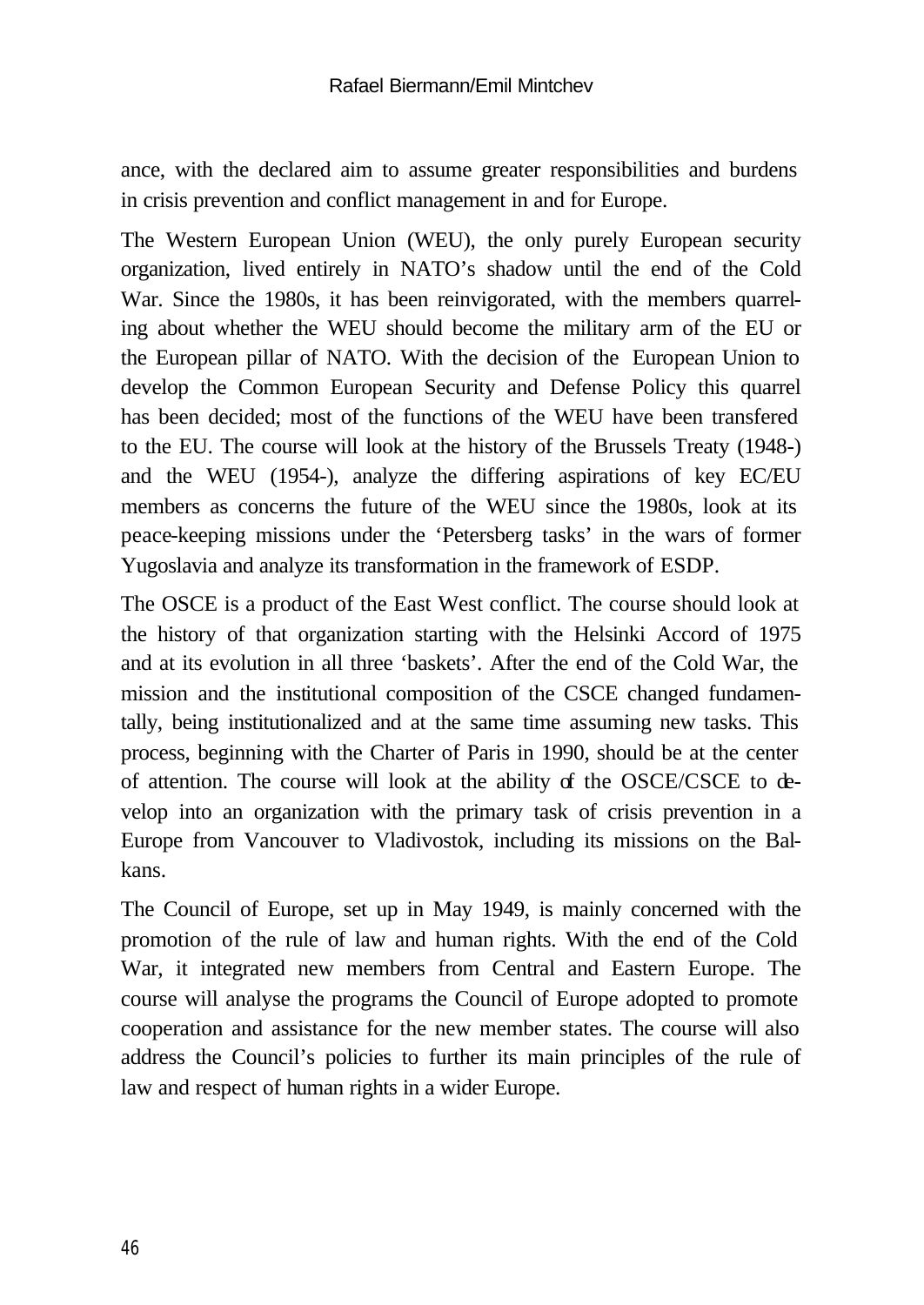# **Selected Bibliography:**

# **1. NATO**

Blackwill, Robert D.: The Future of Transatlantic Relations (Council on Foreign Relations), 1999.

Brenner, Michael (ed): NATO and Collective Security, Houndsmills 1998.

Eisenhower, Susan (ed): NATO at Fifty: Perspectives on the Future of the Transatlantic Alliance (Center for Political and Strategic Studies), 1999.

Goldgeier, James N.: Not Whether but When. The U.S. Decision to Enlarge NATO (The Brookings Institutions) Washington, D.C. 1999.

Gordon, Philip H. (ed): NATO's Transformation, Lanham et al. 1997.

Gompert, David C. / Larrabee, Stephen F. (eds): America and Europe, A Partnership in a New Era, Cambridge 1997.

Haglund, David (ed): Will NATO go east? The debate over enlarging the Atlantic Alliance, London 1996.

Hendeson, Sir Nicholas: The Birth of NATO, Bolder, Co. 1983.

Ireland, Timothy P.: Creating the Entangling Alliance: The Origins of the North Atlantic Treaty Organization, Westport, CN 1981.

Ismay, Lord: The First Five Years 1949-1954, Utrecht 1954.

Kaplan, Lawrence A.: The Long Entanglement. NATO's First Fifty Years, 1999.

Kaplan, Lawrence A.: The United States and NATO: The Formative Years, Lexington, Ky 1984.

Sloan, Stanley R.: NATO's Future Toward a New Transatlantic Bargain, 1985.

Wiebes, Cees / Zeeman, Bert: The Pentagon Negotiations March 1948: the Launching of the North Atlantic Treaty, in: International Affairs (London), Summer 1983, pp. 351-364.

Yost, David S.: NATO Transformed: The Alliance's New Role in International Security (United States Institute of Peace), 1999.

# **2. WEU**

Bloed, Arie / Wessels, Rmes A.: The Changing Function of WEU. Introduction and Basic Documents, Dordrecht 1994.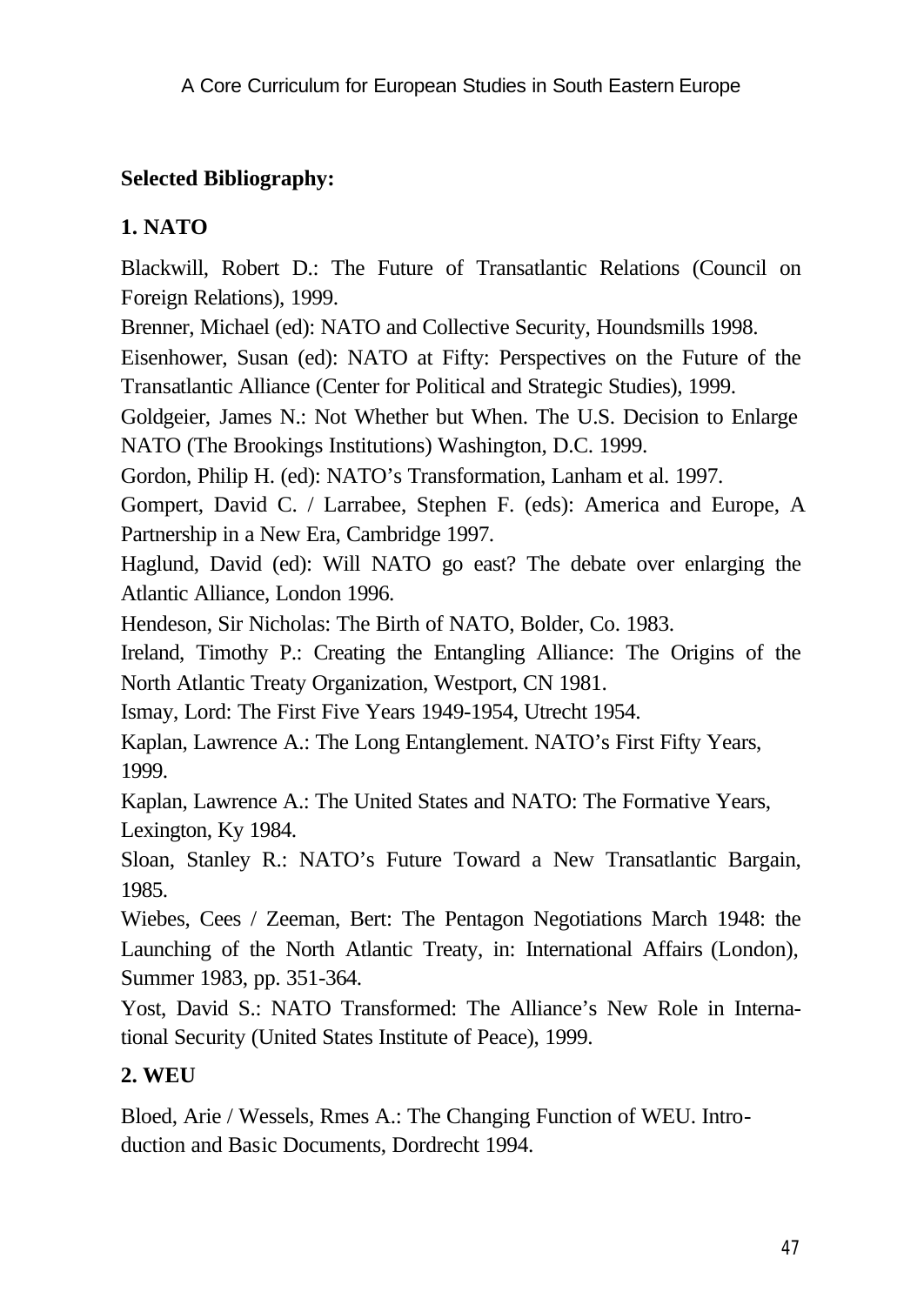van Eekelen, Willem Frederik: Debating European Security, 1948-1998 (Center for European Policy Studies), Brussels 1998.

Jopp, Mathias et al (eds): Integration and Security in Western Europe. Inside the European Pillar, Boulder, San Francisco, Oxford 1991.

Regelsberger, Elfriede et al (eds), Foreign Policy of the European Union. From EPC to CFSP and Beyond, Boulder, London 1997.

Tsakaloyannis, Panos (ed), The Reactivation of the Western European Union. The Effects on the EC and its Institutions (European Institute of Public Administration) Maastricht 1985.

Tsakaloyannis, Panos: The European Union as a Security Community. Problems and Prospects, Baden-Baden 1996.

# **3. CSCE/OSCE**

Cuthbertson, Ian M. (ed), Redefing the CSCE. Challenges and Opportunities in the New Europe, Boulder, Co. 1992.

Heraclides, Alexis: Helsinki-II and its Aftermath. The Making of the CSCE into an International Organization, London / New York, 1993.

Maresca, John J.: To Helsinki. The Conference on Security and Cooperation in Europe, 1973-1975, Durham, NC 1985.

Peters, Ingo (ed): New Security Challenges: The Adaptation of Institutions. Reforming the UN, NATO, CSCE and EU since 1989, Münster 1996. See also the OSCE Yearbooks of the Institute for Peace Research and Se-

curity Policy at the University of Hamburg, Germany

# **4. Council of Europe**

Bauer, Hans-Joachim: Der Europarat nach der Zeitenwende 1989-1999, Münster 2001.

van Ek, J. A. et al (eds): Threshold 1990: Council of Europe, Cambridge, 1998.

Holtz, Uwe: 50 Jahre Europarat, Baden-Baden 2000.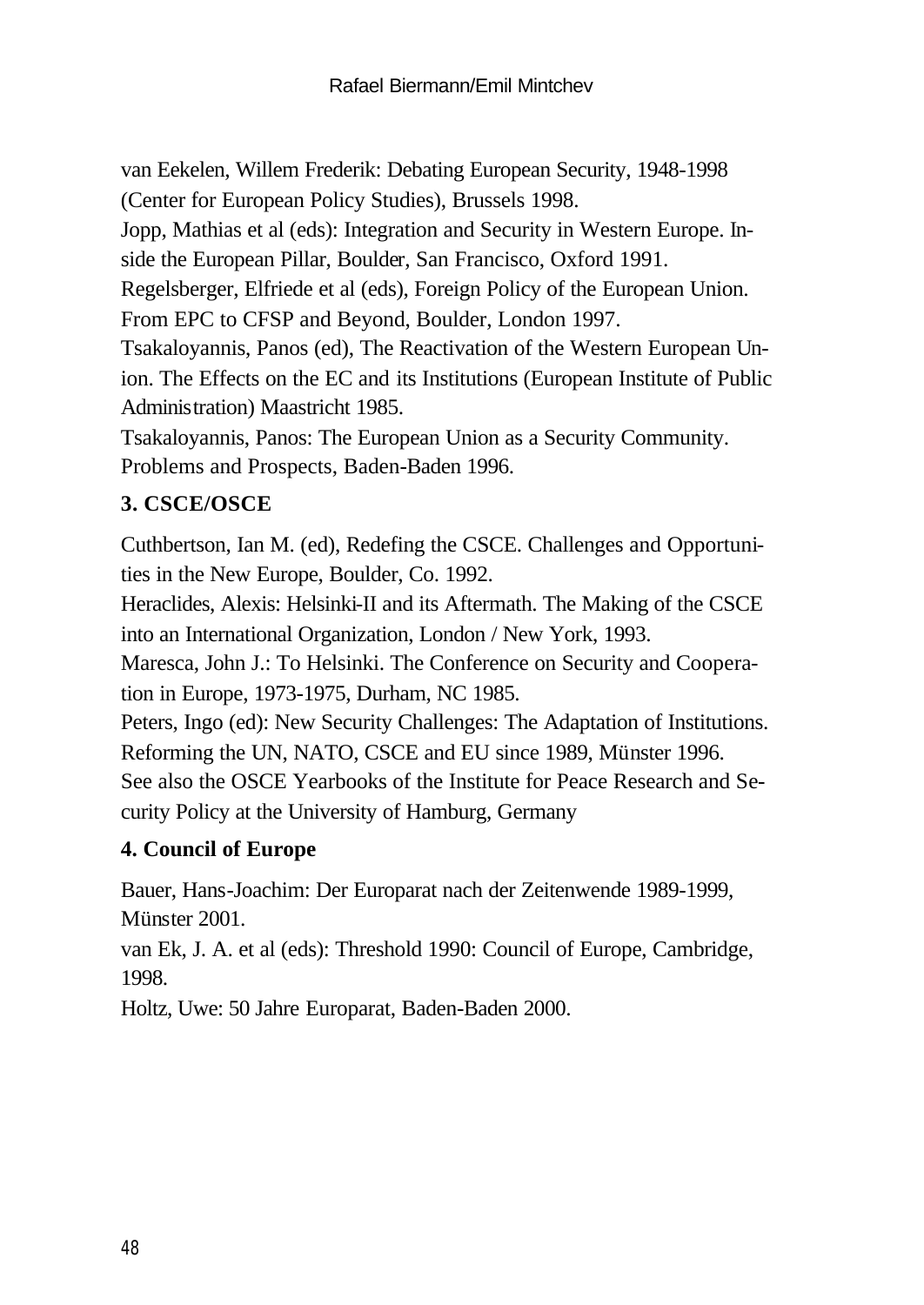#### **The Law of the European Union (II)**

**Course description:** Not less important than the 'Treaties' themselves in the 'European Law sphere' are the processes of decision-making in general and of legislation in specific. Thus, the first section of Part II of the course on European Law will deal with the different approaches in defining the contents and aims of Community law and in explaining the often long running negotiations to find 'acceptable' results.

The other section will explain in more detail the legal foundation provided in the EC Treaty by selecting some major issues of European Community law. The focus should be on the economic rules contained in the EC Treaty which are of fundamental importance for the functioning of the internal market and the basic liberties. ECJ ruling will be incorporated.

#### **Selected bibliography**:

Emmert, Frank: European Law: Cases, The Hague 2000.

Favret, Jean-Marc: L'essentiel de l'Union européenne et du droit communautaire 3<sup>rd</sup> edition, Paris 2001.

Heineken, Armin / Bremen, Christian: Die Europäische Union als Rechtsund Verfassungsraum: Zukünftige Aufgaben und Gegenwart, St. Augustin 2001.

Hummer, Valdemar / Simma, Bruno / Vedder, Christoph: Europarecht in Fällen, 3rd edition, Baden-Baden 1999.

Kiikeri, Markku: Comparative legal reasoning and European law, Dordrecht 2001.

Kirchner, Emil-Josep: Decision-making in the European Council the Council presidency and the European Integration, Manchester 1992.

Lasok, K.P.E. / Lasok, Dominik: Laws and institutions of the European Union, 7<sup>th</sup> edition, London 2001.

Van Raepenbusch, Sean: Droit institutionel de l'Union et des Communautes europeennes ,  $3<sup>rd</sup>$  edition, Bruxelles, 2001.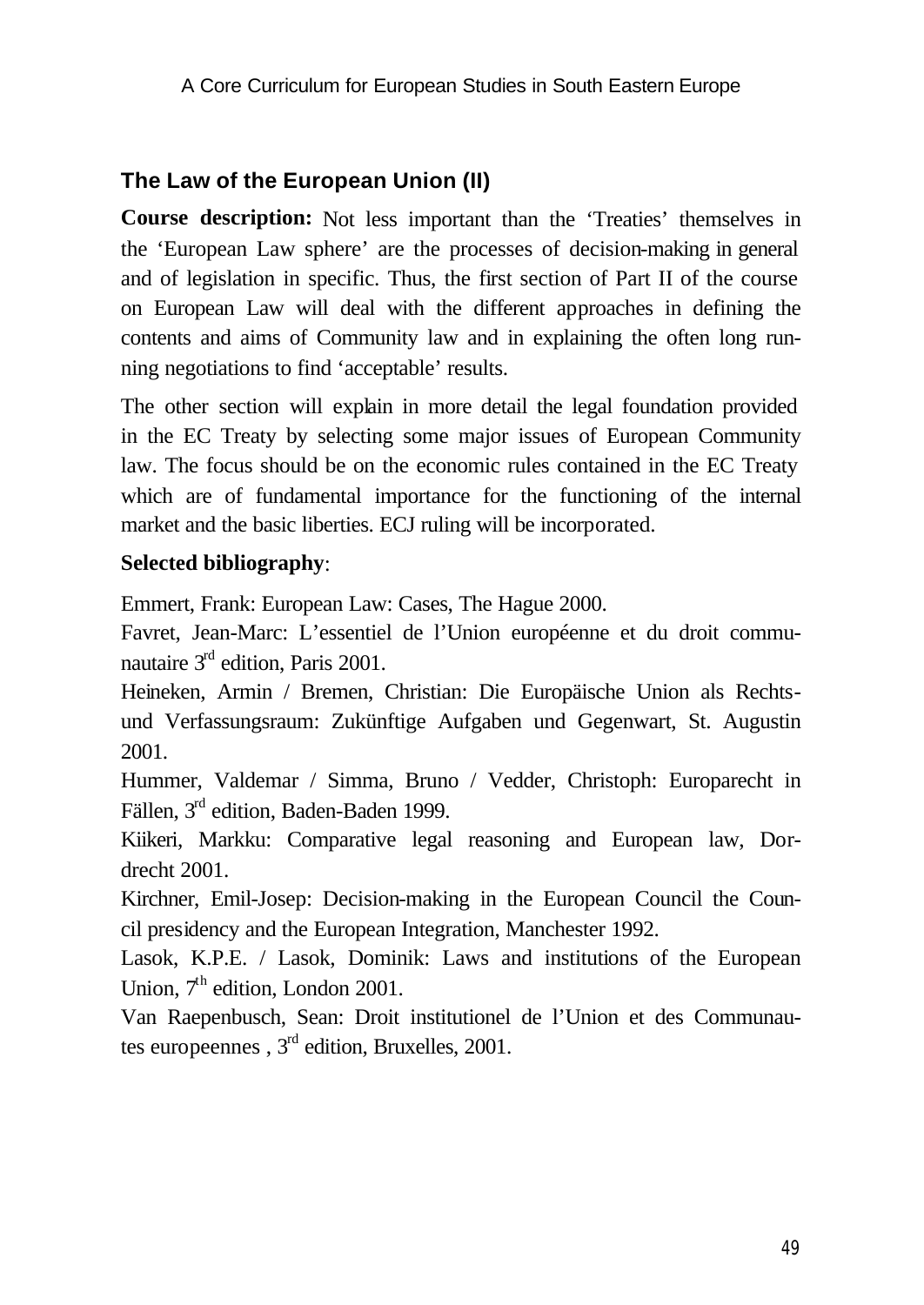# **Justice and Home Affairs Policy of the EU**

**Course description:** With the Treaty of Amsterdam, the development of EU policies in Justice and Home Affairs was transformed into a fundamental treaty objective . The goals have been defined by the Treaty to develop the EU as an "area of freedom, security and justice." During the Finnish EU presidency in 1999, a new impulse was given to speed up the development of relevant concepts and instruments. The terrorist attacks on New York and Washington of September 11, 2001 have increased the awareness to organize the security for Union citizens in a consistent, effective and speedy way. A European arrest warrant and a EU definition of terrorism demonstrated quick reactions to the new challenges of security. The fundament question remains a political one: shall 'Justice and Home Affairs' remain an intergovernmental prerogative or shall they be incorporated – and up to which extent – into the supranational structure of the EU?

The course will study the issues of internal security and its relation to the norm of freedom in the light of conceptual differences and the potential for enhanced coordination as envisaged by the Nice Treaty, not the least in light of EU enlargement. This will include: immigration and asylum; visa policy; police and customs cooperation; fight against organized crime; judicial cooperation; the charter of fundamental rights; and, last not least, the Schengen agreement and its implications.

#### **Selected bibliography:**

Achermann, Albert et al. (ed.): Schengen und die Folgen: der Abbau der Grenzkontrollen in Europa, Bern / München / Wien 1995.

Bieber, Roland (ed.): Justice and Home Affairs in the European Union. The Development of the Third Pillar, Brussels 1995.

Boer, Monica den / Wallace, William: Justice and Home Affairs, in: Wallace, Helen / Wallace, William (eds.): Policy-making in the European Union, 4<sup>th</sup> edition, Oxford 2000.

Bunyan, Tony (ed.): From Trevi to Maastricht (1976 – 1993). 60 Reports and Documents on Policing, Immigration and Asylum, London 1997.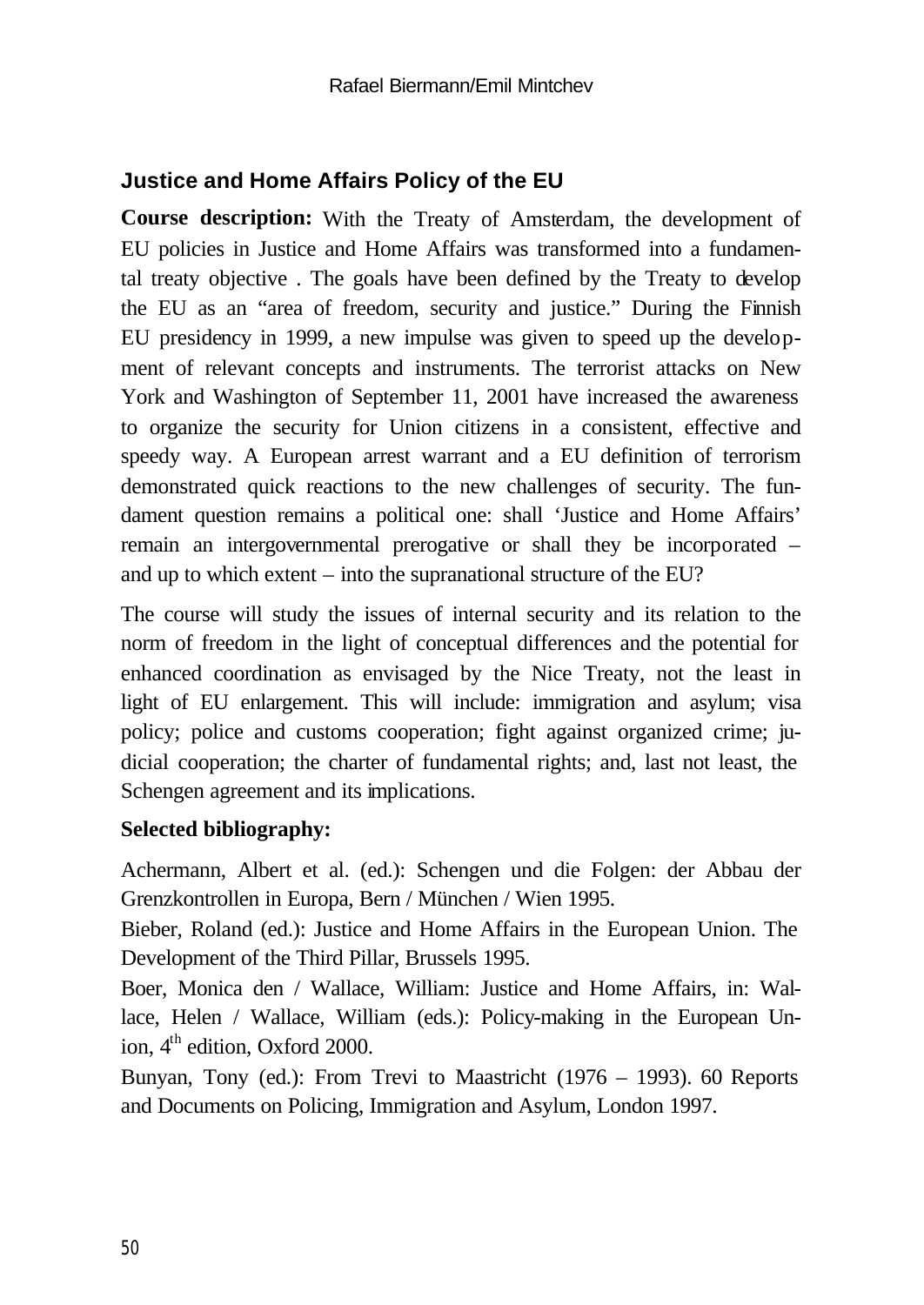Cordesman, Anthony: A new transatlantic strategy for terrorism and asymmetric warfare, Occasional Papers of the American Institute for Contemporary German Studies, Washington, D.C. 2001.

Cullen, David / Monar, Jörg / Myers, Philip: Cooperation in Justice and Home Affairs: An Evaluation of the Third Pillar in Practice, Brussels 1996.

Hall, Ben / Bhatt, Ashish: Policing Europe: EU Justice and Home Affairs Co-operation, London 1999.

Hrbley, Vendelin: Les accords de Schengen: origine, fonctionnement, avenir, Bruxelles 1998.

Joubert, Chantal / Bevers, Hans: Schengen Investigated: A Comparative Interpretation of the Schengen Provision on International Police Cooperation in the Light of the European Convention on Human Rights, The Hague / Boston 1996.

Key Texts on Justice and Home Affairs in the European Union, London 1997.

Konrad-Adenauer-Stiftung (ed.): Die Terroranschläge vom 11. September und ihre Folgen. Eine Handreichung, St. Augustin 2001.

Lodge, Juliet: Justice and Home Affairs (Centre for European Studies), Hull 1995.

Monar, Jörg / Morgan, Roger (eds.): The Third Pillar of the European Union: Cooperation in the Fields of Justice and Home Affairs, Brussels 1994.

Peers, Steve: EU Justice and Home Affairs Law, Harlow et al. 2000.

Taschner, Hans Claudius: Schengen: Die Übereinkommen zum Abbau der Personenkontrollen an den Binnengrenzen von EU-Staaten, Baden-Baden 1997.

Thiel, Elke: Das Engagement der EU nach dem 11. September. Katalysator der Integration und für die Euro-Atlantische Partnerschaft? SWP-Aktuell 26, December 2001, Stiftung Wissenschaft und Politik, Berlin.

See also the Homepage of the DG Justice and Home Affairs of the EU Commission: (www.europa.eu.int/comm/justice\_home/index\_en.htm) and also the special information on the Homepage of the Council of the European Union (www.consilium.eu.int/jai/home.asp?lang=en.htm)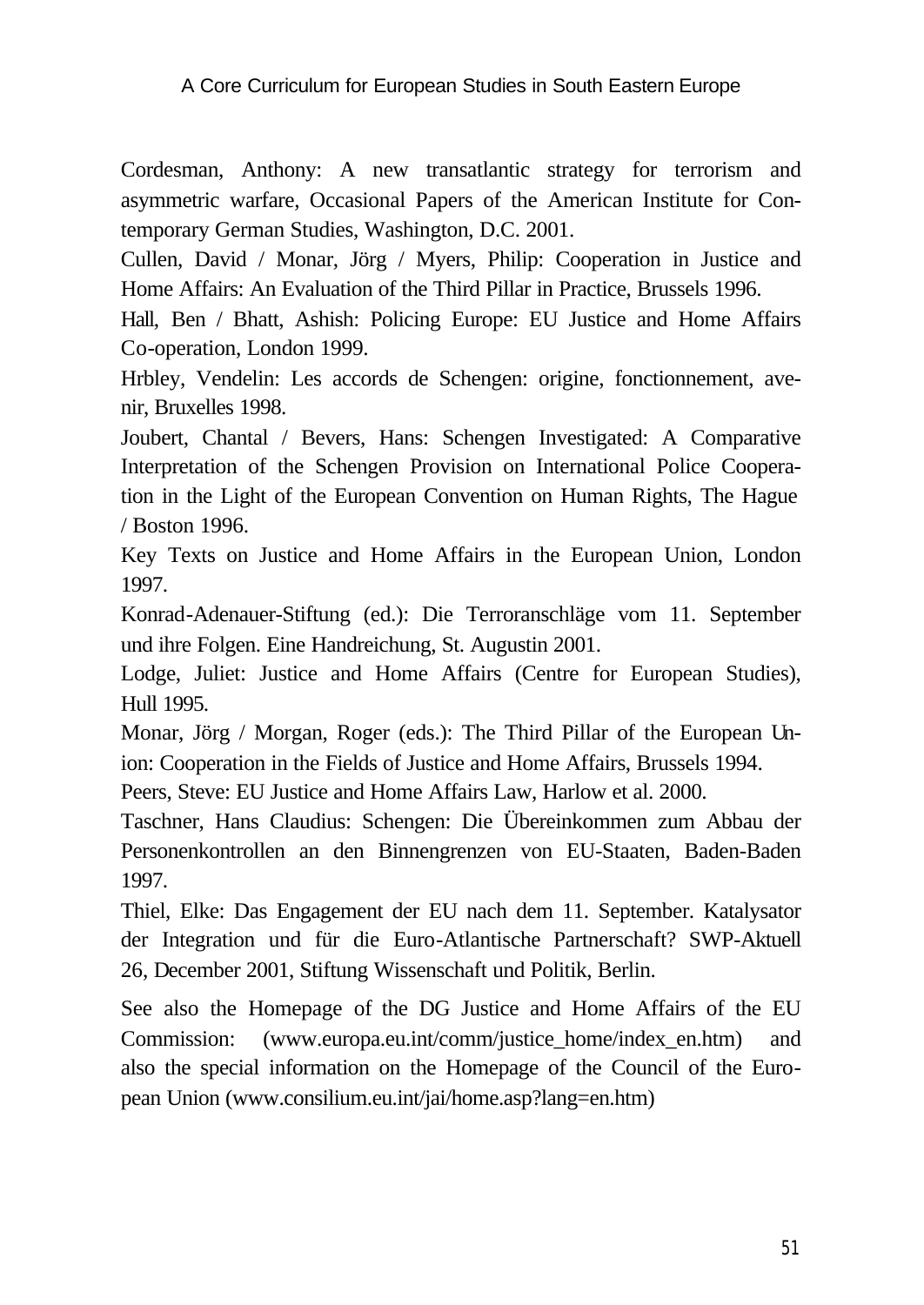### 4.2 Specialized courses

#### **The dissolution of former Yugoslavia and beyond**

**Course description:** To deal with this complex and controversial issue, it is advisable to take at first a look at the history of the First and the Second Yugoslavia: the differing concepts concerning a South Slavic unification before 1918, the reasons for the failure of the 'Kingdom of Serbs, Croats, and Slovenes', the differing policies of the Yugoslav peoples towards the occupation powers during both World Wars, the intra-war decision making on the future shape of Yugoslavia, and Tito's concept and policies to uphold an inter-ethnic equilibrium during his rule. The dissolution process itself might be dealt with by looking at different factors which proved decisive for the dissolution process: the constitutional dimension (the 1974 constitution and the status of the Autonomous Provinces, the widening gap between the protagonists of centralism versus federalism/confederalism); the political dimension (democratization and European orientation in Slovenia, later Croatia, versus resurgence of Serb nationalism instrumentalized by Milosevic); the socio-economic dimension (the economic collapse with its social and political repercussions); the military dimension (especially the role of the People's Army, the Territorial Defense Forces, the police and the paramilitary forces); the historical dimension (especially the campaigns reviving memories of the past for present purposes). The decisive years 1986 to 1989, including the Kosovo issue, should receive sufficient attention. In addition, individual personalities, differing national concepts and perceptions, and also the striking contrast with developments in the other parts of Europe deserve to be discussed. A purely national approach to the topic should be avoided, as well as a primary reliance on domestic literature.

#### **Selected bibliography**:

Bennett, Christopher: Yugoslavia's Bloody Collapse, London 1995. Bremer, Thomas / Popov, Nebojsa / Stobbe, Heinz-Günther (eds.): The road to war in Serbia. Trauma and catharsis, Budapest 2000.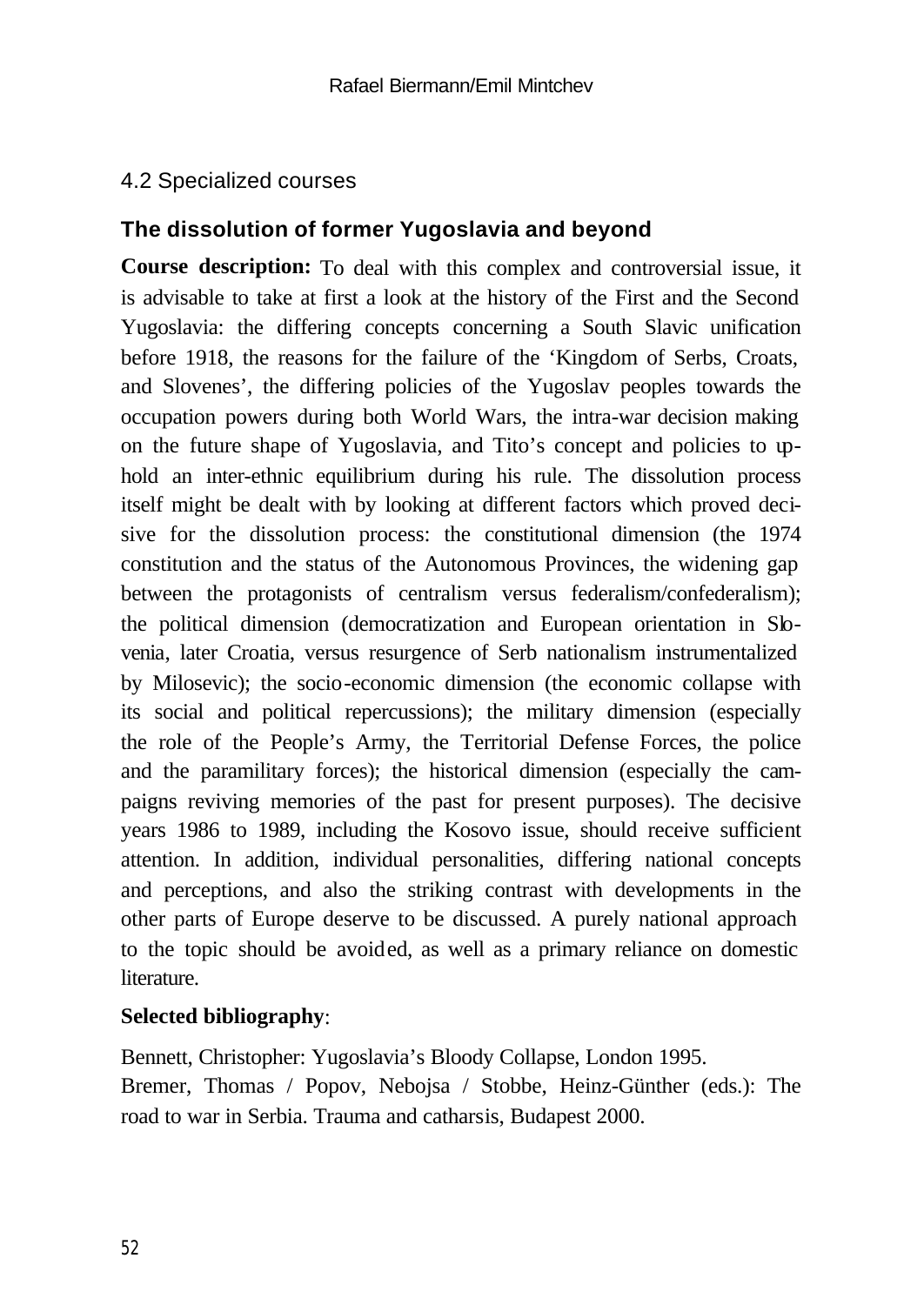Clewing, Konrad / Reuter, Jens: Der Kosovo-Konflikt. Ursachen, Akteure, Verlauf, München 2000.

Daalder, Ivo H. / O'Hanlon, Michael E.: Winning Ugly. NATO's War to Save Kosovo, Washington, D.C. 2000.

Holbrooke, Richard: To end a war, New York 1998.

Judah, Tim: The Serbs. History, Myth and the Destruction of Yugoslavia, New Haven/London 1997.

Malcolm, Noel: Bosnia. A short history, London 1994.

Malcolm, Noel: Kosovo. A short history, London 1998.

Meier, Victor: Wie Jugoslawien verspielt wurde, München 1999.

Melcic, Dunja (ed.): Der Jugoslawien-Krieg. Handbuch zu Vorgeschichte, Verlauf und Konsequenzen, Opladen/Wiesbaden 1999.

Mintchev, Emil: South Eastern Europe at the beginning of the  $21<sup>st</sup>$  century, New dangers, new strategies, new perspectives, Discussion Paper C82 / 2001 (Center for European Integration Studies).

Naimark, Norman M.: Fires of hatred. Ethnic cleansing in twentiethcentury Europe, Cambridge 2001.

Rüb, Matthias: Der letzte Diktator. Slobodan Milosevic, Wien 2001.

Sundhaussen, Holm: Geschichte Jugoslawiens 1918 bis 1980, Stuttgart 1982.

Sundhaussen, Holm: Ethnonationalismus in Aktion: Bemerkungen zum Ende Jugoslawiens, in: Geschichte und Gesellschaft, 20/1994, pp. 402-423.

Silber Laura / Little, Allen: The death of Yugoslavia, London 1995.

Triantaphyllou, Dimitrios (ed.): What Status for Kosovo? Chaillot Papers 50 / October 2001, Paris (Institute for Security Studies of the Western European Union).

Woodward, Susan: Balkan Tragedy: Chaos and dissolution after the Cold War, Washington 1995.

Yannis, Alexandros: Kosovo under International Administration: An unfinished conflict, Hellenic Foundation for European and Foreign Policy (ELIAMEP), Athens 2001.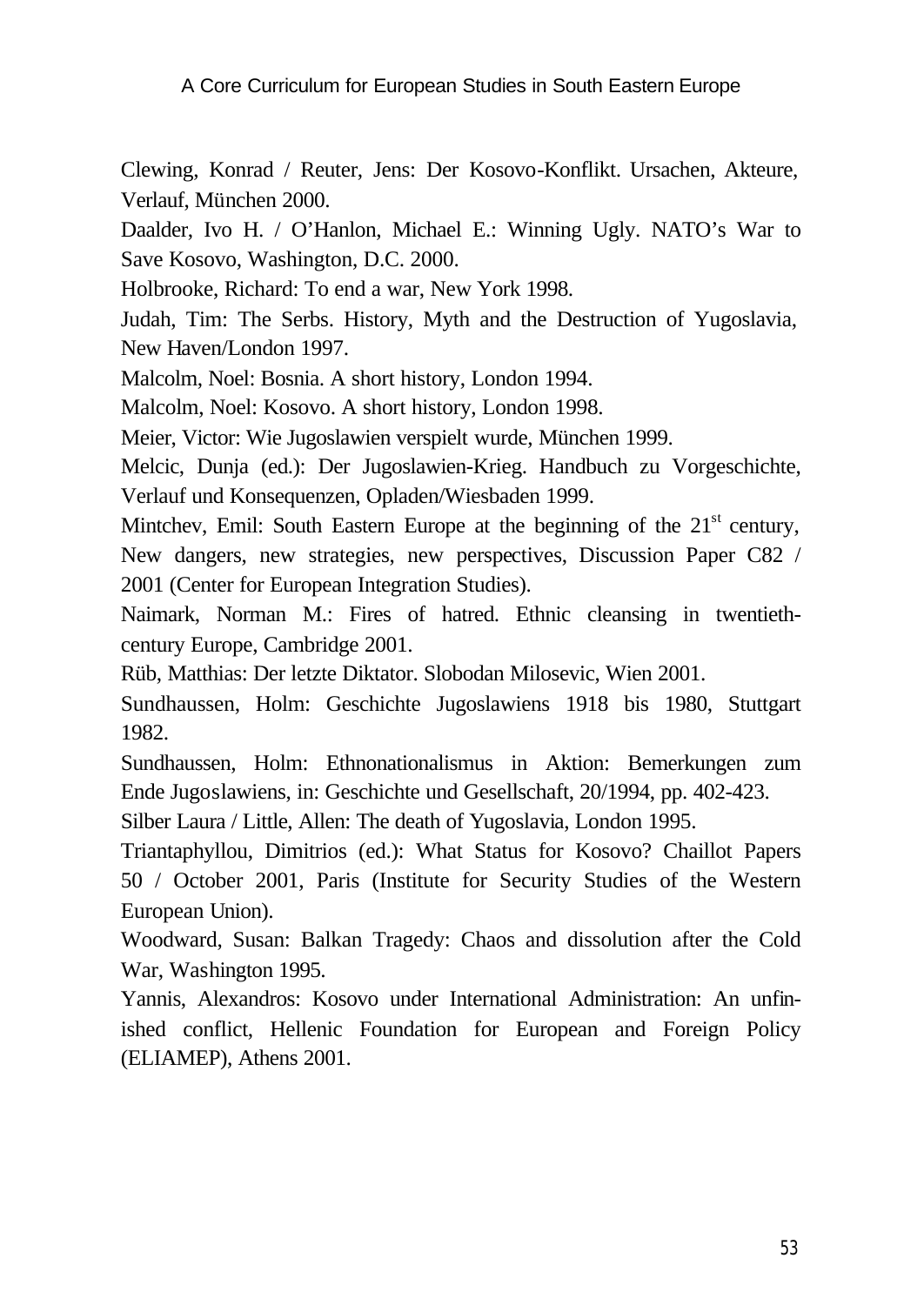# **The Stability Pact for South Eastern Europe**

**Course description:** Since the Stability Pact is in its scope and format unique, determining to a good extent the future of the whole region, with relevance concerning structural conflict prevention far beyond the region, it deserves a separate course. Main topics of the course should be: the concept of conflict prevention in theory and practice, an evaluation of the predecessors of the Stability Pact and their 'rivals' (Royaumont Process, South East European Cooperation Process, EU Regional Approach); the founding phase of the Stability Pact in early 1999, closely connected with the Kosovo war and the ESDP initiative of the EU; the interests and motives of the different actors involved; the structure and the working procedures of the Pact; the evolution, the results and the deficits up to the present.

#### **Selected bibliography**:

Biermann, Rafael: The Stability Pact for South Eastern Europe – potential, problems and perspectives, Discussion Paper C56 / 1999, Bonn (Center for European Integration Studies).

Biermann, Rafael: Südosteuropa am Scheidepunkt? Der Stabilitätspakt, das Ende der Milosevic-Ära und die neu aufbrechende "albanische Frage", in Deutsche Gesellschaft für Auswärtige Politik (ed.): Jahrbuch Internationale Politik 1999/2000, Berlin 2002.

Cortright, David (ed.): The Price of Peace. Incentives and International Conflict Prevention, New York 1997.

Ehrhart, Hans-Georg: Preventive Diplomacy or Neglected Initiative: The Royaumont Process and the Stabilization of Southeastern Europe, in: Ehrhart, Hans-Georg / Schnabel, Albrecht (eds): The South East European Challenge: Ethnic Conflict and the International Response, Baden-Baden 1999, pp. 177-195.

Emerson, Michael: On the Forming and Reforming of the Stability Pacts: From the Balkans to the Caucasus, CEPS Policy Brief No. 4 / May 2001, Brussels (Center for European Policy Studies).

Jentleson, Bruce (ed.): Opportunities Missed, Opportunities Seized. Preventive Diplomacy in the Post-Cold War World, New York 2000.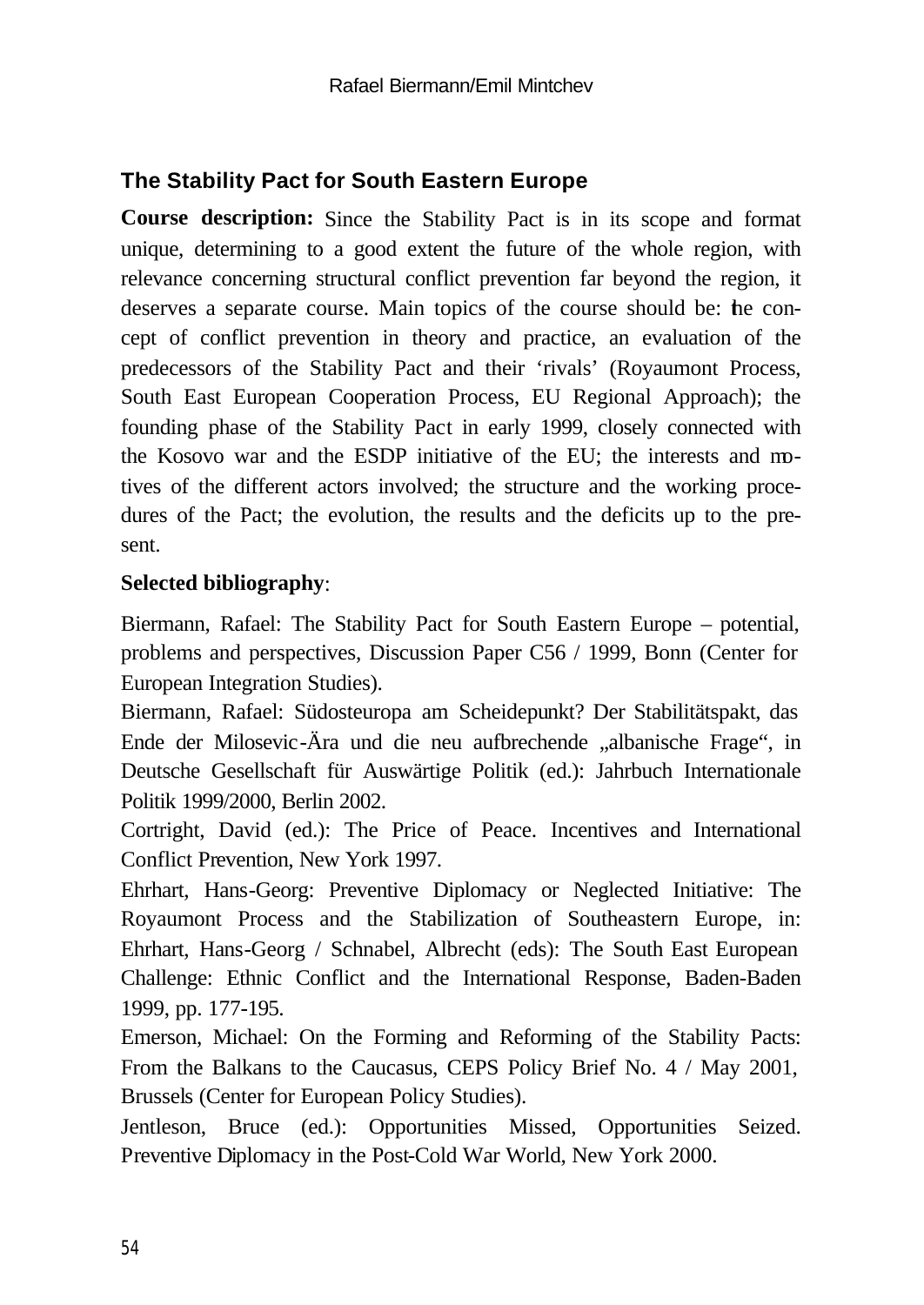Mintchev, Emil: Europe und die Probleme des Balkans. Ein Jahr Stabilitätspakt für Südosteuropa, in Internationale Politik, 8 / 2000, pp. 53-58.

Ramirez-Cárdenas Diaz, Juan-Diege: The Stability Pact, in: Mahncke, Dieter (ed.): Old Frontiers – New Frontiers. The Challenge of Kosovo and its Implications for the European Union, Bern 2001, pp. 175-199.

Vukadinovic, N.: Les enjeux de la stabilisation et de la reconstruction des Balkans, in: Politique étrangère, 1/2000.

Welfens, Paul J. J.: Stabilizing and Integrating the Balkans, Berlin / Heidelberg, New York 2001.

See also the Homepage of the Office of the Coordinator of the Stability Pact (www.stabilitypact.org).

# **The EU Stabilization and Association Process for the 'Western Balkans'**

**Course description:** This course, which is closely linked both to the Stability Pact and the Enlargement course, will gain significance over the years to come, as the SAA process is presumed to be the core instrument of the Stability Pact, a tool of the EU for drawing the region – the new "potential candidates" – nearer to the EU, with a perspective of full membership. Thus, the course might concentrate on the rationale for opening the European Union after the Kosovo war also to the 'Western Balkans' (a term used in the DG External Relations of the EU Commission), including the strongly dissenting views among the EU governments at that time; the evolution of the SAA process since 1999; the instruments of the process (SAA agreements, CARDs programme, trade liberalization); the state of affairs for each individual country of the region; and the future perspectives of the process.

#### **Selected bibliography**:

Altmann, Franz-Lothar: Die Balkanpolitik der EU – Regionalansatz und Prinzip der Konditionalität, in: Südosteuropa, 10-11/1998, pp. 505-513. Biermann, Rafael: Die europäische Perspektive für den westlichen Balkan. Die EU im Zwiespalt, in: Osteuropa, 8/2001, pp. 922-937.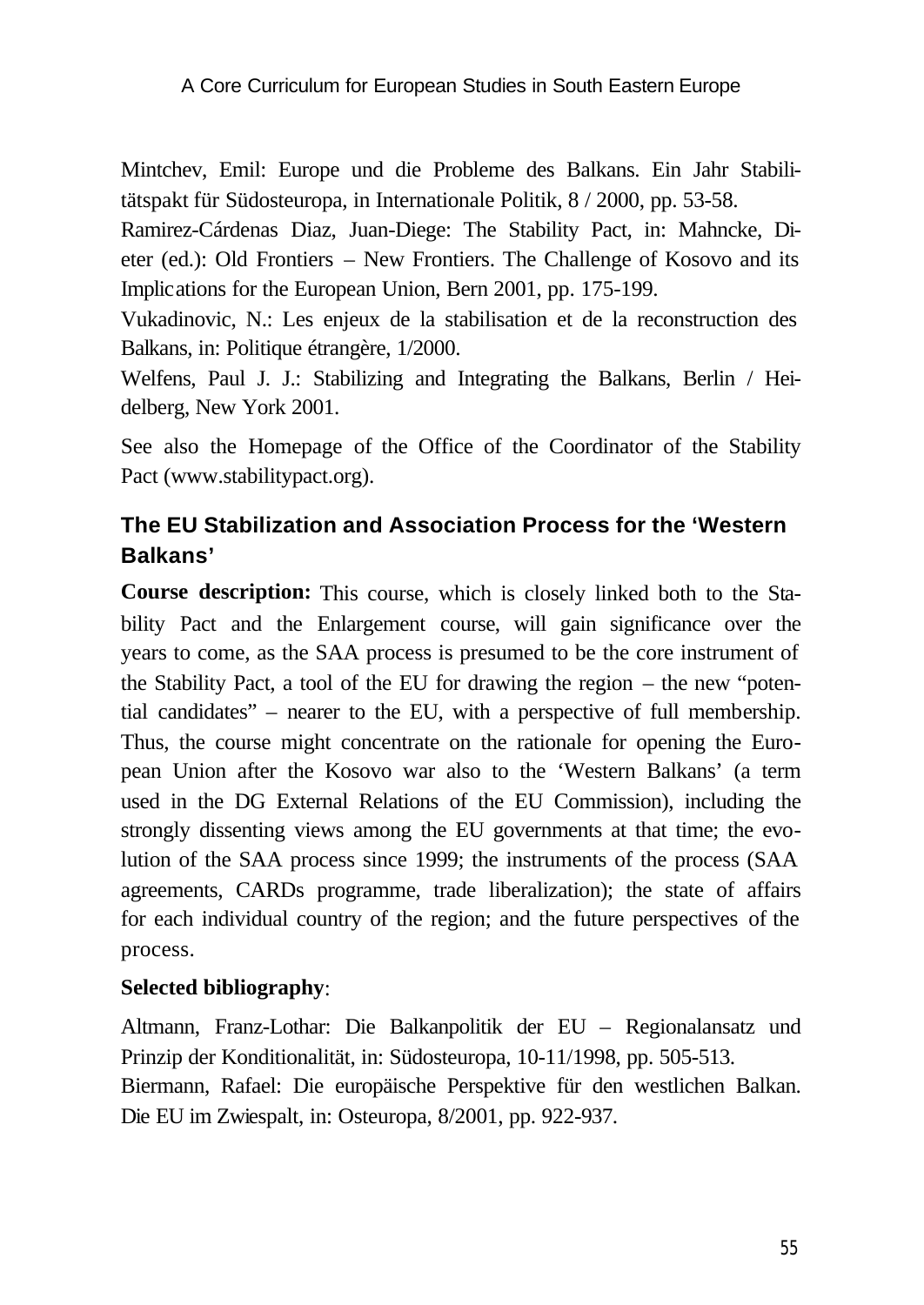Biermann, Rafael: The Stability Pact for South Eastern Europe – potential, problems and perspectives, Discussion Paper C56 / 1999, Bonn (Center for European Integration Studies).

Friis, L. / Murphy, Anna: Negotiation in a Time of Crisis: The EU's Response to the Military Conflict in Kosovo, revised version of a paper presented at the Colloquium "The EU as a Negotiated Order", Burleigh Court, Loughborough University, 22/23 October 1999.

Landesverteidigungsakademie Wien (ed.): Zur Problematik der Stabilisierung des Westbalkans, Studien und Berichte zur Sicherheitspolitik, 6 / 2000, Vienna.

Spinant, Daniela: Implications for the Enlargement Process, in: Dieter Mahncke (ed.): The Challenge of Kosovo and its Implications for the European Union, Bern 2001, pp. 249-268.

Varwick, Johannes: The Kosovo crisis and the European Union: The Stability Pact and its Consequences for EU Enlargement, in: Krause, Joachim / Spillmann, K. R. (ed.): Kosovo: Lessons Learned for International Cooperative Security, Bern 2000.

Wittkowsky, Andreas: Südosteuropa und die Europäische Union: Stabilität durch Integration?, in: Südosteuropa, 3/2000, pp. 157-174.

See also the Homepage of the DG External Relations of the European Commission (www.europa.eu.int/comm/external\_relations).

# **From CFSP to ESDP**

**Course description:** When the Common Foreign and Security Policy (CFSP) was established with the Maastricht Treaty, it was a response to the growing deficiencies experienced with the informal foreign policy coordination as part of the European Political Cooperation already established in 1970, and it was in answer to a range of internal and external challenges the EU faced. Internally, the completion of the Single Market and the drive towards EMU necessitated corresponding moves towards a Political Union, of which CFSP was a central element. Externally, Europe was expected to use its economic weight to achieve more political influence and ensure stability around its borders. In addition, the peaceful revolutions in Central and Eastern Europe as well as the dissolution processes both in the Soviet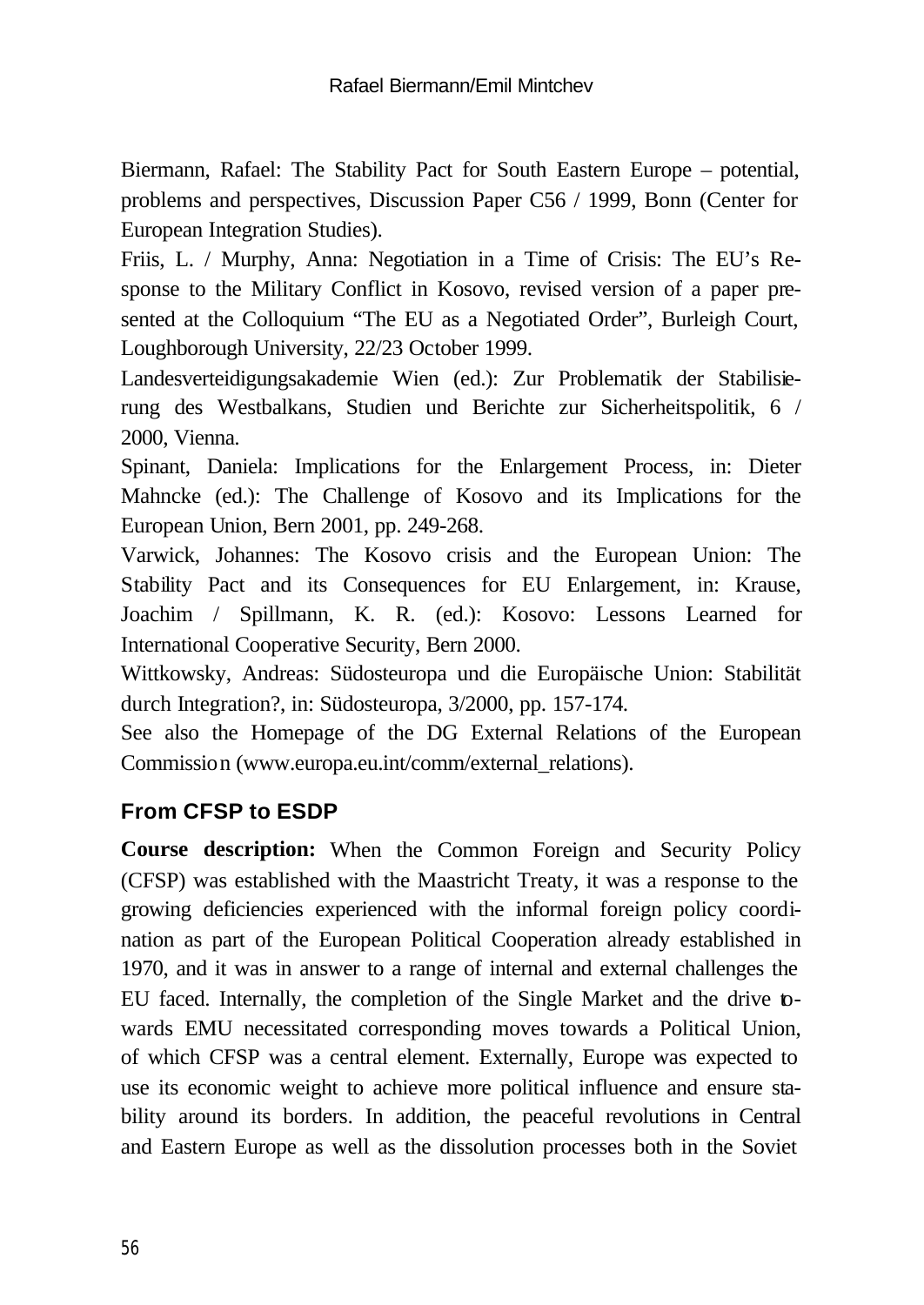Union and in Yugoslavia called for a more coherent EU policy towards the new neighbors in the East and the potentially destabilizing effects of the dissolution processes in the Soviet Union and the Balkans.

Thus, the course examines, based on a look at European Political Cooperation since 1970, the development of CFSP since Maastricht, its major weaknesses (especially as revealed in the EU attempts to mediate in the dissolution process of former Yugoslavia) and its gaining momentum since the Amsterdam Treaty and the Kosovo war which catalyzed the drive to an impressive set of decisions taken by the EU since the Cologne and Helsinki summits in 1999 towards a European Security and Defense Policy (ESDP). The implications of the global coalition against terrorism, formed after the terrorist attacks on New York and Washington, will also have to be analyzed.

#### **Selected bibliography**:

Fröhlich, Stefan: Der Ausbau der Europäischen Verteidigungsidentität zwischen WEU und NATO, Discussion Paper C19 / 1998, Bonn (Center for European Integration Studies).

Fröhlich, Stefan: European Defense: from a virtual enterprise to a real topic, in: Konrad Adenauer Foundation (ed.), New Security for the Balkans. An outlook for stabilization of the region, Skopje 2001, pp. 19-31.

Fröhlich, Stefan: Die EU als globaler Akteur, in: Ronge, Frank (ed.): In welcher Verfassung ist Europa – Welche Verfassung für Europa, Baden-Baden 2001.

Heisbourg, Francois: European Defense: Making it work, Chaillot Papers 42 / Sept. 2000, Paris (Institute for Security Studies of the Western European Union).

Holland, Martin: European Union Common Foreign Policy, London 1995.

Holland, Martin (ed.): Common Foreign and Security Policy: the Record and Reforms, London 1997.

Howorth, Jolyon: European Integration and Defense: The Ultimate Challenge? Chaillot Papers 43 / Nov. 2000, Paris (Institute for Security Studies of the Western European Union).

Mandelbaum, Michael: The Dawn of Peace in Europe, New York 1996.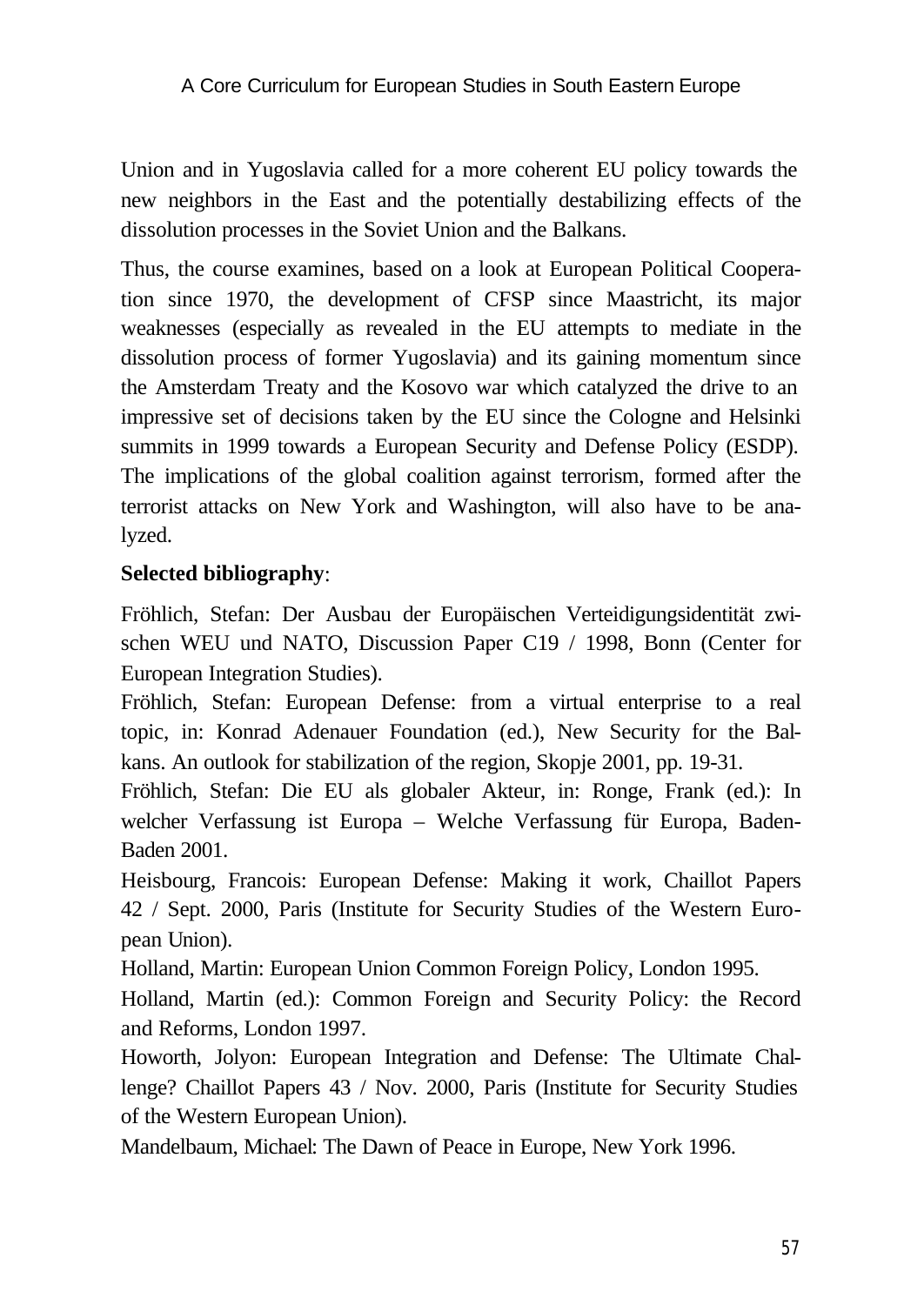Meiers, Franz-Josef: Europäische Sicherheits- und Verteidigungsidentität oder Gemeinsame Europäische Sicherheits- und Verteidigungspolitik, Discussion Paper C 79 / 2000, Bonn (Center for European Integration Studies).

Missiroli, Antonio: CFSP, Defense and Flexibility, Chaillot Papers 38 / 2000, Paris (Institute for Security Studies of the Western European Union).

Noack, Paul: Das Scheitern der Europäischen Verteidigungsgemeinschaft. Entscheidungsprozesse vor und nach dem 30. August 1954, Düsseldorf 1977.

Ortega, Martin: Military Intervention and the European Union, Chaillot Papers 45 / March 2001, Paris (Institute for Security Studies of the Western European Union).

Peterson, John / Sjursen, Helene (eds.): A Common Foreign Policy for Europe? Competing visions of CFSP, London / New York 2000.

Regelsberger, Elfriede et. al. (eds.): Foreign Policy of the EU. From EPC to CFSP and Beyond, Boulder, Col. / London 1997.

Rummel, Reinhardt (ed.): Towards Political Union: Planning a Common Foreign and Security Policy in the European Community, Baden-Baden 1992.

Rutten, Maartje: From St-Malo to Nice. European defense: core documents, Chaillot Papers 47 / May 2001, Paris (Institute for Security Studies of the Western European Union).

Sloan, Stanley R.: The United States and European Defense. Chaillot Papers 39 / April 2000, Paris (Institute for Security Studies of the Western European Union).

Smith, Hazel: The Foreign Policy of the European Union, London 1998.

Volle, Angelika / Weidenfeld, Werner (ed.): Europäische Sicherheitspolitik in der Bewährung, Gütersloh 2001.

Wessels, Wolfgang / Regelsberger, Elfriede / Schoutheete, Philippe de: From EPC to CFSP and beyond, London 1997.

Wyatt-Walter, Holly: The European Community and the Security Dilemma 1979 – 1992, London 1997.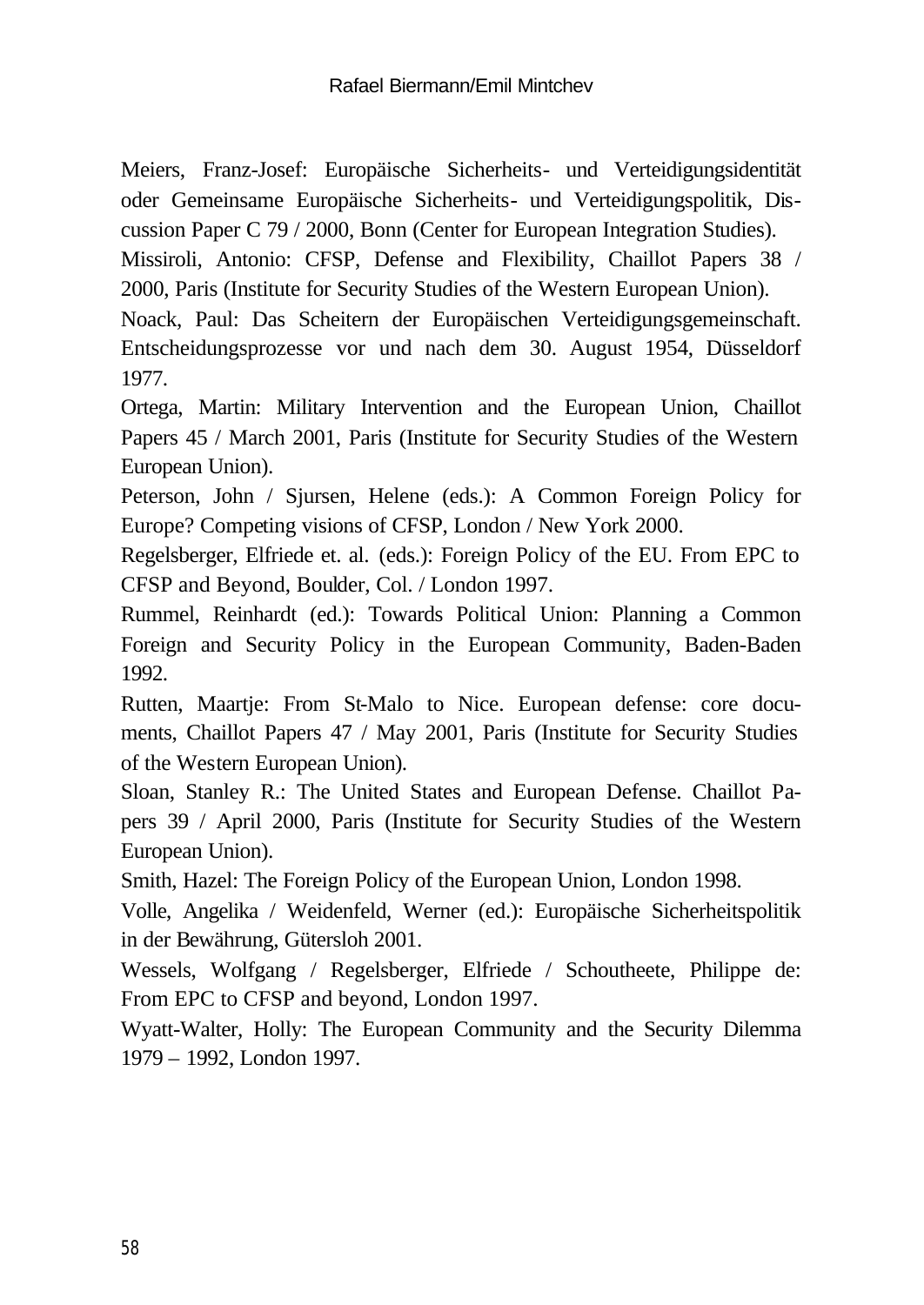# **'Finalité Européenne': Options for the Future**

**Course description:** This course will look into the manifold concepts and notions of a Political Union which could lead to a 'final political quality' of the European integration process. It will reflect about the parameters of the most recent debates in the context of the processes of institutional reforms in the EU (Maastricht, Amsterdam, Nice, post-Laeken) and it will analyze the dilemmas and implications of the possible options for a 'finalité européenne'.

Based on the frustrations with the results of the Nice Treaty, after a series of public presentations by leading European politicians on the "future of Europe" and in the light of the positive experiences with the Convention that drafted the 'Charter for Basic Human Rights of the EU' in 2000, the EU Summit in Laeken (December 2001) installed a new Convention which is about to prepare options and consensual parameters for a European constitution. It might be promulgated in the further process of EU institutional reforms before or parallel to the next EU enlargement in 2004. The course will have to take this ongoing process into account and also have to discuss the positions of the future new member states on the perspectives for European integration.

#### **Selected bibliography:**

Cullen, Peter J. / Zervakis, Peter (eds.): The Post-Nice Process: Towards a European Constitution? Baden-Baden 2002.

Maurer, Andreas / Wessels, Wolfgang (eds.): National parliaments on their ways to Europe: Losers or Latecomers? Baden-Baden 2001.

Johansson, Karl Magnus / Zervakis, Peter (eds.): European political parties between cooperation and integration, Baden-Baden 2001.

Joerges, Christian / Meny, Yves / Weiler, J. H. H. (ed.): What Kind of Constitution for What Kind of Polity?: Responses to Joschka Fischer (European University Institute), Fiesole / Cambridge, MA 2000.

Kühnhardt, Ludger: Towards Europe 2007. Identity, Institution-building and the Constitution of Europe, Discussion Paper C 85 / 2001, Bonn (Center for European Integration Studies).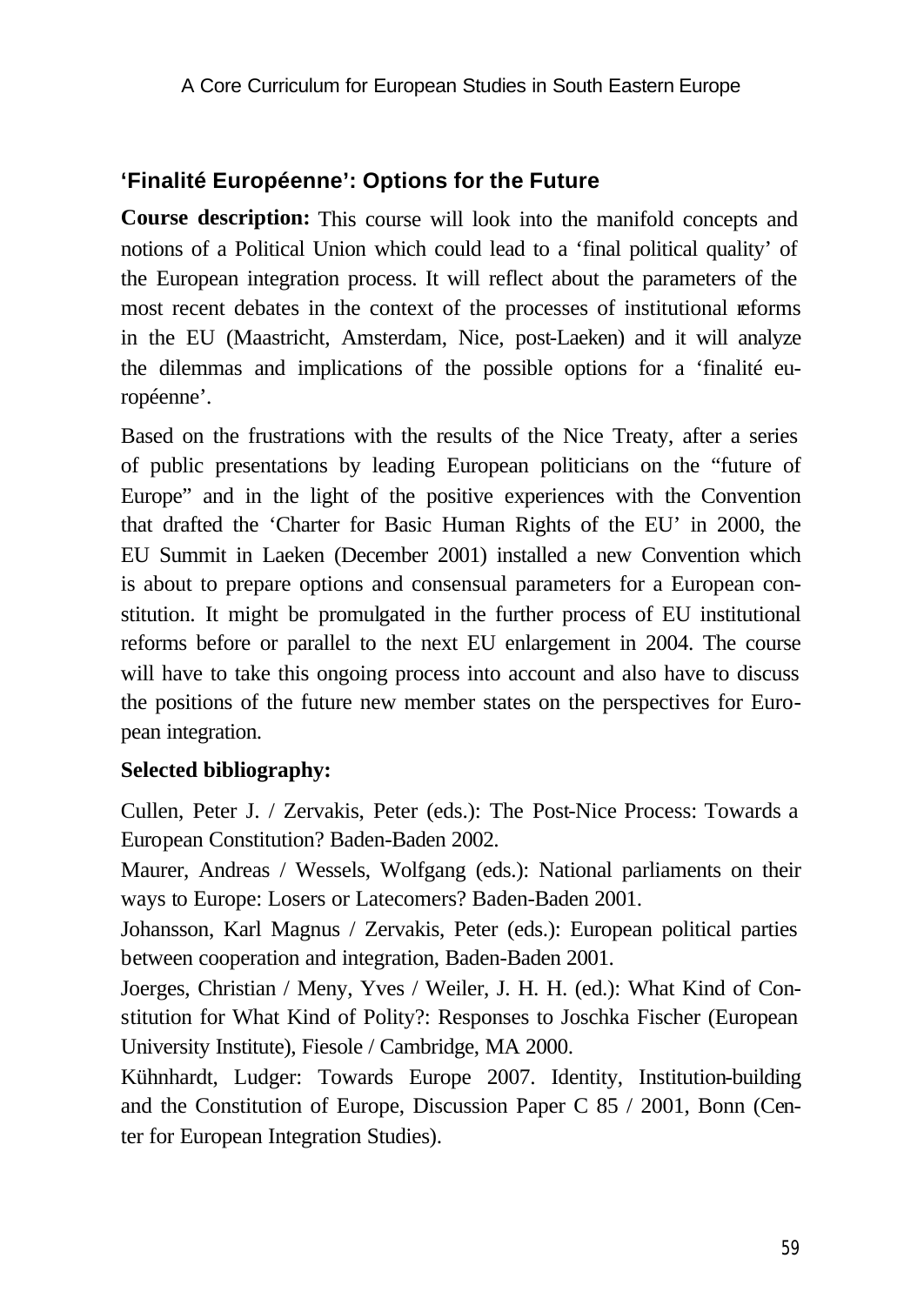Joerges, Christian / Meny, Yves / Weiler, J. H. (eds.): What kind of Constitution for what kind of polity? Responses to Joschka Fischer, Fiesole 2000.

Miller, Vaughn: The Treaty of Nice and the Future of Europe Debate, London: House of Commons (Research Paper 01/49), 2001.

Peters, Anne: Elemente einer Theorie der Verfassung Europas, Berlin 2001.

Siedentop, Larry: Democracy in Europe, Oxford 2001.

Weidenfeld, Werner (ed.): Nizza in der Analyse. Strategien für Europa, Gütersloh 2001.

Weiler, Josef H.: The Constitution of Europe, Cambridge 1999.